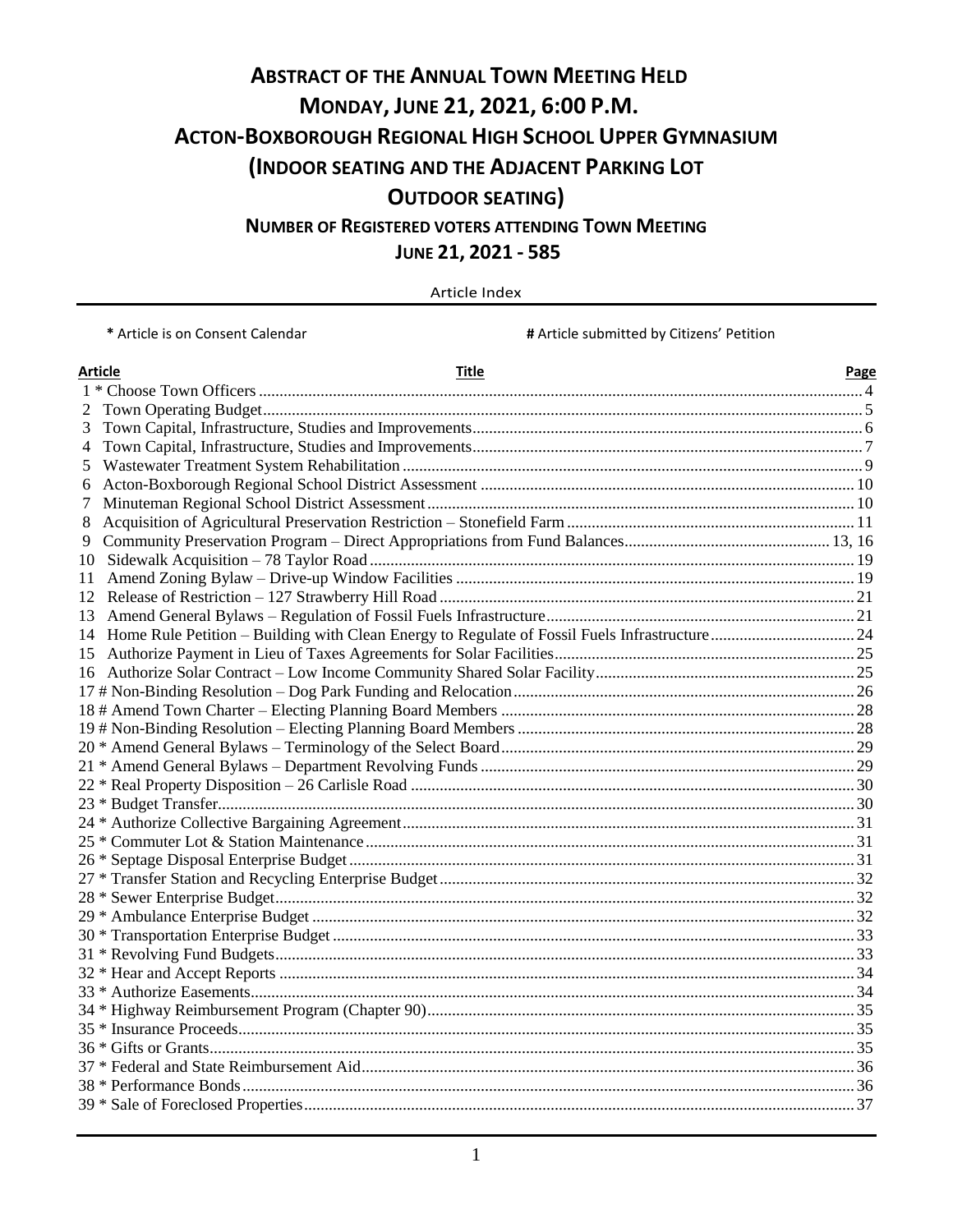#### **June 21, 2021**

The Moderator, Ms. Jo-Ann Berry, called the Annual Town Meeting to order on Monday, June 21, 2021 at 6:20 pm.

The Moderator thanked all the Town and School staff who have worked to make this meeting work effectively and efficiently. In addition, she thanked all the town staff and volunteers who serve the Town.

Thank you to Mr. Bill Mullin, for serving as Temporary Moderator in the outdoor section of the meeting.

The Moderator gave a review of the Town Meeting process.

Voting will be by a combination of voice or holding up the large colored cards.

The Moderator asked Town Meeting to vote to allow non-resident Town Staff and Regional School Staff, to speak to the Articles of this Town Meeting if needed.

#### **Motion carries to allow speakers.**

The Moderator recognized the chair of the Select Board, Mr. Jon Benson, who then introduced the Members of the Select Board: Jim Snyder-Grant; Joan Gardner, who will be completing 14 years of service over four decades this evening; Dean Charter and David Martin.

Dean Charter acknowledged the many years of service that Joan Gardner has given to the town, and we wish her well.

Mr. Charter also noted that Jon Benson would not be returning to the Select Board after a three-year term. He thanked Mr. Benson for his guidance over the last three years.

The Moderator introduced Christi Andersen, Chair of the Finance Committee, who then introduced the members: Steve Noone, Jason Cole, Adam Nolde, Christine Russell, Sahana Purohit, Mike Majors, and Roland Bourdon.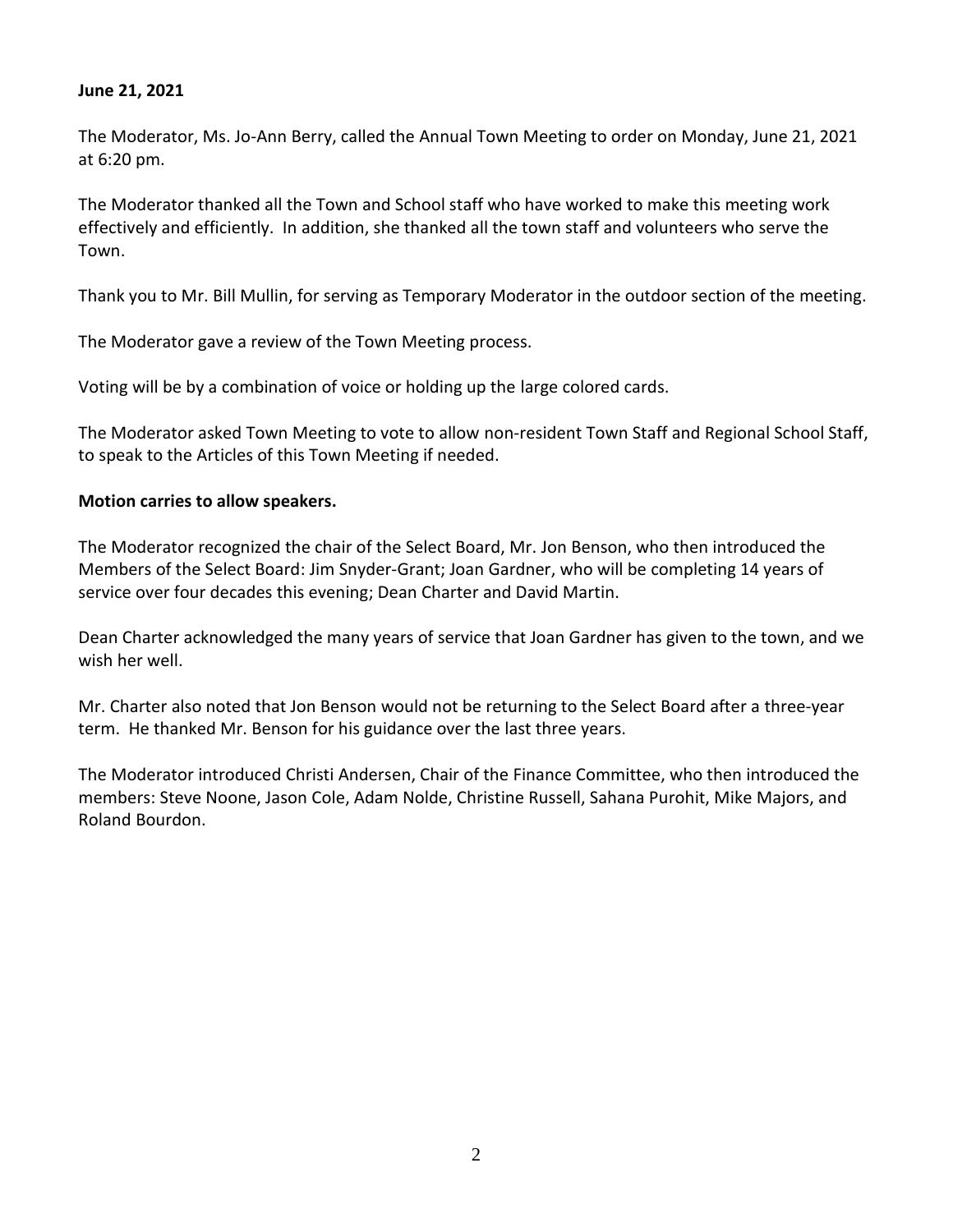#### **Consent (Two-thirds vote)**

Mr. Benson moves that the Town take up the 21 articles in the Consent Calendar on pages 32 and 69 through 84 of the Warrant: Article 1 and Articles 20 through 39, inclusive.

#### **CONSENT MOTION CARRIES Declared 2/3 by Moderator\***

\*Town of Acton has accepted MGL CH 39 Sec 15 at its Annual Town Meeting April 2001, Article 43 and the amended Bylaw 5A was approved by the Attorney General on Aug. 6, 2001. (The Town Meeting Moderator is not required to count a 2/3 required vote.)

- Article 01 \* Choose Town Officers
- Article 20 \* Amend General Bylaws Terminology of the Select Board
- Article 21 \* Amend General Bylaws Department Revolving Funds
- Article 22 \* Real Property Disposition 26 Carlisle Road
- Article 23 \* Budget Transfer
- Article 24 \* Authorize Collective Bargaining Agreement
- Article 25 \* Commuter Lot & Station Maintenance
- Article 26 \* Septage Disposal Enterprise Budget
- Article 27 \* Transfer Station and Recycling Enterprise Budget
- Article 28 \* Sewer Enterprise Budget
- Article 29 \* Ambulance Enterprise Budget
- Article 30 \* Transportation Enterprise Budget
- Article 31 \* Revolving Fund Budgets
- Article 32 \* Hear and Accept Reports
- Article 33 \* Authorize Easements
- Article 34 \* Highway Reimbursement Program (Chapter 90)
- Article 35 \* Insurance Proceeds
- Article 36 \* Gifts or Grants
- Article 37 \* Federal and State Reimbursement Aid
- Article 38 \* Performance Bonds
- Article 39 \* Sale of Foreclosed Properties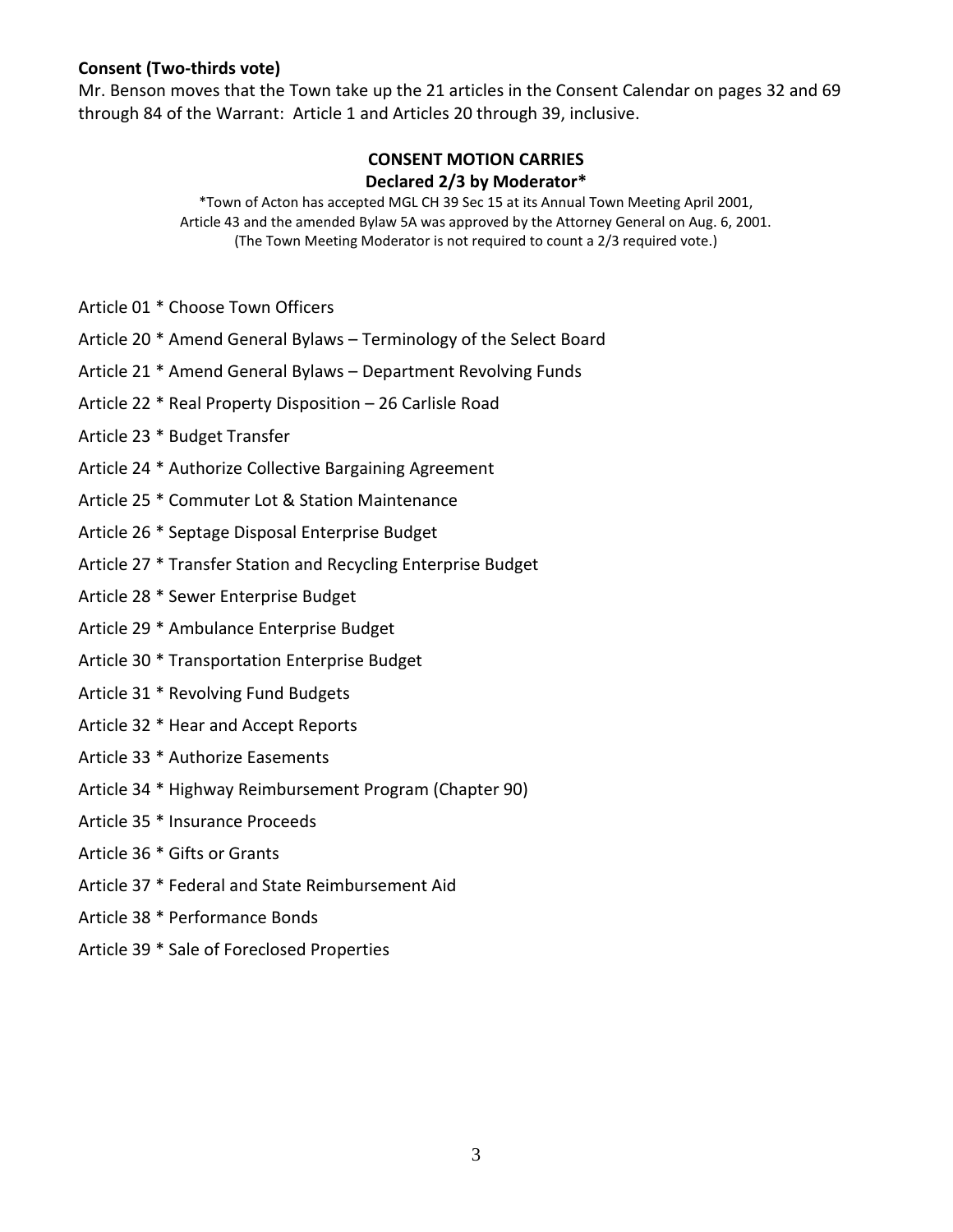# **Article 1 \* Choose Town Officers**

(Majority vote)

To choose all necessary Town Officers and Committees and to fix the salaries and compensation of all the elective officers of the Town as follows:

Select Board, Chair **\$ 750.00 per year** Select Board, Member \$ 650.00 per year

Moderator **120.000 Per Town Meeting session** 

, or take any other action relative thereto.

#### **MOTION:**

Mr. Benson moves that the Town fix the compensation for elected officers as shown in the Article.

# **CONSENT MOTION CARRIES**

Mr. Benson nominates William Mullin of Wilson Lane, Acton, for the position of Temporary Moderator, term to expire 2022.

# **CONSENT MOTION CARRIES**

Melissa Loporto, Trustee of the West Acton Citizens Library, nominates Dorothy Curtis of 616 Massachusetts Ave, Acton, for the position of Trustee of the West Acton Citizens Library, term to expire 2024.

### **CONSENT MOTION CARRIES**

Michael Gowing, Trustee of the Elizabeth White Fund, nominates Catherine C. Longwell of 9 Kennedy Lane, Acton, for the position of Trustee of the Elizabeth White Fund, term to expire 2024.

# **CONSENT MOTION CARRIES**

Thomas Matthews, Trustee of the Acton Firefighters' Relief Fund, nominates Brent E. Carter of 7 Dogwood Drive, Townsend, for the position of Trustee of the Acton Firefighters' Relief Fund, term to expire 2024.

# **CONSENT MOTION CARRIES**

Jennifer Smith, Trustee of the Charlotte Goodnow Fund, nominates Thomas Ryder, of 5 Old Oregon Trail, Acton, for the position of Trustee of the Charlotte Goodnow Fund, term to expire 2024.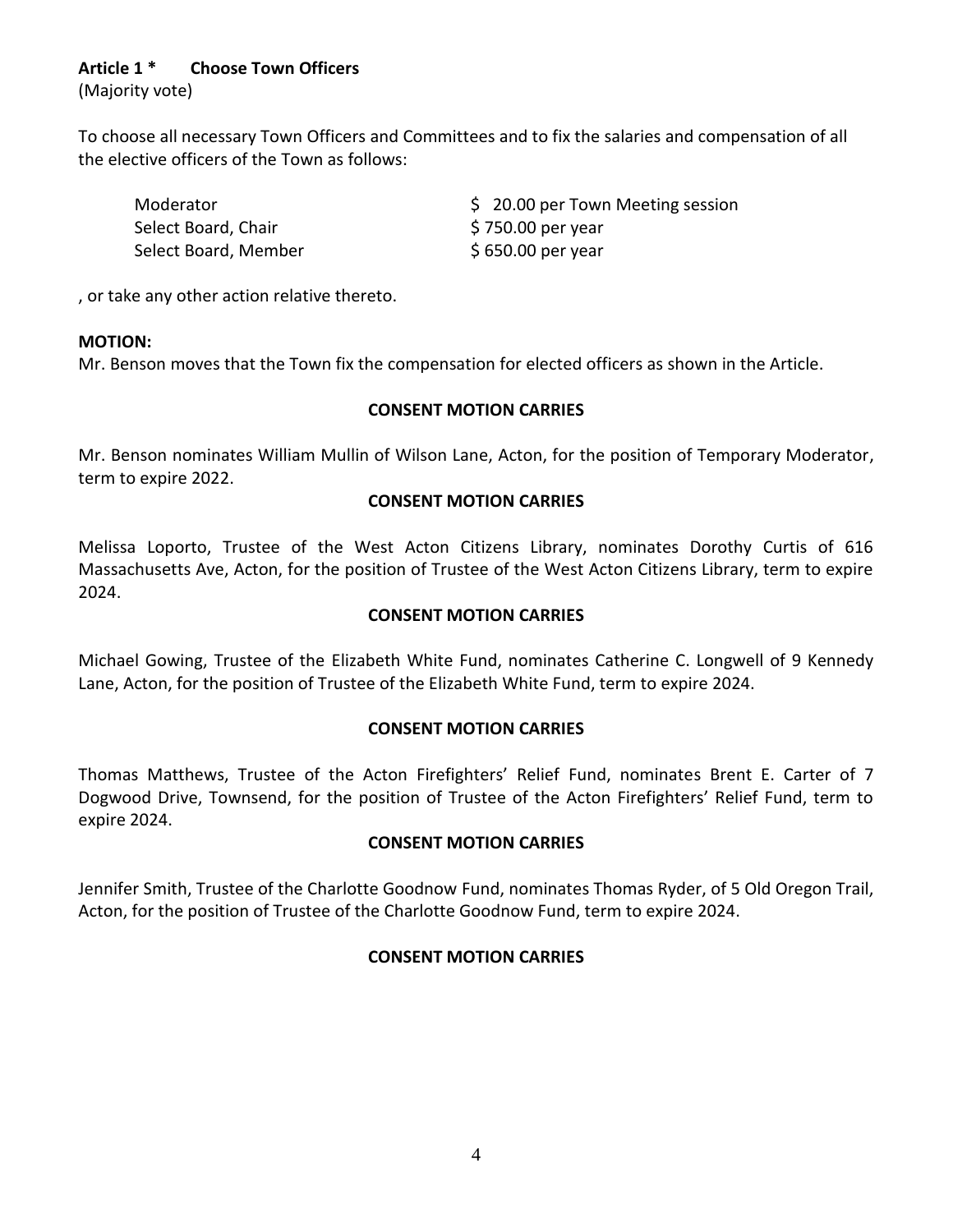# **Article 2 Town Operating Budget**

(Majority vote)

To see if the Town will raise and appropriate, transfer and/or appropriate from available funds, the sum of \$36,617,835 to defray the necessary expenses of the departments, offices and boards of the Town, exclusive of the Regional School budgets, or take any other action relative thereto.

#### **MOTION:**

Mr. Benson moves that the Town appropriate \$36,617,835 to be expended by the Town Manager to fund the fiscal year 2022 municipal budget, and

To meet this appropriation, \$36,178,835 be raised from General Revenues and \$439,000 be transferred from Free Cash, and

That the Town authorize the Town Manager to lease on such terms and conditions as he may determine vehicles and equipment for a period not to exceed five years, and to sell, trade or otherwise dispose of vehicles and equipment being replaced and to expend any proceeds so received.

# **MOTION CARRIES**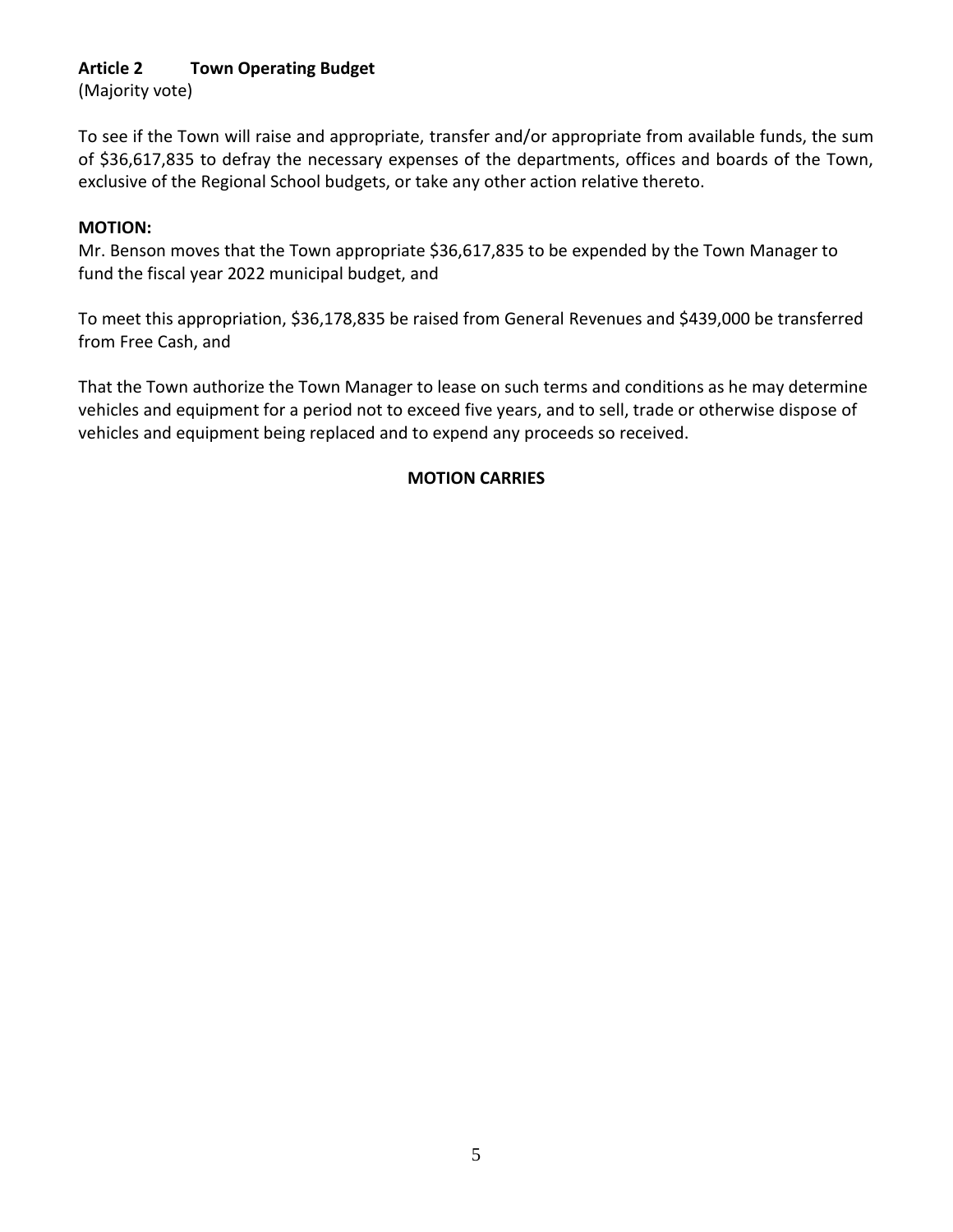# **Article 3 Town Capital, Infrastructure, Studies and Improvements**

(Majority and Two-thirds votes)

To see if the Town will raise and appropriate, and/or appropriate from available funds a sum of money to be expended by the Town Manager for the purchase, replacement, study, design or implementation of programs, vehicles, equipment, improvement of facilities or infrastructure as listed below, including related incidental costs, or take any other action relative thereto.

|    | <b>Funded from Free Cash, Requiring a Majority Vote</b> |           |  |  |  |
|----|---------------------------------------------------------|-----------|--|--|--|
| А. | Diversity Officer Study and Implementation              | \$85,000  |  |  |  |
| В. | Tree Assessment                                         | \$30,000  |  |  |  |
|    | Dog Park Grant Match                                    | \$21,000  |  |  |  |
| D. | Vacant Storefront Program                               | \$20,000  |  |  |  |
|    | <b>Sub-Total Projects Funded from Free Cash</b>         | \$156,000 |  |  |  |

| <b>Funded from Stabilization Fund, Requiring a Two-Thirds Vote</b> |                                                     |           |  |  |  |  |
|--------------------------------------------------------------------|-----------------------------------------------------|-----------|--|--|--|--|
| Ε.                                                                 | \$90,000<br><b>Sidewalks</b>                        |           |  |  |  |  |
| F.                                                                 | <b>Brush Chipper</b>                                | \$70,000  |  |  |  |  |
| G.                                                                 | Net Zero Vehicle Replacement Program                | \$50,000  |  |  |  |  |
| Н.                                                                 | Complete Streets Program                            | \$50,000  |  |  |  |  |
| I.                                                                 | Fire Alarm Systems for Existing Fire Stations       | \$50,000  |  |  |  |  |
| J.                                                                 | <b>Sustainability Program</b>                       | \$50,000  |  |  |  |  |
| К.                                                                 | Fire Tools                                          | \$30,000  |  |  |  |  |
| L.                                                                 | Forklift                                            | \$30,000  |  |  |  |  |
| М.                                                                 | Police Technology                                   | \$25,000  |  |  |  |  |
|                                                                    | <b>Sub-Total Projects Funded from Stabilization</b> | \$445,000 |  |  |  |  |

# **Total of Proposed Projects All 2000 3 601,000**

# **MOTION:**

**Vote 1 of 2:** Mr. Martin moves that the Town transfer from Free Cash and appropriate \$156,000 for the purposes set forth in Items A through D of the Article, including costs incidental and related thereto.

Hold items A & C.

Vote for item B, Tree Assessment and item D, Vacant Storefront Program: **MOTION CARRIES**

Vote for item A, Diversity Officer Study and Implementation:

**MOTION CARRIES**

Vote for item C, Dog Park Grant Match:

# **MOTION CARRIES**

**Vote 2 of 2 (Two-thirds vote)**: Mr. Martin moves that the Town transfer from the Stabilization Fund and appropriate \$445,000 for the purposes set forth in Items E through M of the Article, including costs incidental and related thereto, and that the Town authorize the Town Manager to lease on such terms and conditions as he may determine vehicles and equipment for a period not to exceed five years, and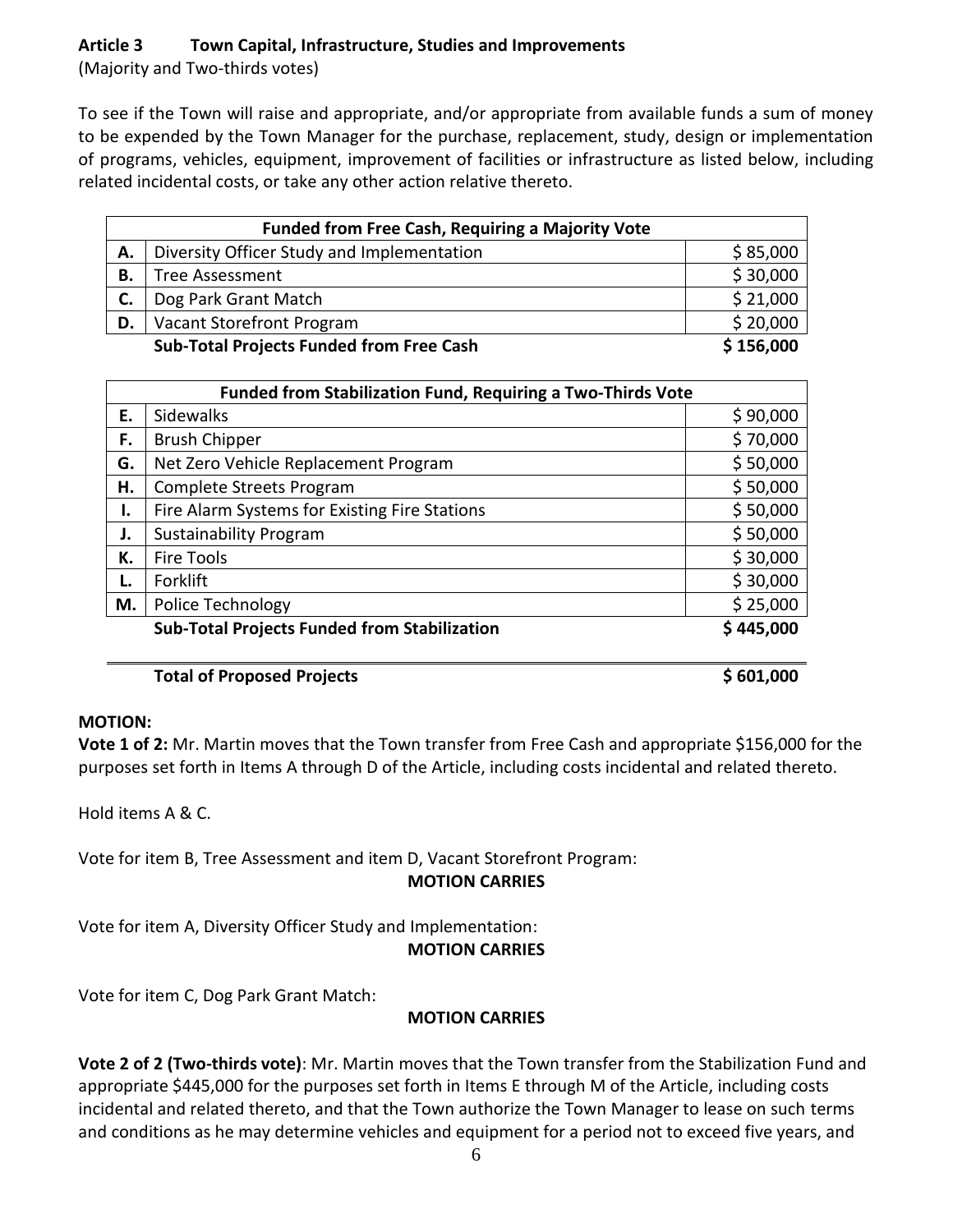to sell, trade or otherwise dispose of vehicles and equipment being replaced and to expend any proceeds so received.

Hold items E & M.

Vote for items F through L: Motion carries, declared 2/3

Vote for item E, Sidewalks: Motion carries, declared 2/3

Vote for item M, Police Technology: Motion carries, declared 2/3

#### **Declared 2/3 by Moderator\***

\*Town of Acton has accepted MGL CH 39 Sec 15 at its Annual Town Meeting April 2001, Article 43 and the amended Bylaw 5A was approved by the Attorney General on Aug. 6, 2001. (The Town Meeting Moderator is not required to count a 2/3 required vote.)

#### **Article 4 Town Capital, Infrastructure, Studies and Improvements**

(Two-thirds vote)

To see if the Town will raise and appropriate, appropriate from available funds and/or borrow a sum of money to be expended by the Town Manager for the purchase, replacement, study, design or implementation of programs, improvement of facilities or infrastructure as listed below, including related incidental costs, or take any other action relative thereto.

| A. I | Public Works Facility & Transfer Station Design | \$1,000,000 |
|------|-------------------------------------------------|-------------|
| В.   | Kelley's Corner Pedestrian Lights               | \$979,470   |
|      | Acton Center Traffic Redesign Construction      | \$886,000   |
| D.   | 53 River Street Dam Removal Grant Match         | \$250,000   |
|      | Total                                           | \$3,115,470 |

#### **MOTION:**

**Vote Item A, Public Works Facility & Transfer Station Design:** Mr. Charter moves that the Town dismiss Item A of Article 4, Public Works Facility and Transfer Station Design.

#### **MOTION CARRIES**

**Vote Item B, Kelley's Corner Pedestrian Lights (Two-thirds vote):** Mr. Charter moves that the Town:

- 1) Appropriate \$979,470 to be expended by the Town Manager for the purposes set forth in Item B of Article 4, including all costs incidental and related thereto; that to meet this appropriation:
	- a. the Treasurer, with the approval of the Select Board, is authorized to borrow \$505,770 pursuant to Massachusetts General Laws Chapter 44, Section 7(1), or pursuant to any other enabling authority, and to issue bonds or notes of the Town therefor;
	- b. the unexpended portion of the appropriation for Kelley's Corner planning costs approved by a vote of the Town under Item A of Article 17 at the 2013 Annual Town Meeting in the amount of \$19,860 is hereby transferred to meet the appropriation approved by this vote; and
	- c. the unexpended portion of the appropriation for Kelly's Corner planning costs approved by a vote of the Town under Article 5 at the 2019 Annual Town Meeting in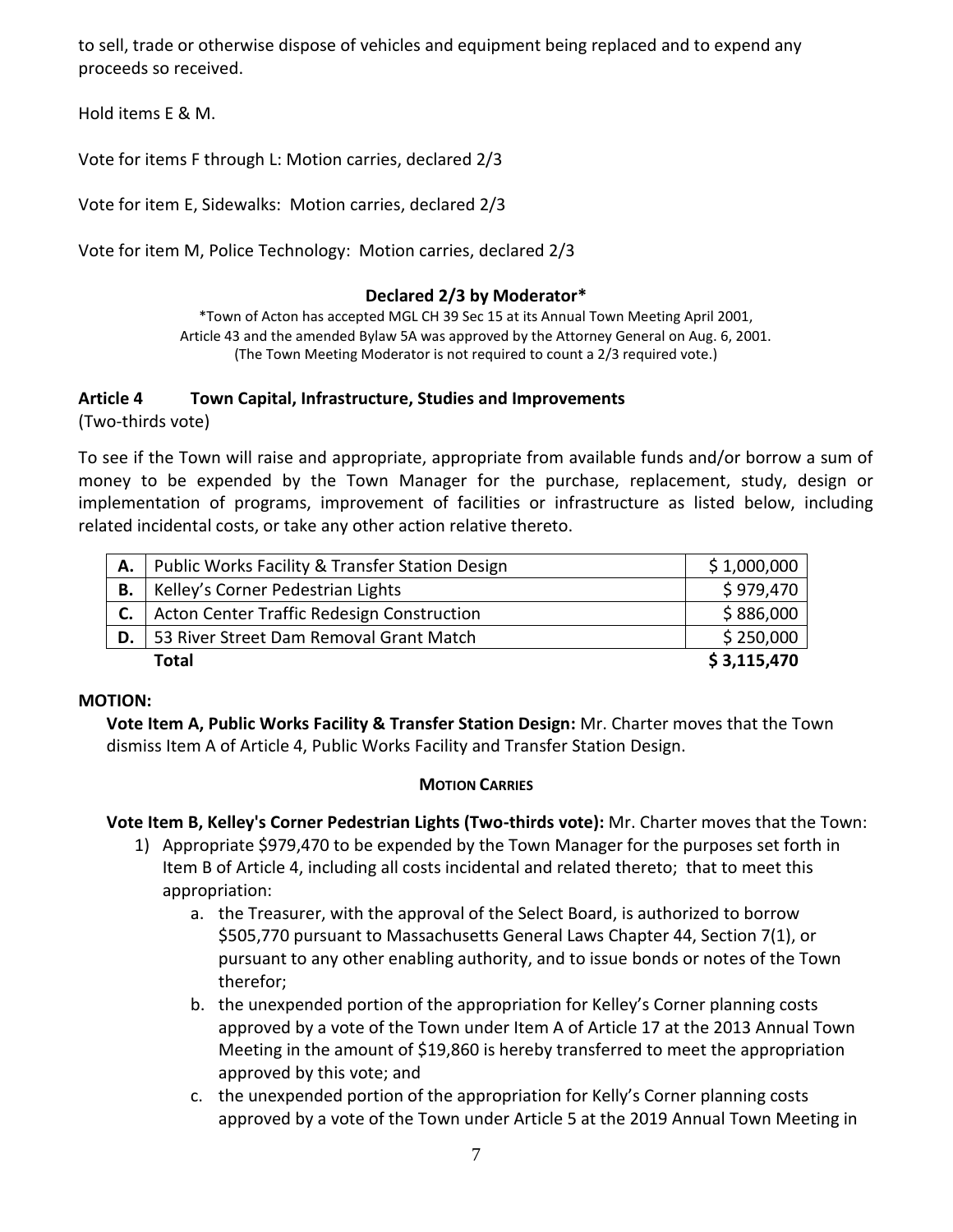the amount of \$453,840 is hereby transferred to meet the appropriation approved by this vote; and

- d. provided further that any premium received upon the sale of any bonds or notes approved by this vote, less any such premium applied to the payment of the costs of issuance of such bonds or notes, may be applied to the payment of costs approved by this vote in accordance with Massachusetts General Laws Chapter 44, Section 20, thereby reducing the amount authorized to be borrowed to pay such costs by a like amount; and
- 2) Appropriate and transfer from the Stabilization Fund \$40,970 for the payment of the first year of debt service and underwriting costs on such borrowing.

Yes 293 No 108

# **MOTION CARRIES Declared 2/3 by Moderator\***

\*Town of Acton has accepted MGL CH 39 Sec 15 at its Annual Town Meeting April 2001, Article 43 and the amended Bylaw 5A was approved by the Attorney General on Aug. 6, 2001. (The Town Meeting Moderator is not required to count a 2/3 required vote.)

**Vote Item C, Acton Center Redesign Construction (Two-thirds vote):** Mr. Charter moves that the Town:

- 1) Appropriate \$886,000 to be expended by the Town Manager for the purposes set forth in Item C of Article 4, including all costs incidental and related thereto; that to meet this appropriation, the Treasurer, with the approval of the Select Board, is authorized to borrow \$886,000 pursuant to Massachusetts General Laws Chapter 44, Section 7(1), or pursuant to any other enabling authority, and to issue bonds or notes of the Town therefor; and provided further that any premium received upon the sale of any bonds or notes approved by this vote, less any such premium applied to the payment of the costs of issuance of such bonds or notes, may be applied to the payment of costs approved by this vote in accordance with Massachusetts General Laws Chapter 44, Section 20, thereby reducing the amount authorized to be borrowed to pay such costs by a like amount; and
- 2) Appropriate and transfer from the Stabilization Fund \$71,771 for the payment of the first year of debt service and underwriting costs on such borrowing.

# **MOTION CARRIES Declared 2/3 by Moderator\***

\*Town of Acton has accepted MGL CH 39 Sec 15 at its Annual Town Meeting April 2001, Article 43 and the amended Bylaw 5A was approved by the Attorney General on Aug. 6, 2001. (The Town Meeting Moderator is not required to count a 2/3 required vote.)

**Vote Item D, River St. Dam Removal Grant Match (Two-thirds vote):** Mr. Charter moves that the Town:

1) Appropriate \$250,000 to be expended by the Town Manager for the purposes set forth in Item D of Article 4, including all costs incidental and related thereto; that to meet this appropriation, the Treasurer, with the approval of the Select Board, is authorized to borrow \$250,000 pursuant to Massachusetts General Laws Chapter 44, Section 8(24), or pursuant to any other enabling authority, and to issue bonds or notes of the Town therefor; and provided further that any premium received upon the sale of any bonds or notes approved by this vote, less any such premium applied to the payment of the costs of issuance of such bonds or notes, may be applied to the payment of costs approved by this vote in accordance with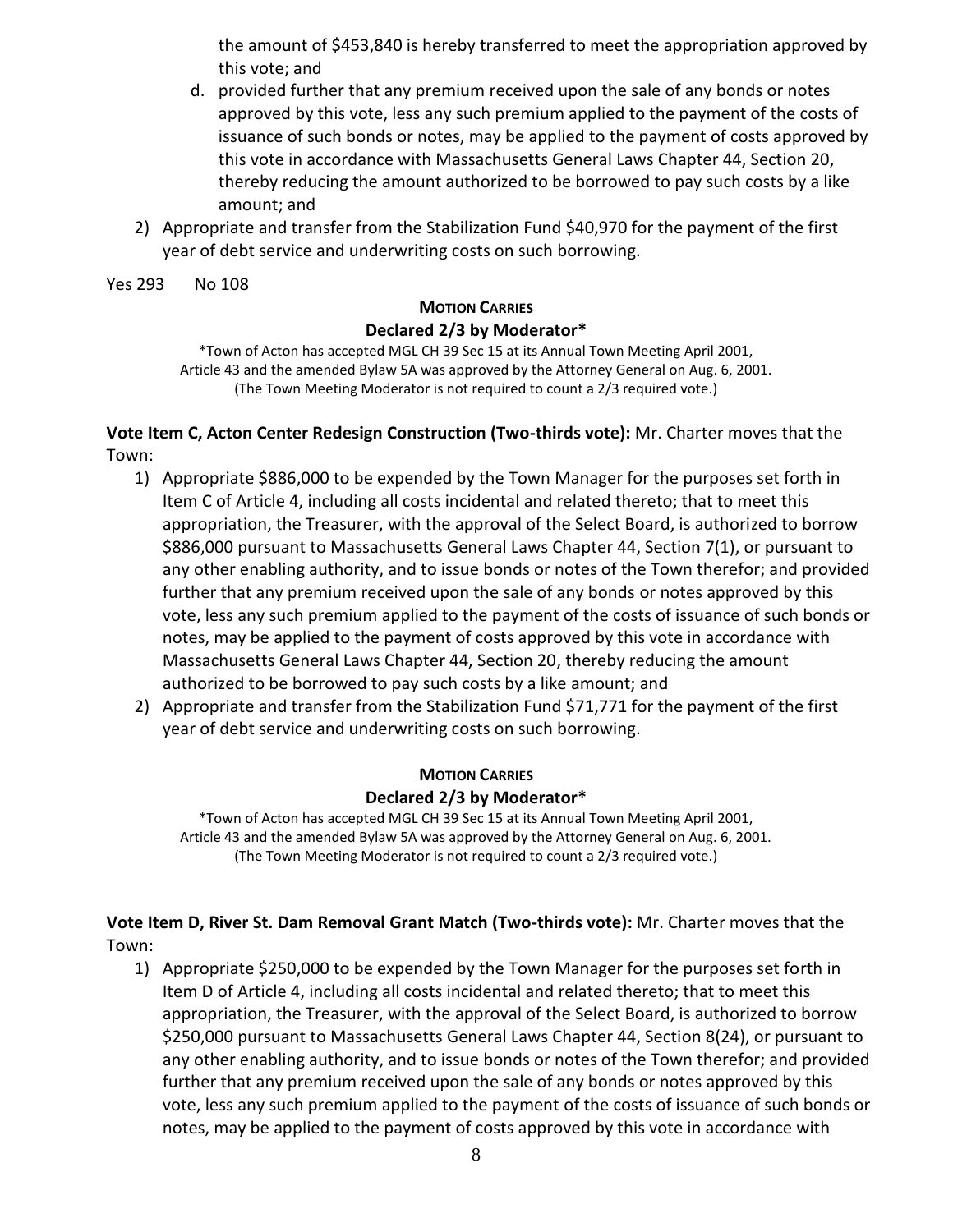Massachusetts General Laws Chapter 44, Section 20, thereby reducing the amount authorized to be borrowed to pay such costs by a like amount; and

2) Appropriate and transfer from the Stabilization Fund \$20,251 for the payment of the first year of debt service and underwriting costs on such borrowing.

### **MOTION CARRIES Declared 2/3 by Moderator\***

\*Town of Acton has accepted MGL CH 39 Sec 15 at its Annual Town Meeting April 2001, Article 43 and the amended Bylaw 5A was approved by the Attorney General on Aug. 6, 2001. (The Town Meeting Moderator is not required to count a 2/3 required vote.)

# **Article 5 Wastewater Treatment System Rehabilitation**

(Two-thirds vote)

To see if the Town will raise and appropriate, appropriate from available funds, or borrow a sum of money to be expended by the Town Manager for the purpose of financing the planning, design, and construction of Wastewater Treatment System Rehabilitation Project, or any portion thereof, including, without limitation, the acquisition by purchase, gift, eminent domain or otherwise, on such terms and conditions as the Select Board may determine, real property interests in land as may be necessary or appropriate, and all other costs and any related expenses thereof as defined in Massachusetts General Laws c. 29C,  $\S$  1; and to determine whether any premium received by the Town upon the sale of any bonds or notes approved by this vote, less any such premium applied to the payment of the costs of issuance of such bonds or notes, may be applied to the payment of costs approved by the vote in accordance with Massachusetts General Laws c. 44, § 20, thereby reducing the amount authorized to be borrowed to pay such costs by a like amount; or take any other action relative thereto.

# **MOTION:**

Mr. Martin moves that the Town appropriate \$4,800,000 for the purpose of rehabilitating, improving and/or making extraordinary repairs to the wastewater treatment facility, including engineering, design, permitting and planning costs, all other costs incidental and related thereto, and any related costs or expenses thereof as defined in Massachusetts General Laws Chapter 29C, Section 1; that to meet this appropriation:

- a. \$300,000 shall be transferred from the Sewer Stabilization Fund; and
- b. the Treasurer with the approval of the Select Board is authorized to borrow \$4,500,000 under Massachusetts General Laws Chapter 44, Section 7(1) and/or Chapter 29C, or pursuant to any other enabling authority, and to issue bonds or notes of the Town therefor; that the Treasurer with the approval of the Select Board is authorized to borrow all or a portion of such amount from the Massachusetts Clean Water Trust (the "Trust") established under Massachusetts General Laws Chapter 29C and in connection therewith to enter into a financing agreement and/or security agreement with the Trust and otherwise to contract with the Trust and the Department of Environmental Protection ("DEP") with respect to such loan and for any federal or state aid that may be available for the project or for the financing thereof; that the Town Manager is authorized to enter into any agreements with the DEP, to expend all funds available for the project, and to take any other actions necessary to carry out the project; and that any premium received by the Town upon the sale of any bonds or notes approved by this vote, less any such premium applied to the payment of the costs of issuance of such bonds or notes, may be applied to the payment of costs approved by this vote in accordance with Massachusetts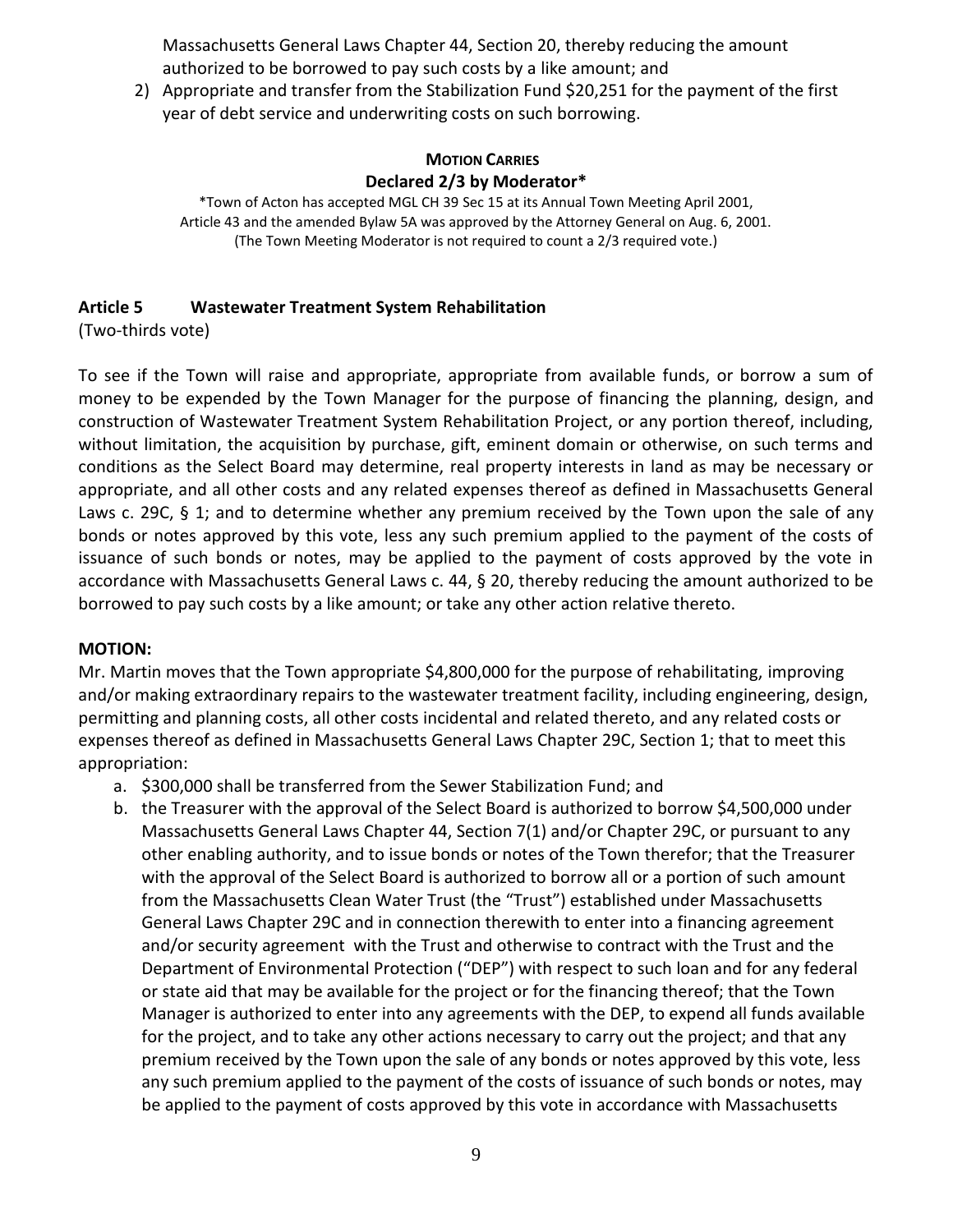General Laws Chapter 44, Section 20, thereby reducing the amount authorized to be borrowed to pay such costs by a like amount.

Terra Friedrichs moves to amend the motion to add:

c. subject to the express condition that this does not authorize the town to undertake any work to expand the sewer system, except as needed for Powder Mill Place.

### **MOTION TO AMEND CARRIES**

#### **MOTION AS AMENDED CARRIES Declared 2/3 by Moderator\***

\*Town of Acton has accepted MGL CH 39 Sec 15 at its Annual Town Meeting April 2001, Article 43 and the amended Bylaw 5A was approved by the Attorney General on Aug. 6, 2001. (The Town Meeting Moderator is not required to count a 2/3 required vote.)

# **Article 6 Acton-Boxborough Regional School District Assessment**

(Majority vote)

To see if the Town will raise and appropriate, transfer and/or appropriate from available funds, the sum of \$67,543,928 to defray the necessary expenses of the Acton-Boxborough Regional School District, or take any other action relative thereto.

# **MOTION:**

Dr. Petersen moves that the Town raise and appropriate \$67,543,928 to be expended by the Superintendent of Schools to fund the fiscal year 2022 assessment of the Acton-Boxborough Regional School District.

#### **MOTION CARRIES**

# **Article 7 Minuteman Regional School District Assessment**

(Majority vote)

To see if the Town will raise and appropriate, transfer and/or appropriate from available funds, the sum of \$2,189,873 to defray the necessary expenses of the Minuteman Regional Vocational Technical School District, or take any other action relative thereto.

# **MOTION:**

Mrs. Nourse moves that the Town raise and appropriate \$2,189,873 to fund the fiscal year 2022 assessment of the Minuteman Regional School District.

# **MOTION CARRIES**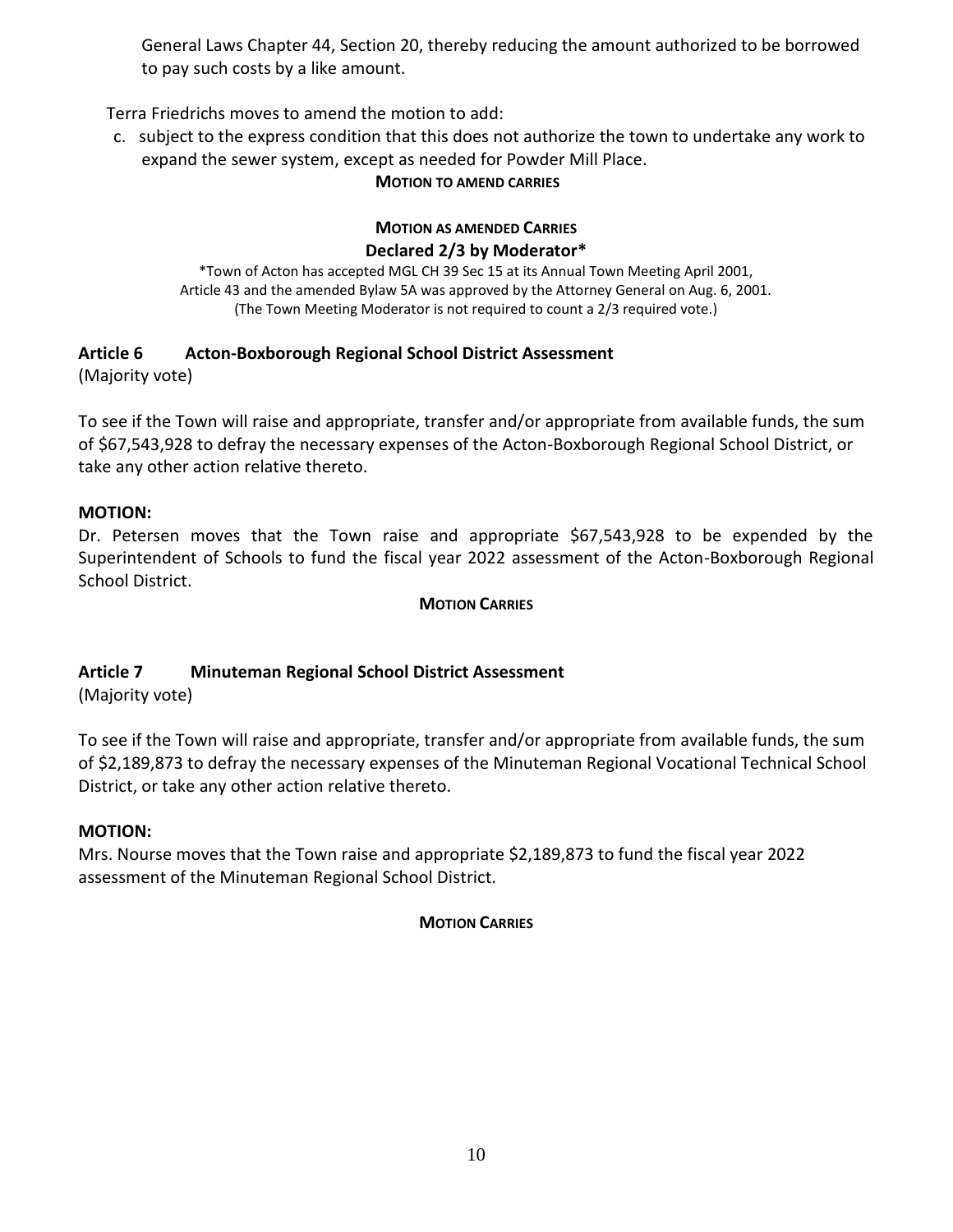# **Article 8 Acquisition of Agricultural Preservation Restriction – Stonefield Farm**

(Two-thirds vote)

To see if the Town will vote to:

- (a) authorize the Select Board to acquire by purchase, gift, eminent domain or otherwise, on such terms and conditions as the Select Board may determine, an Agricultural Preservation Restriction, Conservation Restriction, and easements for trail access over approximately 51± acres of the real property land located at 79, 91, and 99 Martin Street, 10 Liberty Street, and 36 Stow Street, Acton, Massachusetts and depicted on Assessors' Map H2 Parcels 61, 94, 101, 128 and Map H2-A Parcel 66, under M.G.L. c. 44B, the Community Preservation Act;
- (b) appropriate the purchase price of \$1,230,000 and all necessary and appropriate transaction costs for said purchase of such restrictions and easement rights including, without limitation, costs for due diligence, legal services, bonding, and its monitoring and enforcement, and other transaction, acquisition and related costs and to meet this appropriation transfer, appropriate and expend, pursuant to the April 28, 2021 favorable recommendation of the Community Preservation Committee from the existing Community Preservation Fund Open Space Set Aside balance of \$1,901,659.73, and to transfer, appropriate and expend said amount, and further to raise, appropriate, transfer from available funds or accept gifts and grants of such additional funds as are necessary to accomplish the purposes of this article;
- (c) authorize the Select Board, the Conservation Commission, and the Agricultural Commission to submit on behalf of the Town any and all applications deemed necessary for grants and/or reimbursements from the Commonwealth of Massachusetts, or the United States, under the Self-Help Act (M.G.L. Chapter 132A § 11) and/or any other state or federal programs including those in aid of conservation or agricultural land acquisition, and to transfer, appropriate and expend any said amount so received consistent with this article;
- (d) authorize and direct the Select Board in accordance with M.G.L. c. 44B, § 12(b), to delegate the management of the Agricultural Preservation Restriction and Conservation Restriction to the Agricultural Commission or Conservation Commission subject to the perpetual Agricultural Preservation Restriction and Conservation Restriction as aforesaid; and
- (e) authorize the Select Board, the Town Manager, the Treasurer, the Agricultural Commission and the Conservation Commission, as appropriate, to enter into all agreements and execute any and all instruments as may be necessary to effect this article;

or take any other action relative thereto.

# **MOTION:**

- Mr. Magee moves that:
	- 1) the Town authorize all actions set forth in the article,
	- 2) the Town appropriate \$1,230,000 to pay costs of acquiring an agricultural preservation restriction, conservation restriction and trail easements for a 51.5 acre portion of the real property located at 79, 91, and 99 Martin Street, 10 Liberty Street, and 36 Stow Street as set forth in the article, including the payment of all costs incidental and related thereto;
	- 3) to meet this appropriation, \$1,230,000 be transferred from the Open Space Set-Aside portion of the Community Preservation Fund balance, or pursuant to any other enabling authority, and
	- 4) the Select Board, the Town Manager, the Treasurer, and the Conservation Commission are authorized to take any other action within their respective jurisdiction necessary to carry out the project specified in the article.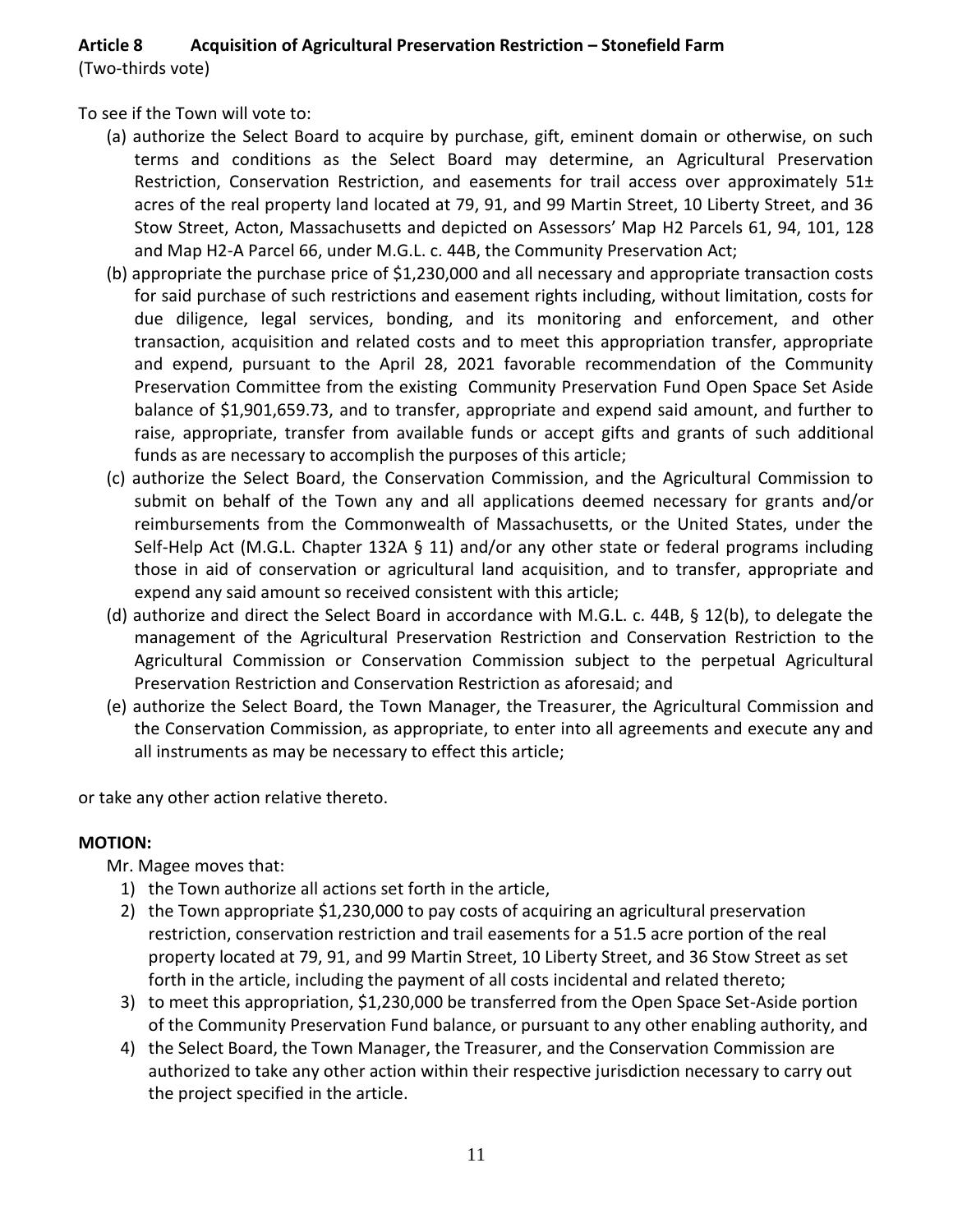# **MOTION CARRIES Declared 2/3 by Moderator\***

\*Town of Acton has accepted MGL CH 39 Sec 15 at its Annual Town Meeting April 2001, Article 43 and the amended Bylaw 5A was approved by the Attorney General on Aug. 6, 2001. (The Town Meeting Moderator is not required to count a 2/3 required vote.)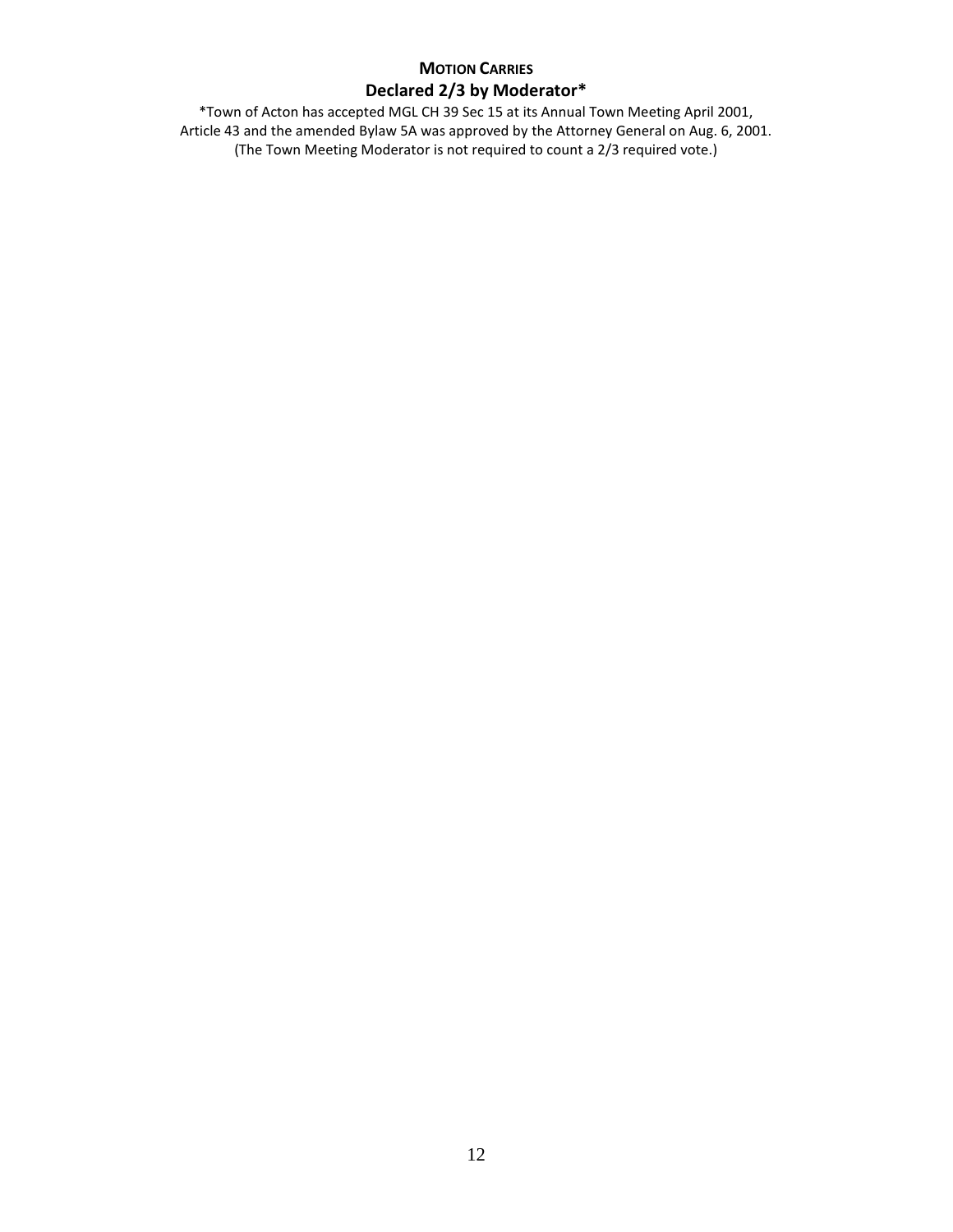# **Article 9 Community Preservation Program –** (Majority vote) **Direct Appropriations from Fund Balances**

To see if the Town will appropriate or set aside for later appropriation, and authorize and direct the Select Board and the Town Manager to expend or set aside, from the FY 2020 Community Preservation Fund balances as set forth herein, the amounts listed below for community preservation purposes, with such expenditures to be subject to conditions listed in the Article's Summary and to be further specified in award letters from the Community Preservation Committee, with each item considered a separate appropriation;

| FY 2020 COMMUNITY PRESERVATION FUND BALANCES                                                                                                       |                  |
|----------------------------------------------------------------------------------------------------------------------------------------------------|------------------|
| FY 2020 Community Preservation Fund Revenues                                                                                                       |                  |
| Community Preservation Fund Surcharge Collected in FY 2020                                                                                         | \$1,082,385.53   |
| State Community Preservation Trust Fund Receipt, October 2020                                                                                      | \$247,192.00     |
| <b>Other FY 2020 Community Preservation Fund Components</b>                                                                                        |                  |
| Interest Earned in FY 2020 (less abatements and exemptions)                                                                                        | \$<br>140,399.17 |
| Unencumbered FY 2020 Fund Balance                                                                                                                  | \$<br>9,061.52   |
| Recapture of unspent previous years' project appropriations                                                                                        | \$242,842.92     |
| <b>Total - FY 2020 Community Preservation Fund Balance</b>                                                                                         | \$1,721,881.14   |
|                                                                                                                                                    |                  |
| FY 2020 Open Space Set-Aside                                                                                                                       |                  |
| Set-Aside Fund Balance from appropriations for the Acquisition, Creation,<br>and Preservation of Open Space and its Rehabilitation and Restoration | \$1,901,659.73   |
| Total FY 2020 Open Space Set-Aside Fund Balance                                                                                                    | \$1,901,659.73   |
|                                                                                                                                                    |                  |
| FY 2020 Historic Resources Set-Aside                                                                                                               |                  |
| Set-Aside Fund Balance from appropriations for the Acquisition,                                                                                    | \$<br>0.00       |
| Preservation, Rehabilitation and Restoration of Historic Resources                                                                                 |                  |
| <b>Total FY 2020 Historic Resource Set-Aside Fund Balance</b>                                                                                      | \$<br>0.00       |
|                                                                                                                                                    |                  |
| FY 2020 Community Housing Set-Aside                                                                                                                |                  |
| Set-Aside Fund Balance from appropriations for the Acquisition, Creation,                                                                          | \$<br>0.00       |
| Preservation, and Support of Community Housing                                                                                                     |                  |
| Total FY 2020 Community Housing Set-Aside Fund Balance                                                                                             | \$<br>0.00       |
| APPROPRIATIONS FROM FY 2020 COMMUNITY PRESERVATION FUND                                                                                            |                  |
| <b>BALANCE</b>                                                                                                                                     |                  |
| <b>Purposes</b>                                                                                                                                    | Recommended      |
|                                                                                                                                                    | <b>Amounts</b>   |
| <b>Set-Aside Appropriations for</b>                                                                                                                |                  |
| A. Acquisition, Preservation, Rehabilitation and Restoration of Historic<br>Resources                                                              | \$<br>68,311.75  |
| B. Acquisition, Creation and Preservation of Open Space, and its<br>Rehabilitation and Restoration                                                 | \$<br>393,000.00 |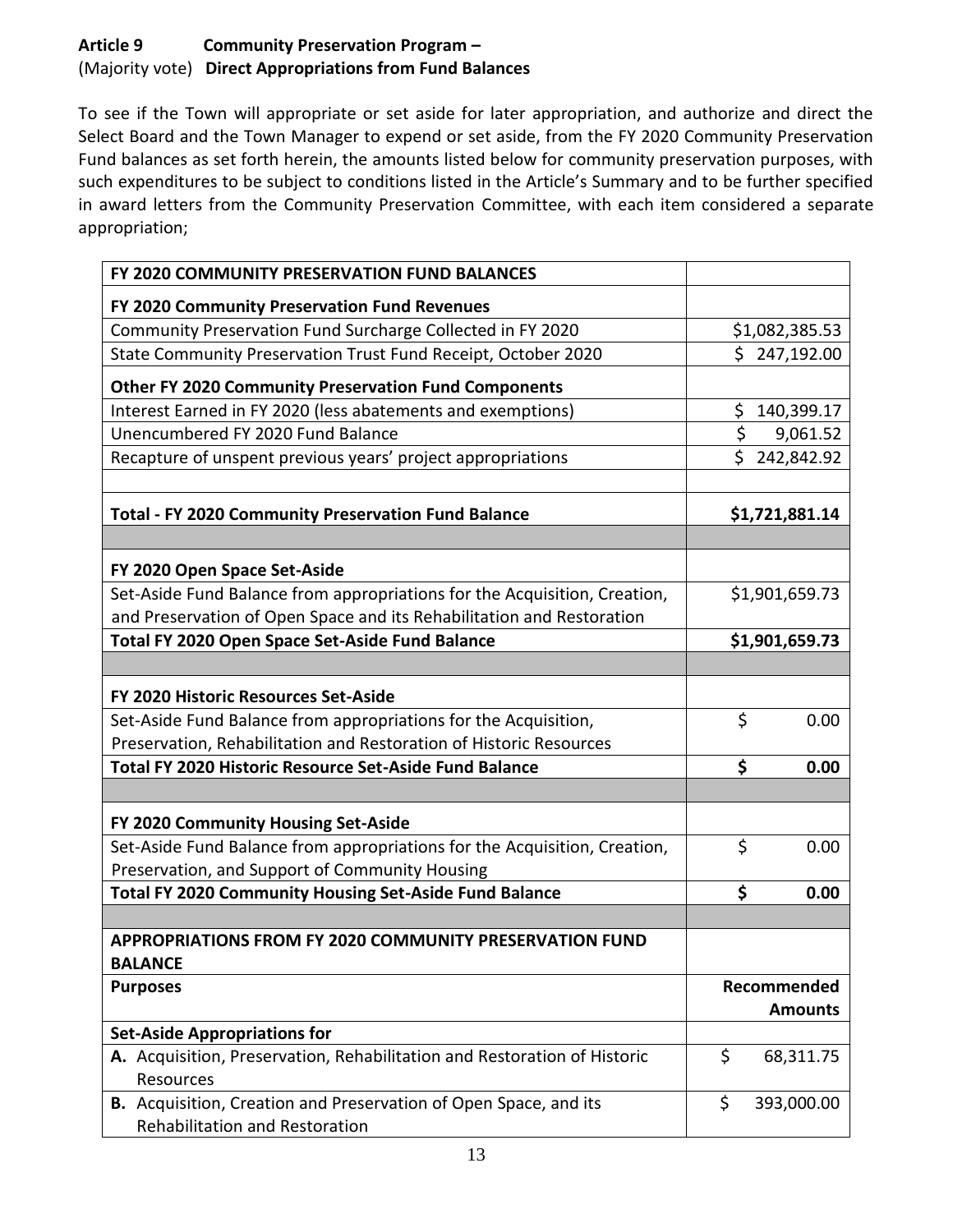| C. Town of Acton - Regional Housing Services (1 Year)<br>\$<br>34,000.00<br>$\overline{\mathsf{S}}$<br>D. Community Housing Program Fund<br>40,000.00<br>\$<br>E. Acton Housing Authority - 348-364 Main Street Development<br>500,000.00<br>\$<br>F. Town of Acton - Pencil Factory Bridge: Phase 1 Design<br>44,000.00<br>\$<br>G. Town of Acton - Preliminary Archaeological and Historical Review<br>10,000.00<br>\$<br>H. Acton Historical Society - Textiles and Clothing Collection<br>10,646.00<br>\$<br>I. Town of Acton - 53 River Street Historic Park<br>100,000.00<br>\$<br>100,000.00<br>J. Town of Acton - Gardner Playground: Phase 2<br>\$<br>K. Town of Acton - NARA Sports Pavilion<br>240,000.00<br>\$<br>115,000.00<br>L. Town of Acton - Jones Playground Surfacing Expansion<br><b>Administrative Appropriation</b><br>\$<br>M.A fund for CPC direct expenses and for reimbursing the Town of Acton<br>66,478.88<br>for administrative services and operating expenses provided in support<br>of the Community Preservation Committee<br><b>Total Recommended Appropriations from FY 2020 Community</b><br>\$1,721,436.63<br><b>Preservation Fund Balance</b><br><b>APPROPRIATION FROM OPEN SPACE SET-ASIDE FUND BALANCE</b><br>\$<br>76,800.00<br>N. Wright Hill Open Space Land Acquisition - Debt Service<br>\$<br>O. Piper Lane Open Space Land Acquisitions - Debt Service<br>59,900.00<br>\$<br><b>Total Recommended Appropriations from the Open Space Set-Aside</b><br>136,700.00<br><b>Fund</b><br><b>APPROPRIATION FROM COMMUNITY HOUSING SET-ASIDE FUND</b><br><b>BALANCE</b><br>\$<br>0.00<br>¢<br>Total Recommended Appropriations from the Community Housing Set-<br>0.00<br><b>Aside Fund</b><br><b>APPROPRIATION FROM HISTORIC RESOURCES SET-ASIDE FUND BALANCE</b><br>\$<br>0.00<br>\$<br>Total Recommended Appropriations from the Historic Resources Set-<br>0.00<br><b>Aside Fund</b> | <b>Spending Appropriations</b> |  |
|----------------------------------------------------------------------------------------------------------------------------------------------------------------------------------------------------------------------------------------------------------------------------------------------------------------------------------------------------------------------------------------------------------------------------------------------------------------------------------------------------------------------------------------------------------------------------------------------------------------------------------------------------------------------------------------------------------------------------------------------------------------------------------------------------------------------------------------------------------------------------------------------------------------------------------------------------------------------------------------------------------------------------------------------------------------------------------------------------------------------------------------------------------------------------------------------------------------------------------------------------------------------------------------------------------------------------------------------------------------------------------------------------------------------------------------------------------------------------------------------------------------------------------------------------------------------------------------------------------------------------------------------------------------------------------------------------------------------------------------------------------------------------------------------------------------------------------------------------------------------------------------------------------------------------------|--------------------------------|--|
|                                                                                                                                                                                                                                                                                                                                                                                                                                                                                                                                                                                                                                                                                                                                                                                                                                                                                                                                                                                                                                                                                                                                                                                                                                                                                                                                                                                                                                                                                                                                                                                                                                                                                                                                                                                                                                                                                                                                  |                                |  |
|                                                                                                                                                                                                                                                                                                                                                                                                                                                                                                                                                                                                                                                                                                                                                                                                                                                                                                                                                                                                                                                                                                                                                                                                                                                                                                                                                                                                                                                                                                                                                                                                                                                                                                                                                                                                                                                                                                                                  |                                |  |
|                                                                                                                                                                                                                                                                                                                                                                                                                                                                                                                                                                                                                                                                                                                                                                                                                                                                                                                                                                                                                                                                                                                                                                                                                                                                                                                                                                                                                                                                                                                                                                                                                                                                                                                                                                                                                                                                                                                                  |                                |  |
|                                                                                                                                                                                                                                                                                                                                                                                                                                                                                                                                                                                                                                                                                                                                                                                                                                                                                                                                                                                                                                                                                                                                                                                                                                                                                                                                                                                                                                                                                                                                                                                                                                                                                                                                                                                                                                                                                                                                  |                                |  |
|                                                                                                                                                                                                                                                                                                                                                                                                                                                                                                                                                                                                                                                                                                                                                                                                                                                                                                                                                                                                                                                                                                                                                                                                                                                                                                                                                                                                                                                                                                                                                                                                                                                                                                                                                                                                                                                                                                                                  |                                |  |
|                                                                                                                                                                                                                                                                                                                                                                                                                                                                                                                                                                                                                                                                                                                                                                                                                                                                                                                                                                                                                                                                                                                                                                                                                                                                                                                                                                                                                                                                                                                                                                                                                                                                                                                                                                                                                                                                                                                                  |                                |  |
|                                                                                                                                                                                                                                                                                                                                                                                                                                                                                                                                                                                                                                                                                                                                                                                                                                                                                                                                                                                                                                                                                                                                                                                                                                                                                                                                                                                                                                                                                                                                                                                                                                                                                                                                                                                                                                                                                                                                  |                                |  |
|                                                                                                                                                                                                                                                                                                                                                                                                                                                                                                                                                                                                                                                                                                                                                                                                                                                                                                                                                                                                                                                                                                                                                                                                                                                                                                                                                                                                                                                                                                                                                                                                                                                                                                                                                                                                                                                                                                                                  |                                |  |
|                                                                                                                                                                                                                                                                                                                                                                                                                                                                                                                                                                                                                                                                                                                                                                                                                                                                                                                                                                                                                                                                                                                                                                                                                                                                                                                                                                                                                                                                                                                                                                                                                                                                                                                                                                                                                                                                                                                                  |                                |  |
|                                                                                                                                                                                                                                                                                                                                                                                                                                                                                                                                                                                                                                                                                                                                                                                                                                                                                                                                                                                                                                                                                                                                                                                                                                                                                                                                                                                                                                                                                                                                                                                                                                                                                                                                                                                                                                                                                                                                  |                                |  |
|                                                                                                                                                                                                                                                                                                                                                                                                                                                                                                                                                                                                                                                                                                                                                                                                                                                                                                                                                                                                                                                                                                                                                                                                                                                                                                                                                                                                                                                                                                                                                                                                                                                                                                                                                                                                                                                                                                                                  |                                |  |
|                                                                                                                                                                                                                                                                                                                                                                                                                                                                                                                                                                                                                                                                                                                                                                                                                                                                                                                                                                                                                                                                                                                                                                                                                                                                                                                                                                                                                                                                                                                                                                                                                                                                                                                                                                                                                                                                                                                                  |                                |  |
|                                                                                                                                                                                                                                                                                                                                                                                                                                                                                                                                                                                                                                                                                                                                                                                                                                                                                                                                                                                                                                                                                                                                                                                                                                                                                                                                                                                                                                                                                                                                                                                                                                                                                                                                                                                                                                                                                                                                  |                                |  |
|                                                                                                                                                                                                                                                                                                                                                                                                                                                                                                                                                                                                                                                                                                                                                                                                                                                                                                                                                                                                                                                                                                                                                                                                                                                                                                                                                                                                                                                                                                                                                                                                                                                                                                                                                                                                                                                                                                                                  |                                |  |
|                                                                                                                                                                                                                                                                                                                                                                                                                                                                                                                                                                                                                                                                                                                                                                                                                                                                                                                                                                                                                                                                                                                                                                                                                                                                                                                                                                                                                                                                                                                                                                                                                                                                                                                                                                                                                                                                                                                                  |                                |  |
|                                                                                                                                                                                                                                                                                                                                                                                                                                                                                                                                                                                                                                                                                                                                                                                                                                                                                                                                                                                                                                                                                                                                                                                                                                                                                                                                                                                                                                                                                                                                                                                                                                                                                                                                                                                                                                                                                                                                  |                                |  |
|                                                                                                                                                                                                                                                                                                                                                                                                                                                                                                                                                                                                                                                                                                                                                                                                                                                                                                                                                                                                                                                                                                                                                                                                                                                                                                                                                                                                                                                                                                                                                                                                                                                                                                                                                                                                                                                                                                                                  |                                |  |
|                                                                                                                                                                                                                                                                                                                                                                                                                                                                                                                                                                                                                                                                                                                                                                                                                                                                                                                                                                                                                                                                                                                                                                                                                                                                                                                                                                                                                                                                                                                                                                                                                                                                                                                                                                                                                                                                                                                                  |                                |  |
|                                                                                                                                                                                                                                                                                                                                                                                                                                                                                                                                                                                                                                                                                                                                                                                                                                                                                                                                                                                                                                                                                                                                                                                                                                                                                                                                                                                                                                                                                                                                                                                                                                                                                                                                                                                                                                                                                                                                  |                                |  |
|                                                                                                                                                                                                                                                                                                                                                                                                                                                                                                                                                                                                                                                                                                                                                                                                                                                                                                                                                                                                                                                                                                                                                                                                                                                                                                                                                                                                                                                                                                                                                                                                                                                                                                                                                                                                                                                                                                                                  |                                |  |
|                                                                                                                                                                                                                                                                                                                                                                                                                                                                                                                                                                                                                                                                                                                                                                                                                                                                                                                                                                                                                                                                                                                                                                                                                                                                                                                                                                                                                                                                                                                                                                                                                                                                                                                                                                                                                                                                                                                                  |                                |  |
|                                                                                                                                                                                                                                                                                                                                                                                                                                                                                                                                                                                                                                                                                                                                                                                                                                                                                                                                                                                                                                                                                                                                                                                                                                                                                                                                                                                                                                                                                                                                                                                                                                                                                                                                                                                                                                                                                                                                  |                                |  |
|                                                                                                                                                                                                                                                                                                                                                                                                                                                                                                                                                                                                                                                                                                                                                                                                                                                                                                                                                                                                                                                                                                                                                                                                                                                                                                                                                                                                                                                                                                                                                                                                                                                                                                                                                                                                                                                                                                                                  |                                |  |
|                                                                                                                                                                                                                                                                                                                                                                                                                                                                                                                                                                                                                                                                                                                                                                                                                                                                                                                                                                                                                                                                                                                                                                                                                                                                                                                                                                                                                                                                                                                                                                                                                                                                                                                                                                                                                                                                                                                                  |                                |  |
|                                                                                                                                                                                                                                                                                                                                                                                                                                                                                                                                                                                                                                                                                                                                                                                                                                                                                                                                                                                                                                                                                                                                                                                                                                                                                                                                                                                                                                                                                                                                                                                                                                                                                                                                                                                                                                                                                                                                  |                                |  |
|                                                                                                                                                                                                                                                                                                                                                                                                                                                                                                                                                                                                                                                                                                                                                                                                                                                                                                                                                                                                                                                                                                                                                                                                                                                                                                                                                                                                                                                                                                                                                                                                                                                                                                                                                                                                                                                                                                                                  |                                |  |
|                                                                                                                                                                                                                                                                                                                                                                                                                                                                                                                                                                                                                                                                                                                                                                                                                                                                                                                                                                                                                                                                                                                                                                                                                                                                                                                                                                                                                                                                                                                                                                                                                                                                                                                                                                                                                                                                                                                                  |                                |  |
|                                                                                                                                                                                                                                                                                                                                                                                                                                                                                                                                                                                                                                                                                                                                                                                                                                                                                                                                                                                                                                                                                                                                                                                                                                                                                                                                                                                                                                                                                                                                                                                                                                                                                                                                                                                                                                                                                                                                  |                                |  |
|                                                                                                                                                                                                                                                                                                                                                                                                                                                                                                                                                                                                                                                                                                                                                                                                                                                                                                                                                                                                                                                                                                                                                                                                                                                                                                                                                                                                                                                                                                                                                                                                                                                                                                                                                                                                                                                                                                                                  |                                |  |
|                                                                                                                                                                                                                                                                                                                                                                                                                                                                                                                                                                                                                                                                                                                                                                                                                                                                                                                                                                                                                                                                                                                                                                                                                                                                                                                                                                                                                                                                                                                                                                                                                                                                                                                                                                                                                                                                                                                                  |                                |  |
|                                                                                                                                                                                                                                                                                                                                                                                                                                                                                                                                                                                                                                                                                                                                                                                                                                                                                                                                                                                                                                                                                                                                                                                                                                                                                                                                                                                                                                                                                                                                                                                                                                                                                                                                                                                                                                                                                                                                  |                                |  |
|                                                                                                                                                                                                                                                                                                                                                                                                                                                                                                                                                                                                                                                                                                                                                                                                                                                                                                                                                                                                                                                                                                                                                                                                                                                                                                                                                                                                                                                                                                                                                                                                                                                                                                                                                                                                                                                                                                                                  |                                |  |
| <b>Resulting Fund Balances</b>                                                                                                                                                                                                                                                                                                                                                                                                                                                                                                                                                                                                                                                                                                                                                                                                                                                                                                                                                                                                                                                                                                                                                                                                                                                                                                                                                                                                                                                                                                                                                                                                                                                                                                                                                                                                                                                                                                   |                                |  |
| \$<br>Resulting FY 2020 Community Preservation Fund Balance<br>444.51                                                                                                                                                                                                                                                                                                                                                                                                                                                                                                                                                                                                                                                                                                                                                                                                                                                                                                                                                                                                                                                                                                                                                                                                                                                                                                                                                                                                                                                                                                                                                                                                                                                                                                                                                                                                                                                            |                                |  |
| \$<br>Resulting Balance in the Set-Aside Fund for the Acquisition, Creation, and<br>927,959.73                                                                                                                                                                                                                                                                                                                                                                                                                                                                                                                                                                                                                                                                                                                                                                                                                                                                                                                                                                                                                                                                                                                                                                                                                                                                                                                                                                                                                                                                                                                                                                                                                                                                                                                                                                                                                                   |                                |  |
| Preservation of Open Space, and its Rehabilitation and Restoration**                                                                                                                                                                                                                                                                                                                                                                                                                                                                                                                                                                                                                                                                                                                                                                                                                                                                                                                                                                                                                                                                                                                                                                                                                                                                                                                                                                                                                                                                                                                                                                                                                                                                                                                                                                                                                                                             |                                |  |
| Resulting Balance in the Set-Aside Fund for the Acquisition, Preservation,<br>\$<br>68,311.75                                                                                                                                                                                                                                                                                                                                                                                                                                                                                                                                                                                                                                                                                                                                                                                                                                                                                                                                                                                                                                                                                                                                                                                                                                                                                                                                                                                                                                                                                                                                                                                                                                                                                                                                                                                                                                    |                                |  |
| Rehabilitation and Restoration of Historic Resources<br>\$<br>Resulting Balance in the Set-Aside Fund for the Acquisition, Creation,<br>0.00                                                                                                                                                                                                                                                                                                                                                                                                                                                                                                                                                                                                                                                                                                                                                                                                                                                                                                                                                                                                                                                                                                                                                                                                                                                                                                                                                                                                                                                                                                                                                                                                                                                                                                                                                                                     |                                |  |
| Preservation, and Support of Community Housing                                                                                                                                                                                                                                                                                                                                                                                                                                                                                                                                                                                                                                                                                                                                                                                                                                                                                                                                                                                                                                                                                                                                                                                                                                                                                                                                                                                                                                                                                                                                                                                                                                                                                                                                                                                                                                                                                   |                                |  |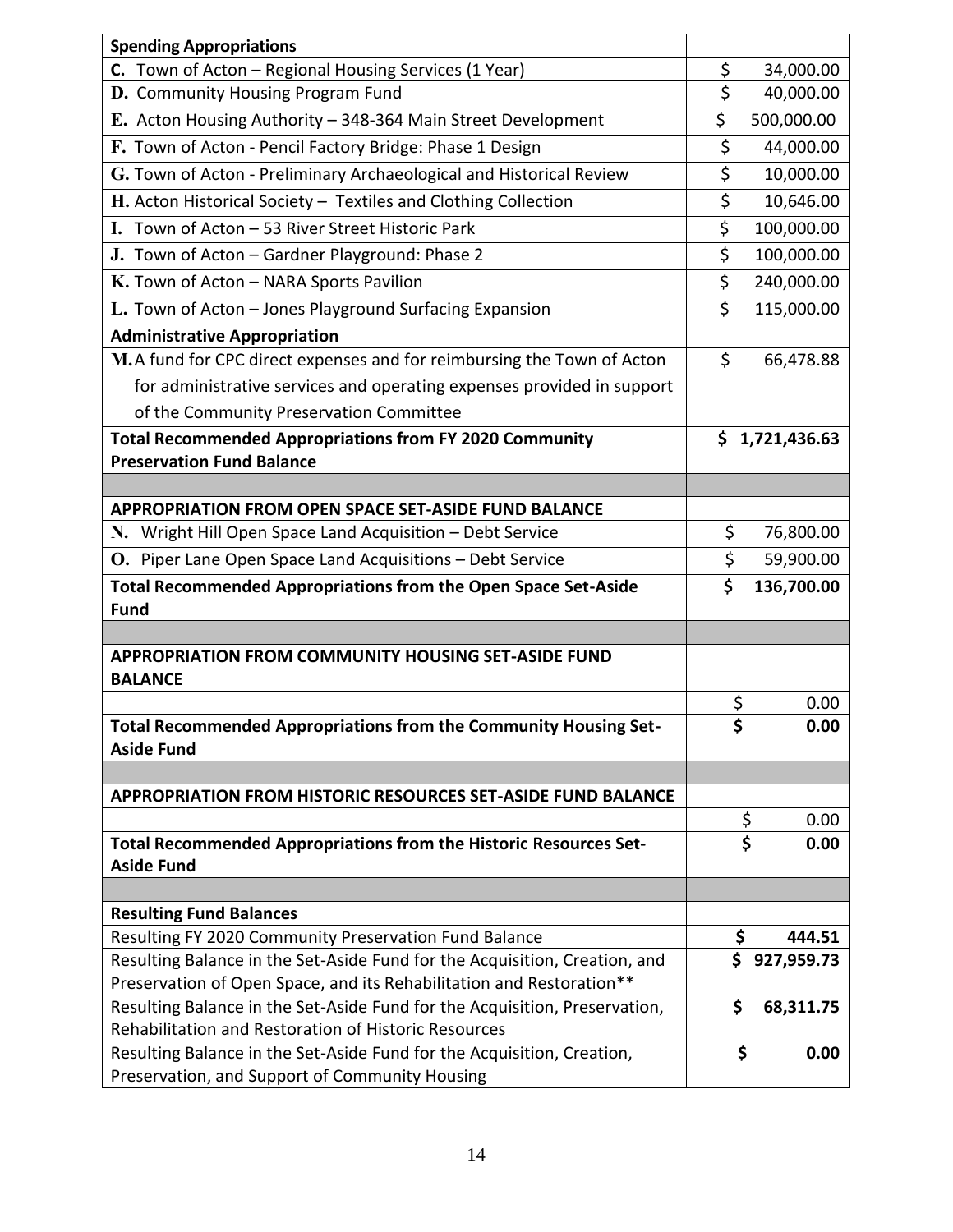\* Pursuant to Town Charter Section 6-5 that the appropriation to the Community Housing Program Fund shall not lapse three years and one month following the effective date of the vote on this article, and that this appropriation and all prior appropriations to the Community Housing Program Fund shall continue to be available for the purpose specified until expended for that purpose or until the CPC recommends and Town Meeting votes to rescind the appropriation of any unspent funds appropriated for this purpose,

And, whereas Massachusetts General Laws Chapter 44B requires that the Town appropriate for spending, or set-aside for future spending, from the FY 2020 Community Preservation Fund Revenues at least 10% for open space, 10% for historic resources, and 10% for community housing;

And, whereas the recommended appropriations for open space, historic resources, and community housing each meet or exceed 10% of the FY 2020 Community Preservation Fund Revenues;

And, whereas Town Meeting may vote to delete or reduce any of the recommended amounts;

Therefore, in the event that recommended amounts are deleted or reduced, vote to appropriate as a set-aside for future spending from the FY 2020 Community Preservation Fund Balance the minimum necessary amounts to allocate not less than 10% of the FY 2020 Community Preservation Fund Revenues for open space (\$132,957.75), not less than 10% of the FY 2020 Community Preservation Fund Revenues for historic resources (\$132,957.75), and not less than 10% of the FY 2020 Community Preservation Fund Revenues for community housing (\$132,957.75), or take any other action relative thereto.

\*\* The resulting balance in the Open Space Set-Aside of \$927,959.73 includes the \$1,230,000 appropriation from Warrant Article 8 for the Stonefield Farm Agricultural Preservation Restriction. If Article 8 fails, the resulting fund balance would be \$2,157,959.73.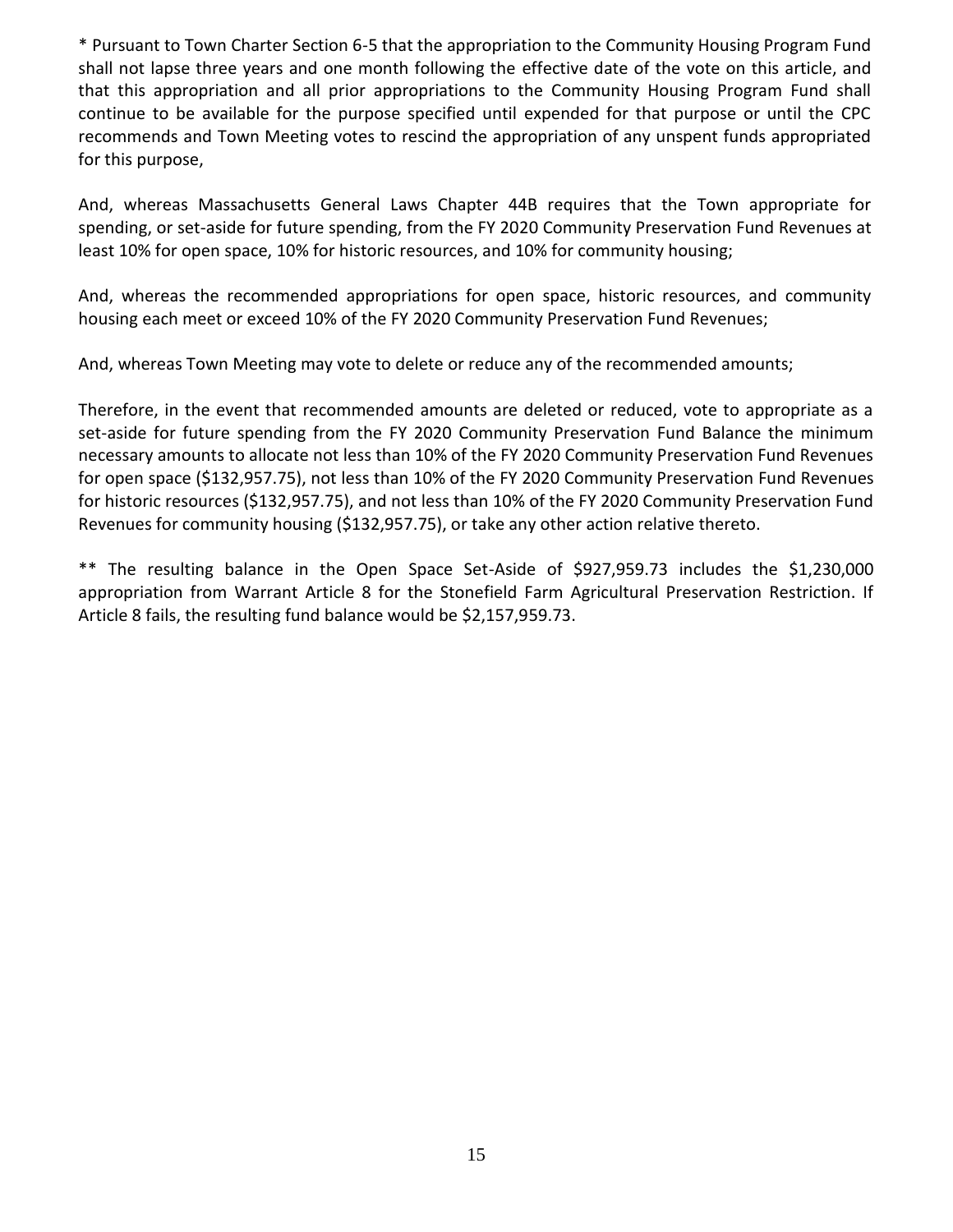# **REVISED ARTICLE HANDOUT**

To see if the Town will appropriate or set aside for later appropriation, and authorize and direct the Select Board and the Town Manager to expend or set aside, from the FY 2020 Community Preservation Fund balances as set forth herein, the amounts listed below for community preservation purposes, with such expenditures to be subject to conditions listed in the Article's Summary and to be further specified in award letters from the Community Preservation Committee, with each item considered a separate appropriation;

| FY 2020 COMMUNITY PRESERVATION FUND BALANCES                                                                     |                           |                               |
|------------------------------------------------------------------------------------------------------------------|---------------------------|-------------------------------|
| FY 2020 Community Preservation Fund Revenues                                                                     |                           |                               |
| Community Preservation Fund Surcharge Collected in FY 2020                                                       |                           | \$1,082,385.53                |
| State Community Preservation Trust Fund Receipt, October 2020                                                    | \$.                       | 309,966.00                    |
| <b>Other FY 2020 Community Preservation Fund Components</b>                                                      |                           |                               |
| Interest Earned in FY 2020 (less abatements and exemptions)                                                      | $\overline{\mathbb{S}}$   | 83,710.48                     |
| Unencumbered FY 2020 Fund Balance                                                                                | \$                        | 9,061.52                      |
| Recapture of unspent previous years' project appropriations                                                      | \$                        | 242,842.92                    |
| <b>Total - FY 2020 Community Preservation Fund Balance</b>                                                       |                           | \$1,727,966.45                |
|                                                                                                                  |                           |                               |
| FY 2020 Open Space Set-Aside                                                                                     |                           |                               |
| Set-Aside Fund Balance from appropriations for the Acquisition, Creation,                                        |                           | \$1,901,659.73                |
| and Preservation of Open Space and its Rehabilitation and Restoration                                            |                           |                               |
| <b>Total FY 2020 Open Space Set-Aside Fund Balance</b>                                                           |                           | \$1,901,659.73                |
|                                                                                                                  |                           |                               |
| FY 2020 Historic Resources Set-Aside                                                                             |                           |                               |
| Set-Aside Fund Balance from appropriations for the Acquisition,                                                  | \$                        | 0.00                          |
| Preservation, Rehabilitation and Restoration of Historic Resources                                               |                           |                               |
| <b>Total FY 2020 Historic Resource Set-Aside Fund Balance</b>                                                    | \$                        | 0.00                          |
|                                                                                                                  |                           |                               |
| FY 2020 Community Housing Set-Aside<br>Set-Aside Fund Balance from appropriations for the Acquisition, Creation, | $\mathcal{S}$             | 0.00                          |
| Preservation, and Support of Community Housing                                                                   |                           |                               |
| <b>Total FY 2020 Community Housing Set-Aside Fund Balance</b>                                                    | \$                        | 0.00                          |
|                                                                                                                  |                           |                               |
| <b>APPROPRIATIONS FROM FY 2020 COMMUNITY</b>                                                                     |                           |                               |
| PRESERVATION FUND BALANCE                                                                                        |                           |                               |
| <b>Purposes</b>                                                                                                  |                           | Recommended<br><b>Amounts</b> |
| <b>Set-Aside Appropriations for</b>                                                                              |                           |                               |
| A. Acquisition, Preservation, Rehabilitation and Restoration of Historic<br>Resources                            | $\boldsymbol{\mathsf{S}}$ | 74,589.15                     |
| B. Acquisition, Creation and Preservation of Open Space, and its                                                 | $\mathcal{S}$             | 393,000.00                    |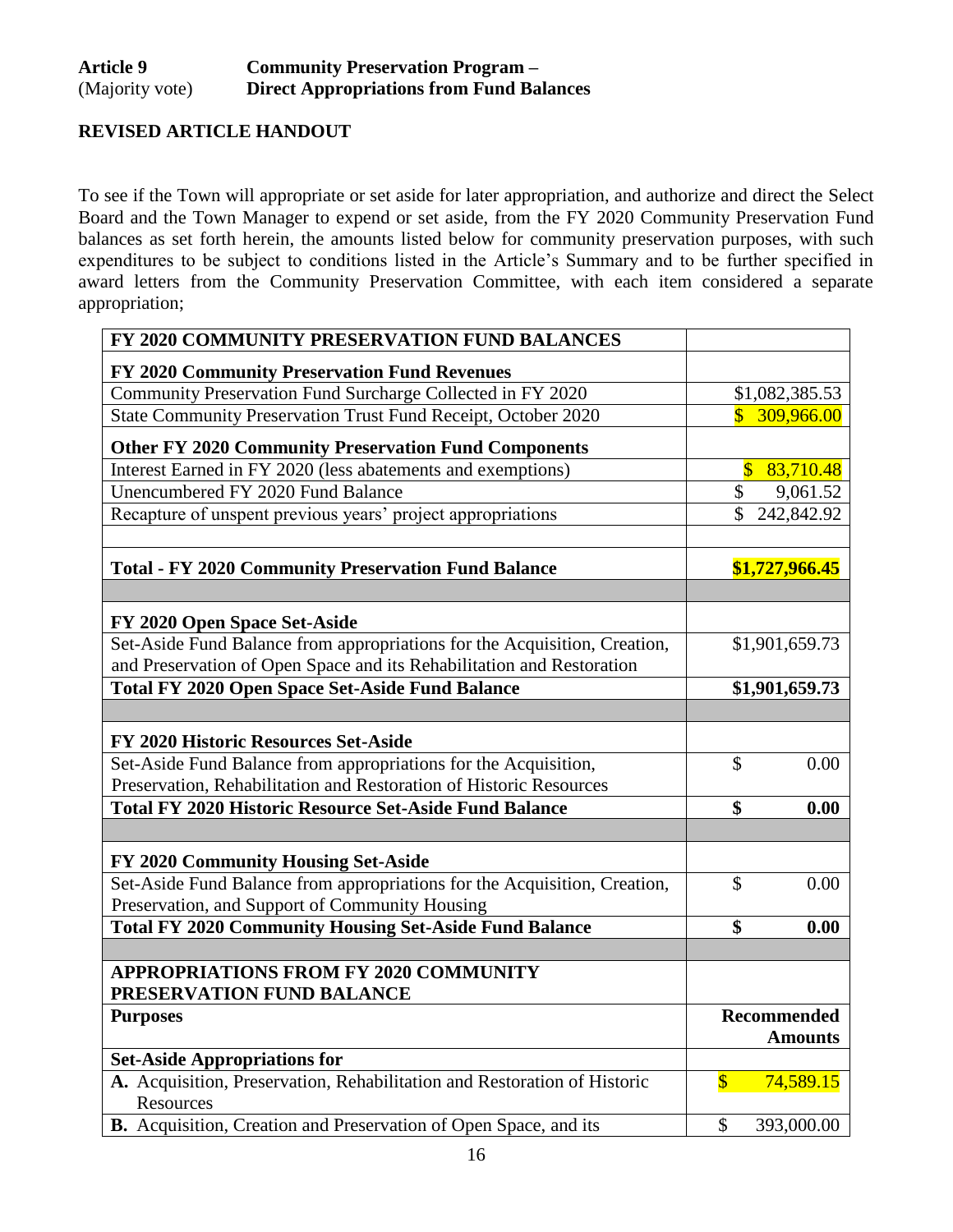| <b>Rehabilitation and Restoration</b>                                                                                              |                         |                  |
|------------------------------------------------------------------------------------------------------------------------------------|-------------------------|------------------|
| <b>Spending Appropriations</b>                                                                                                     |                         |                  |
| C. Town of Acton - Regional Housing Services (1 Year)                                                                              | \$                      | 34,000.00        |
| P. Community Housing Program Fund                                                                                                  | \$                      | 40,000.00        |
| Q. Acton Housing Authority - 348-364 Main Street Development                                                                       | \$                      | 500,000.00       |
| R. Town of Acton - Pencil Factory Bridge: Phase 1 Design                                                                           | \$                      | 44,000.00        |
| S. Town of Acton - Preliminary Archaeological and Historical Review                                                                | \$                      | 10,000.00        |
| T. Acton Historical Society - Textiles and Clothing Collection                                                                     | \$                      | 10,646.00        |
| U. Town of Acton - 53 River Street Historic Park                                                                                   | \$                      | 100,000.00       |
| V. Town of Acton - Gardner Playground: Phase 2                                                                                     | \$                      | 100,000.00       |
| W.Town of Acton - NARA Sports Pavilion                                                                                             | \$                      | 240,000.00       |
| X. Town of Acton - Jones Playground Surfacing Expansion                                                                            | \$                      | 115,000.00       |
| <b>Administrative Appropriation</b>                                                                                                |                         |                  |
| Y. A fund for CPC direct expenses and for reimbursing the Town of Acton                                                            | \$                      | 66,478.88        |
| for administrative services and operating expenses provided in support                                                             |                         |                  |
| of the Community Preservation Committee                                                                                            |                         |                  |
| <b>Total Recommended Appropriations from FY 2020 Community</b>                                                                     | $\mathbf{\$}$           | 1,727,714.03     |
| <b>Preservation Fund Balance</b>                                                                                                   |                         |                  |
|                                                                                                                                    |                         |                  |
| <b>APPROPRIATION FROM OPEN SPACE SET-ASIDE FUND</b><br><b>BALANCE</b>                                                              |                         |                  |
| Z. Wright Hill Open Space Land Acquisition – Debt Service                                                                          | \$                      | 76,800.00        |
| AA.                                                                                                                                | \$                      | 59,900.00        |
| Piper Lane Open Space Land Acquisitions - Debt Service                                                                             |                         |                  |
| <b>Total Recommended Appropriations from the Open Space Set-Aside</b>                                                              | \$                      | 136,700.00       |
| <b>Fund</b>                                                                                                                        |                         |                  |
|                                                                                                                                    |                         |                  |
| <b>APPROPRIATION FROM COMMUNITY HOUSING SET-ASIDE</b><br><b>FUND BALANCE</b>                                                       |                         |                  |
|                                                                                                                                    | $\$$                    | 0.00             |
| <b>Total Recommended Appropriations from the Community Housing</b><br><b>Set-Aside Fund</b>                                        | \$                      | 0.00             |
|                                                                                                                                    |                         |                  |
| APPROPRIATION FROM HISTORIC RESOURCES SET-ASIDE<br><b>FUND BALANCE</b>                                                             |                         |                  |
|                                                                                                                                    | \$                      | 0.00             |
| <b>Total Recommended Appropriations from the Historic Resources Set-</b>                                                           | \$                      | 0.00             |
| <b>Aside Fund</b>                                                                                                                  |                         |                  |
|                                                                                                                                    |                         |                  |
| <b>Resulting Fund Balances</b>                                                                                                     |                         |                  |
| Resulting FY 2020 Community Preservation Fund Balance                                                                              | \$                      | <u>252.42</u>    |
| Resulting Balance in the Set-Aside Fund for the Acquisition, Creation, and                                                         | \$                      | 927,959.73       |
| Preservation of Open Space, and its Rehabilitation and Restoration**                                                               |                         |                  |
| Resulting Balance in the Set-Aside Fund for the Acquisition, Preservation,<br>Rehabilitation and Restoration of Historic Resources | $\overline{\mathbb{S}}$ | <b>74,589.15</b> |
| Resulting Balance in the Set-Aside Fund for the Acquisition, Creation,                                                             | \$                      | 0.00             |
| Preservation, and Support of Community Housing                                                                                     |                         |                  |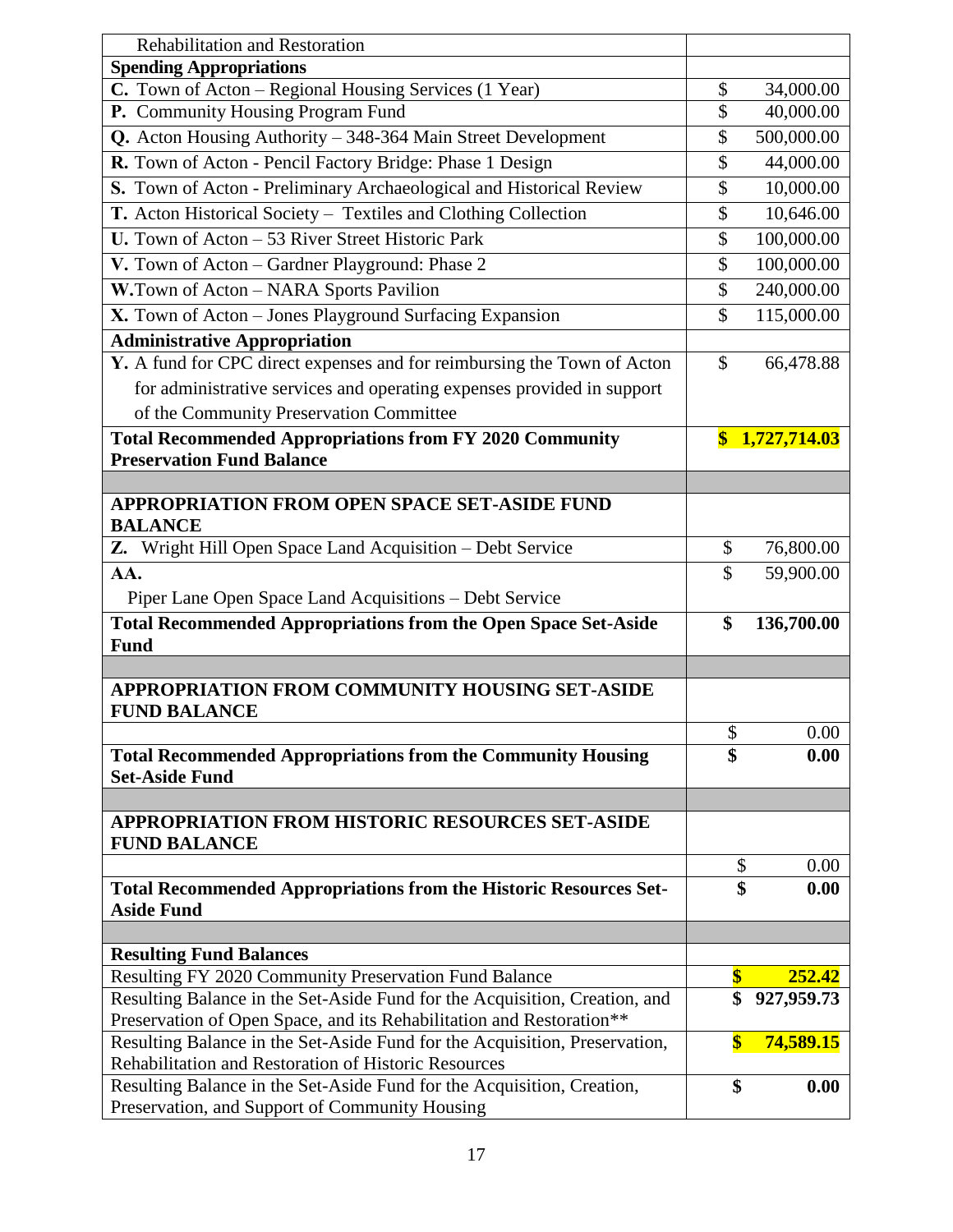\* Pursuant to Town Charter Section 6-5 that the appropriation to the Community Housing Program Fund shall not lapse three years and one month following the effective date of the vote on this article, and that this appropriation and all prior appropriations to the Community Housing Program Fund shall continue to be available for the purpose specified until expended for that purpose or until the CPC recommends and Town Meeting votes to rescind the appropriation of any unspent funds appropriated for this purpose,

And, whereas Massachusetts General Laws Chapter 44B requires that the Town appropriate for spending, or set-aside for future spending, from the FY 2020 Community Preservation Fund Revenues at least 10% for open space, 10% for historic resources, and 10% for community housing;

And, whereas the recommended appropriations for open space, historic resources, and community housing each meet or exceed 10% of the FY 2020 Community Preservation Fund Revenues;

And, whereas Town Meeting may vote to delete or reduce any of the recommended amounts;

Therefore, in the event that recommended amounts are deleted or reduced, vote to appropriate as a setaside for future spending from the FY 2020 Community Preservation Fund Balance the minimum necessary amounts to allocate not less than 10% of the FY 2020 Community Preservation Fund Revenues for open space (\$139,235.15), not less than 10% of the FY 2020 Community Preservation Fund Revenues for historic resources (\$139,235.15), and not less than 10% of the FY 2020 Community Preservation Fund Revenues for community housing (\$139,235.15), or take any other action relative thereto.

\*\* The resulting balance in the Open Space Set-Aside of \$927,959.73 includes the \$1,230,000 appropriation from Warrant Article 8 for the Stonefield Farm Agricultural Preservation Restriction. If Article 8 fails, the resulting fund balance would be \$2,157,959.73.

#### **MOTION:**

Mr. Yacouby moves that the Town:

- 1. Transfer to and from the Community Preservation Fund and appropriate, re-appropriate, or set aside for current or later appropriation \$1,864,414.03 as set forth in the revised article handout and
- 2. Authorize the Town Manager to expend or set aside amounts as set forth in the revised article handout, and in compliance with conditions to be noted in the Community Preservation Committee's award letters.

#### **MOTION CARRIES**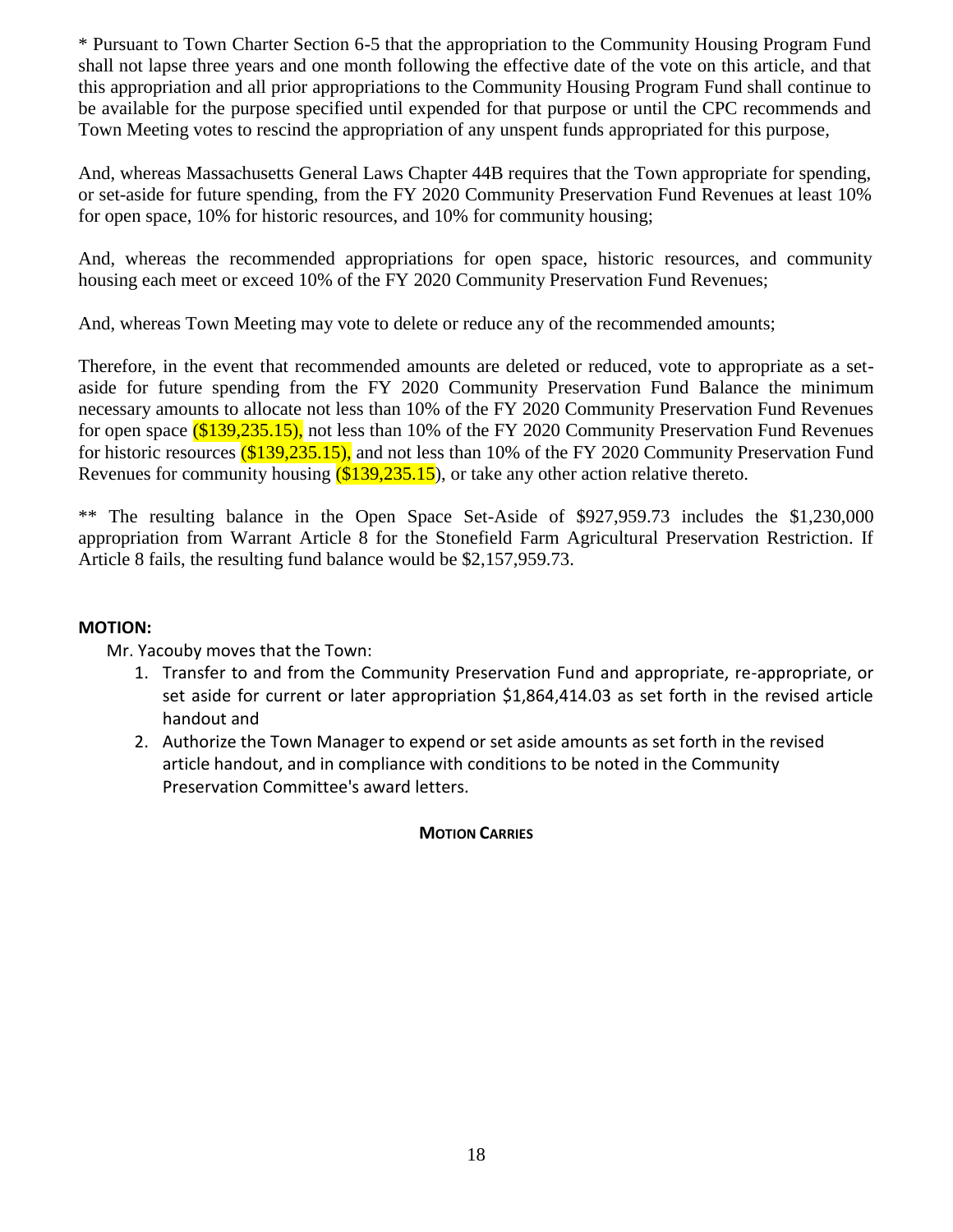# **Article 10 Sidewalk Acquisition – 78 Taylor Road**

(Two-thirds vote)

To see if the Town will vote to authorize the Select Board to acquire by purchase, gift, eminent domain or otherwise and to accept deeds of easement interests or fee simple interests, on such terms and conditions as the Select Board may determine, for all purposes which streets, sidewalks and ways are now or hereafter used in the Town, on such terms and conditions as the Select Board may determine and in a final location(s) as the Select Board may determine, on, across, over, or under a portion of the land n/f of The Town of Acton pursuant to Deed recorded in the Middlesex South Registry of Deeds at Book 11464, Page 274, located at 78 Taylor Road and shown as Parcel 137 on the Town of Acton Atlas Map F-3; and further to see if the Town will raise, appropriate, and/or transfer from available funds or accept gifts for this purpose, or take any other action relative thereto.

# **MOTION:**

Mr. Martin moves that the Town take no action

# **MOTION CARRIES**

#### **Article 11 Amend Zoning Bylaw – Drive-up Window Facilities** (Two-thirds vote)

To see if the Town will vote to amend Section 3.8, ACCESSORY USE Regulations, of the Zoning Bylaw as set forth below:

A. Deleting Section 3.8.2.2, Drive-up facilities for banks, in its entirety, and renumber sections 3.8.2.3 through 3.8.2.8.

*[Note—Section 3.8.2.2, currently reads: Drive-up facilities in a bank.]*

B. In Section 3.8 ACCESSORY USE Regulations, insert a new subsection as follows:

3.8.5 In the Office, Business, Industrial and Village Districts, drive-up window facilities for banks, pharmacies, and restaurants shall require a Special Permit from the Select Board and shall be subject to the following:

- a) Drive-up windows shall be integrated with and attached to the principal BUILDING.
- b) Drive-up windows for pharmacies and restaurants shall be located within one drive-up lane, but are allowed up to two drive-up lanes prior to the first window; banks have no such limitation.
- c) Parapets or canopies located over any part of the drive-up window facility shall be made of a durable and weatherproof material consistent with the building material and style to which it is attached; fabric or temporary awnings are not permitted.
- d) No signage shall be located on a drive-up window facility parapet or canopy.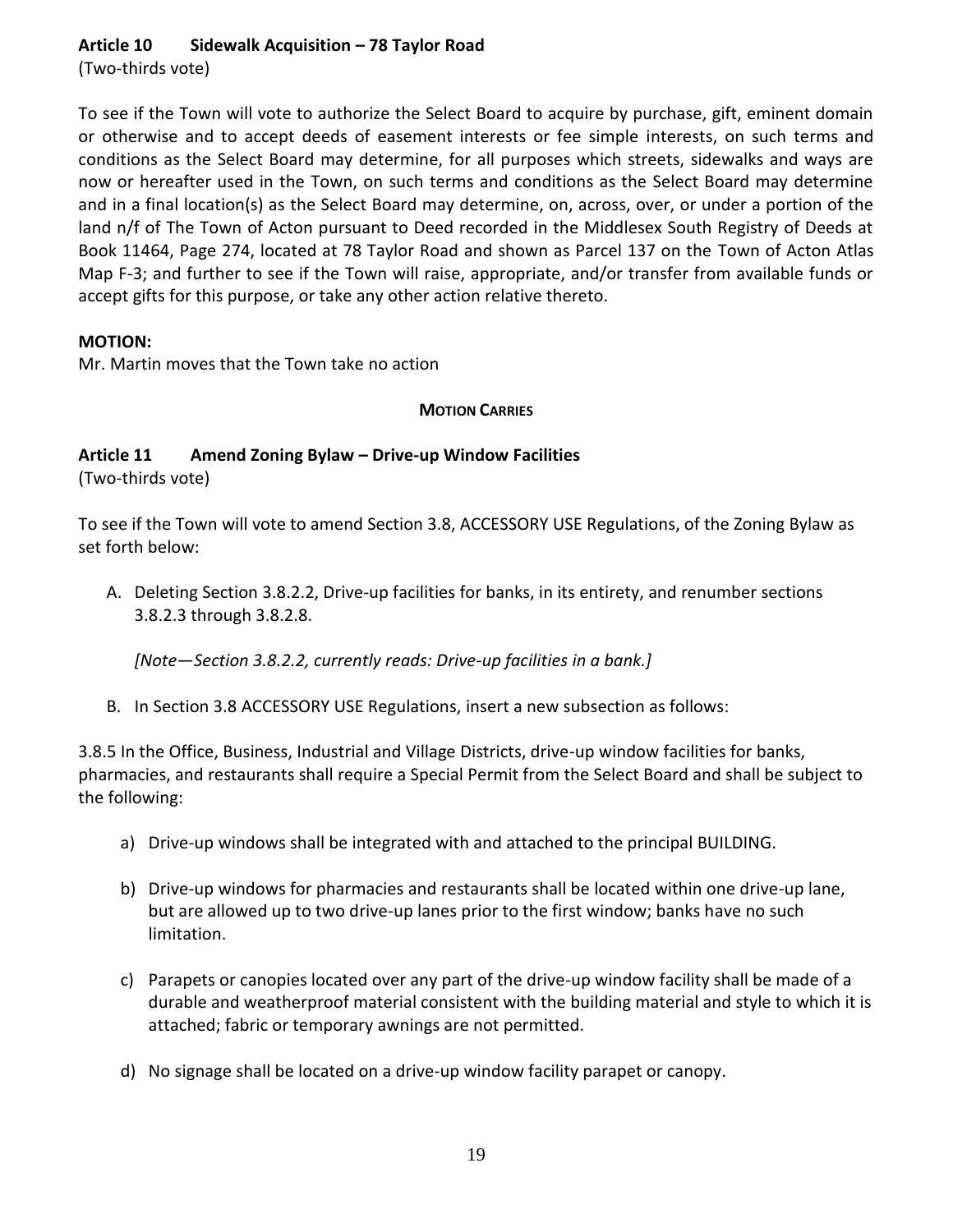- e) Drive-up windows for restaurants may include one additional menu SIGN than normally allowed under Section 7.5.9. Such sign may be a FREESTANDING SIGN or WALL SIGN and is limited to a DISPLAY AREA of 10 square feet. Menu SIGNs shall comply with Section 7 of this Bylaw.
- f) No additional curb cuts shall be allowed for the purpose of accommodating a drive-up window facility.
- g) Drive-up windows shall be located along only one side of the BUILDING and shall not be located along or within 10 feet of the front façade of a BUILDING; for corner lots, the front façade shall be considered any side of the BUILDING facing a STREET.
- h) The location of the drive-up lane shall be part of and accessible from the parking lot, and designed in a manner to avoid queuing into a pedestrian walkway, crosswalk, access drive or STREET.
- i) The drive-up speakers shall use automatic volume control system to adjust to ambient noise levels. The maximum level shall be set at 54 dBA at a distance of 32 feet from the speaker.
- j) In the Village and Kelley's Corner Districts, drive-up windows are subject to the following additional standards and requirements:
	- a. The drive-up windows shall be located in the rear of the BUILDING unless the special permit granting authority finds that pedestrian safety would not be impacted, and that no other alternative locations are possible. In the case where the special permit granting authority finds that these conditions are met, a drive-up window facility may be allowed on the side of the BUILDING as defined in Section 5.2.5. If located on the side of a BUILDING, no portion of a drive-up window facility shall be counted to meet the BUILDING design criteria set forth in sections 5.5B.1.2(g)(i) and 5.6.3.4.

, or take any other action relative thereto.

#### **MOTION:**

Mr. Charter moves that the Town amend the Zoning Bylaw as set forth in the Article. Yes 141 No 145

#### **MOTION FAILS**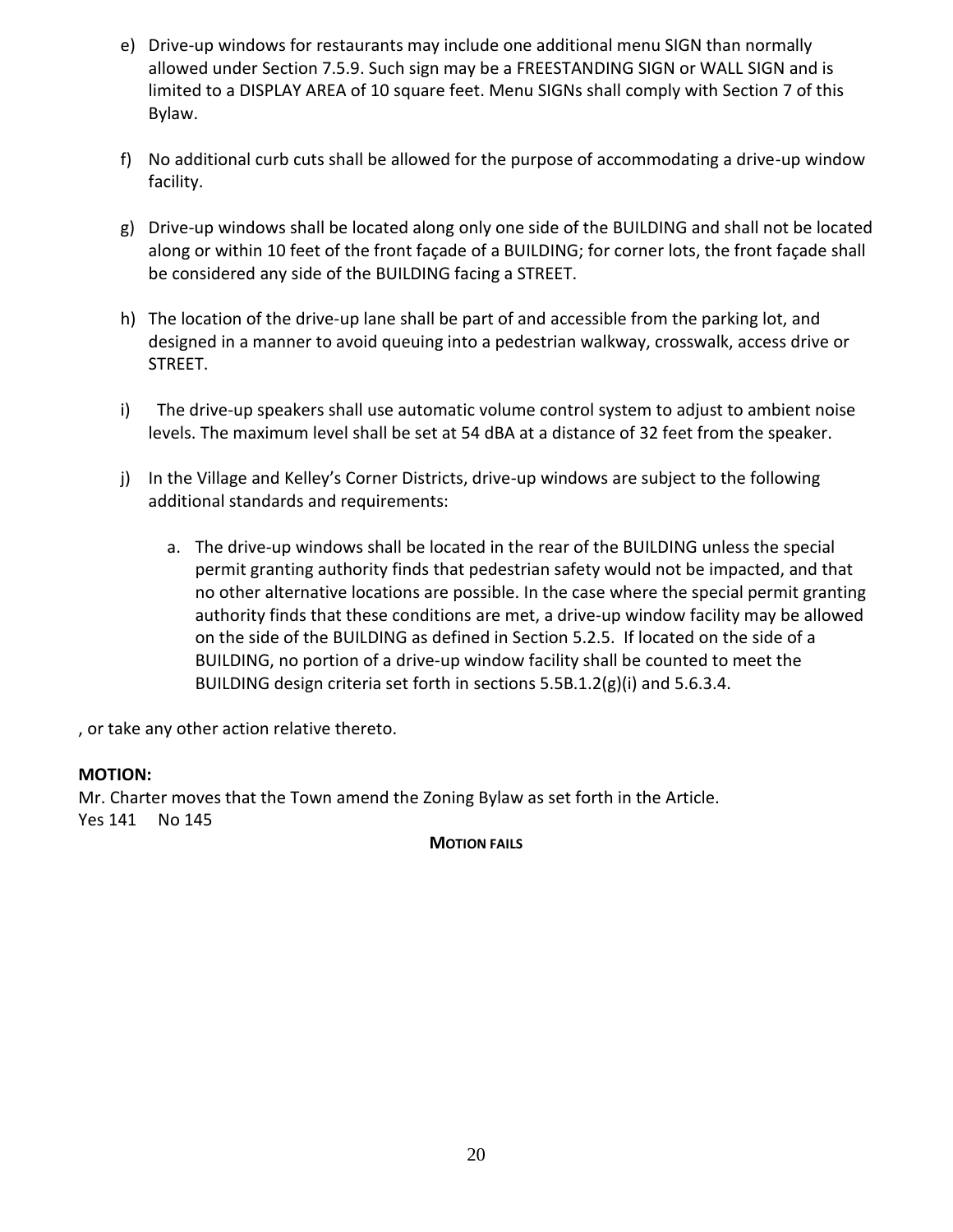# **Article 12 Release of Restriction – 127 Strawberry Hill Road**

(Two-thirds vote)

To see if the Town will vote to authorize the Select Board to release, on such terms and conditions as it may determine, that certain restriction held by the Select Board dated December 26, 1986 and recorded with the Middlesex South District Registry of Deeds at Book 18573, Page 60 (the "Restriction"), which Restriction encumbers that certain property known and numbered as 127 Strawberry Hill Road in Acton, Massachusetts, further identified as Parcel 12 on Town Atlas Map F5, or to take any other action relative thereto.

#### **MOTION:**

Ms. Gardner moves that the Town authorize the Board of Selectmen to take all actions necessary to release the Restriction as set forth in the Article. Yes 146 No 115

#### **MOTION FAILS**

# **Article 13 Amend General Bylaws – Regulation of Fossil Fuels Infrastructure**

(Majority vote)

To see if the Town will vote to amend the General Bylaws of the Town by adding Chapter AC, "Regulating Fossil Fuel Infrastructure in Buildings," to read as follows, or take any other action relative thereto.

### **Chapter AC. REGULATING FOSSIL FUEL INFRASTRUCTURE IN BUILDINGS**

#### **AC1. Purpose**

This Bylaw is adopted by the Town of Acton to protect health and safety, and the natural environment, and to reduce air pollution and greenhouse gas emissions, which cause climate change, thereby threatening the Town and its inhabitants.

#### **AC2. Definitions**

**2.1** "Effective Date" shall mean December 1, 2022, or six months following the date by which the Town is authorized by the Massachusetts General Court to regulate fossil fuel infrastructure, whichever is later.

**2.2** "New Building" shall mean a new building as defined in the Acton Zoning Bylaw, Chapter M of the General Bylaws of the Town of Acton, associated with a building permit application filed on or after the Effective Date.

**2.3** "On-Site Fossil Fuel Infrastructure" shall mean piping, for fuel gas, fuel oil, or other fuel hydrocarbons, that is in a building, in connection with a building, or otherwise within the property lines of premises, extending from a supply tank or from the point of delivery behind a gas meter or the customer-side gas meter.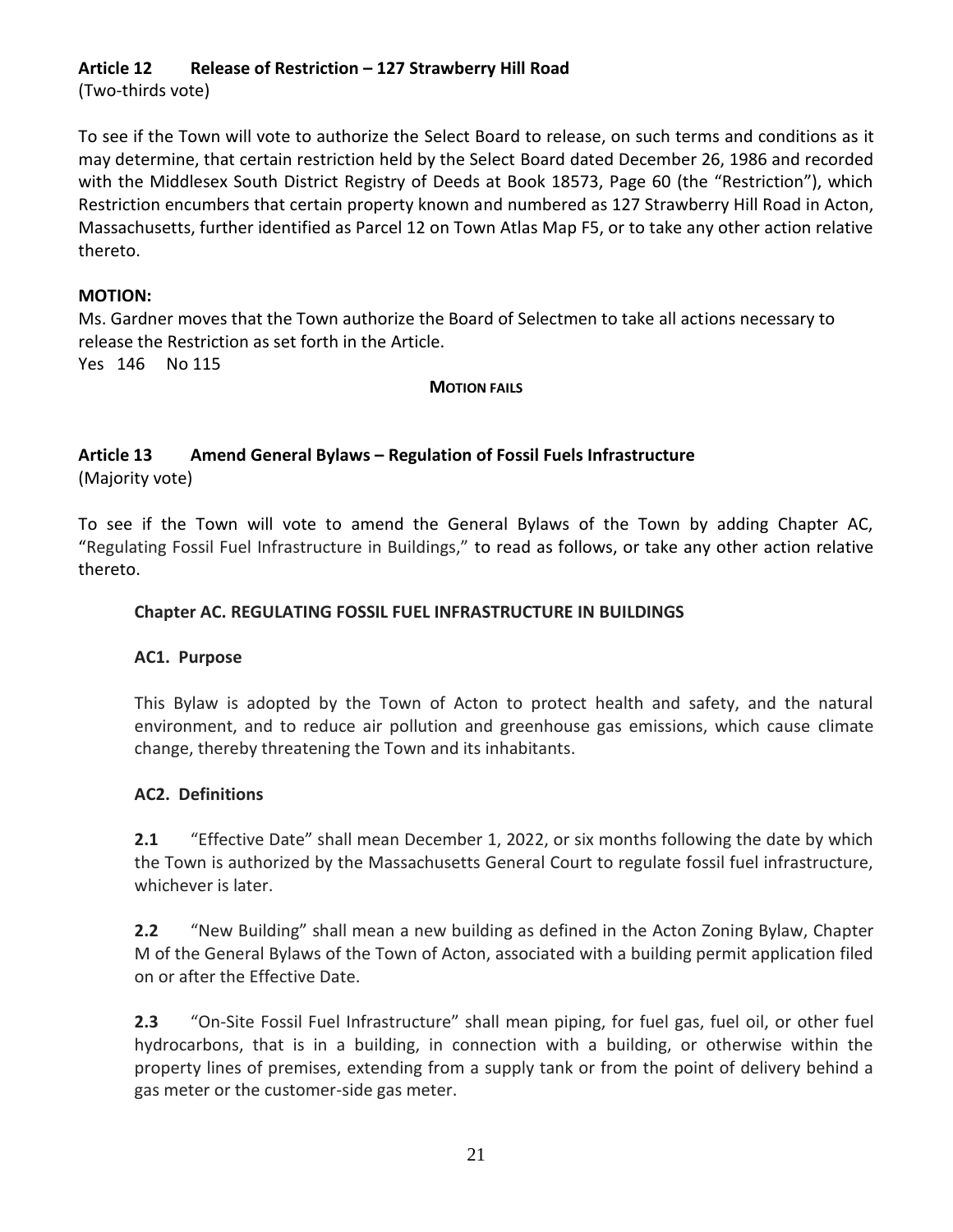**2.4** "Major Renovation" shall mean a renovation project associated with a valid building permit application filed on or after the Effective Date of this chapter that:

- 1. for existing structures regulated by the current edition of the International Residential Code as amended by 780 CMR 51: Massachusetts Residential Code, includes the reconfiguration of space and/or building systems, in which the Work Area, not including any added space, is more than 75% of the Gross Floor Area of the principal dwelling, as defined in Section 1.3.7 of the Acton Zoning Bylaw, prior to the project; and
- 2. for existing structures regulated by the current edition of the International Building Code as amended by 780 CMR 34: Massachusetts Commercial Code, includes the reconfiguration of space and/or building systems, in which the Work Area, not including any added space, is more than 50% of the building floor area prior to the project, as defined by the Massachusetts Building Code.

**2.5** "Work Area" shall mean the portions of a building affected by renovations for the reconfiguration of space and/or building systems, as indicated in the drawings associated with a building permit application. Areas consisting of only repairs, refinishing, and/or incidental work are excluded from the Work Area.

# **AC3. Applicability**

**3.1** This chapter shall apply to all building permit applications for New Buildings and Major Renovations proposed to be located in whole or in part within the Town, except that this Chapter shall not apply to:

- A. Utility service piping connecting the grid to a meter, or to a gas meter itself;
- B. Piping required to:
	- i. fuel backup electrical generators, outdoor cooking appliances, or appliances for outdoor heating; or
	- ii. produce potable or domestic hot water from centralized hot water systems in buildings with a floor area of at least 10,000 square feet, provided that the Engineer of Record certifies that no commercially available electric hot water heater exists that could meet the required hot water demand for less than 150% of installation or operational costs, compared to a conventional fossilfuel hot water system;
- C. The extension or modification of heating systems via HVAC system modification, or modification of radiator, steam, or hot water piping, provided new fossil fuel piping is not installed; or
- D. Repairs of any existing portions of a fuel piping system deemed unsafe or dangerous by the Plumbing and Gas Fitting Inspector.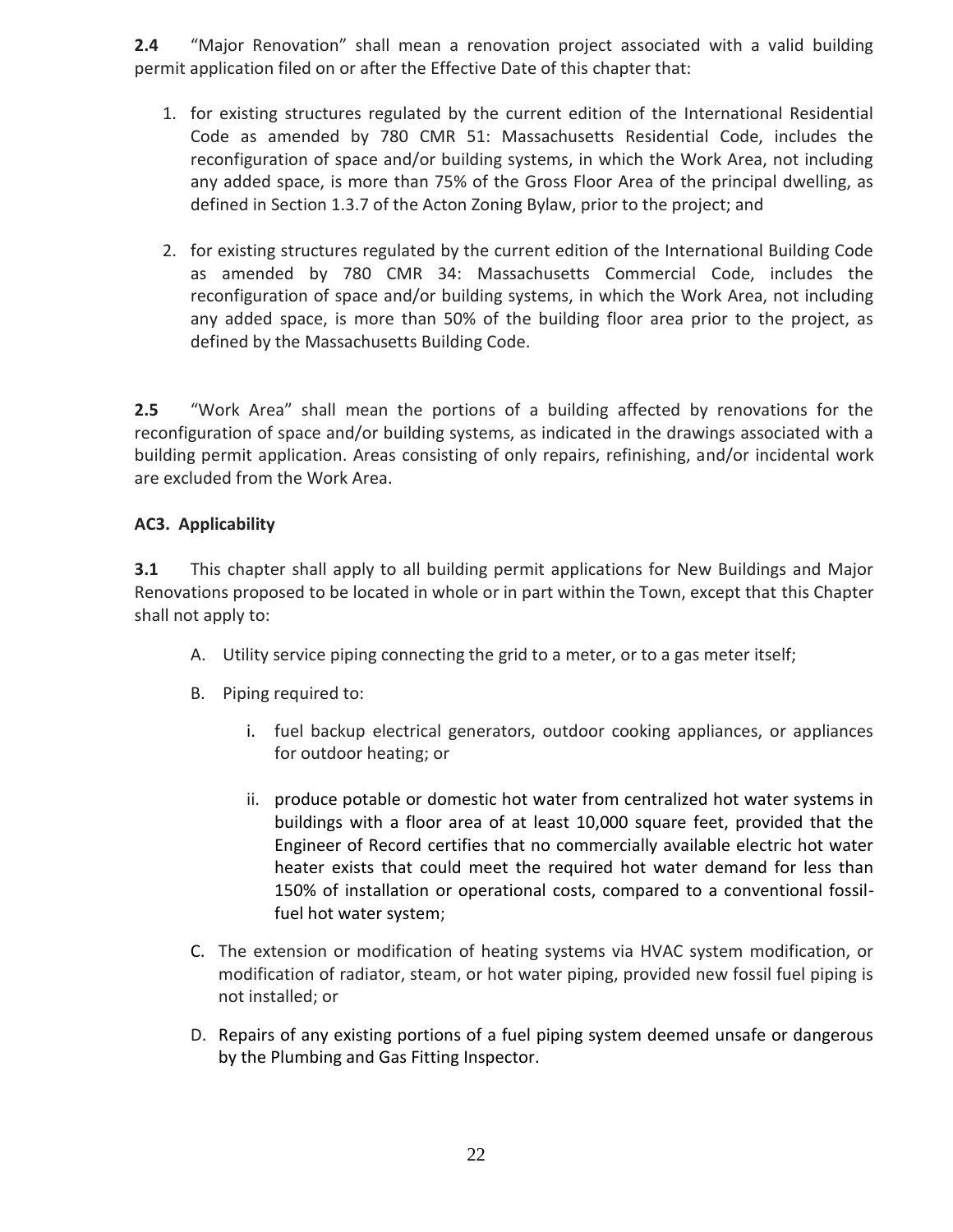# **AC4. Enforcement**

**4.1** As of the Effective Date, no building permit shall be issued by the Town for the construction of New Buildings or Major Renovations that include the installation of new On-Site Fossil Fuel Infrastructure that is subject to this Chapter, except as provided for in Section AC3 "Applicability" and Section AC5 "Waivers."

**4.2** The Town Manager, or their designee, shall publish and present an annual report to the Select Board quantifying the number and locations of residential building permit applications for new and major renovation projects exceeding 75% of the original gross floor area, and the number and locations of commercial building permit applications for new and major renovation projects exceeding 50% of the building floor area prior to the project; the number of new and major renovation projects requesting a waiver from this Chapter, the disposition of those waivers, the reasons for granting or denying those waivers, and the square footage of each project for which a waiver is granted.

**4.3** The Select Board may adopt reasonable regulations to implement this Chapter.

# **AC5. Waivers**

**5.1** The Building Commissioner may grant a waiver subject to the requirements of this Chapter in the event that compliance with the provisions of this Chapter makes a project financially infeasible or impractical to implement. Compliance with this Chapter may be considered infeasible if, without limitation:

- A. as a result of factors beyond the control of the applicant, the additional cost of the project over the long term, including any available subsidies, would make the project economically unviable; or
- B. technological or other factors would make the project unsuitable for its intended purpose.

**5.2** Waivers from compliance with this Chapter may be subject to reasonable conditions. Where possible, waivers shall be issued for specific portions of a project that are financially infeasible or impractical to implement under the requirements of this Chapter, rather than entire projects.

**5.3** Waiver requests shall be supported by a detailed cost comparison, including available rebates and credits. A waiver request may be made at any time and may be based upon submission of conceptual plans.

**5.4** In considering a request for a waiver, the Building Commissioner may consider as a factor the requesting party's status as a non-profit or government-sponsored affordable housing entity.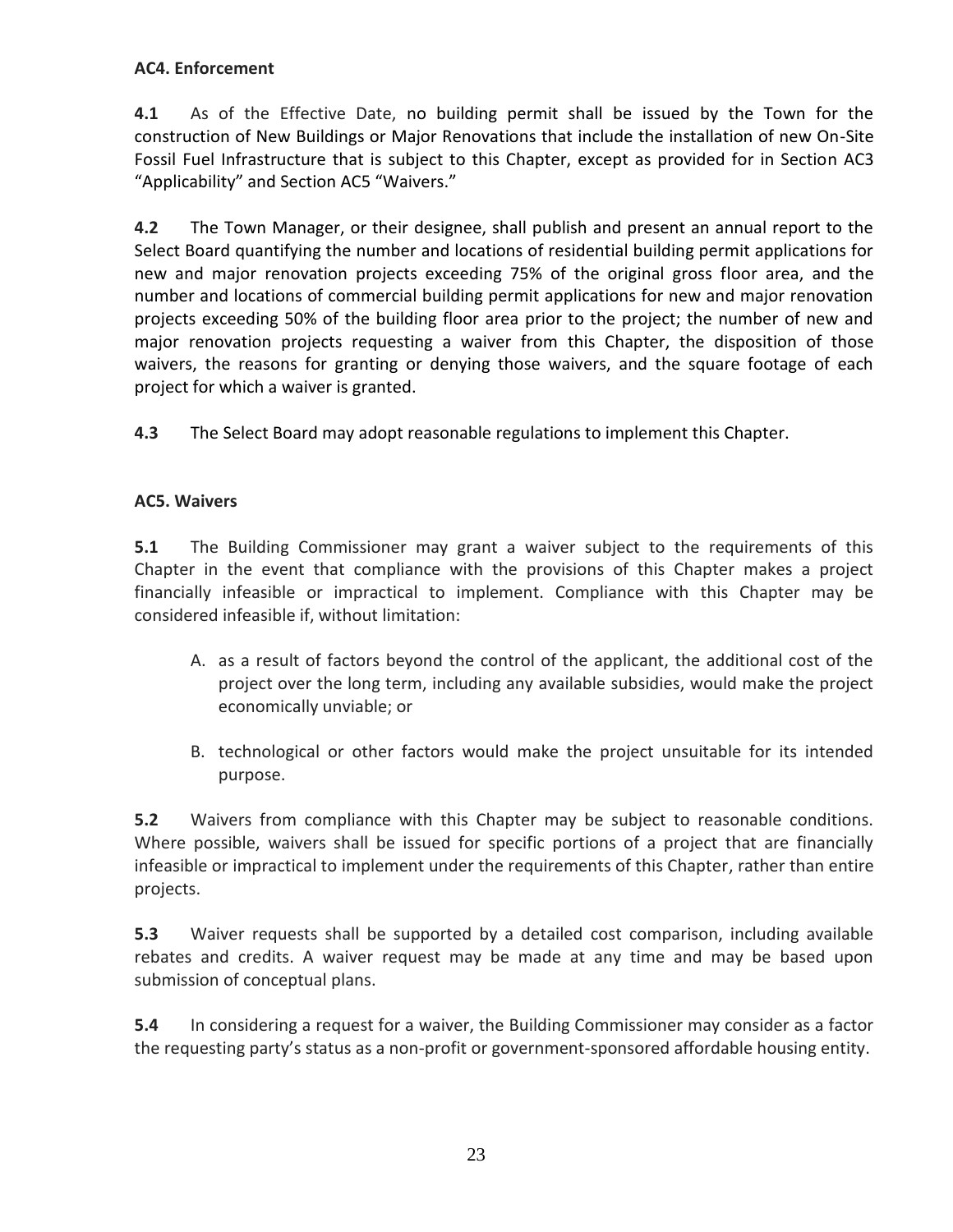**5.5** The Select Board shall, prior to the Effective Date, issue and may thereafter amend, guidance regarding the granting of waivers and describing reasonable conditions that may be placed on a waiver.

### **AC6. Appeals**

An applicant may appeal a decision of the Building Commissioner concerning the grant or denial of a waiver pursuant to Section 5 to the Select Board, or its designee, within 30 days of the decision.

#### **MOTION:**

Mr. Snyder-Grant moves that the Town amend the General Bylaws as set forth in the Article.

# **MOTION CARRIES**

Mr. Yacouby moves to adjourn until June 22, at 7 PM at the AB Regional High School. **Motion to adjourn fails.**

# **Article 14 Home Rule Petition – Building with Clean Energy to**  (Majority vote) **Regulate Fossil Fuel Infrastructure**

To see if the Town will vote to authorize the Select Board to petition the Massachusetts General Court to enact legislation in substantially the form below, and further to authorize the Select Board to approve amendments to said legislation before its enactment by the General Court that are within the scope of the general objectives of this motion; or take any other action relative thereto.

# *AN ACT AUTHORIZING THE TOWN OF ACTON TO ADOPT AND ENFORCE LOCAL REGULATIONS RESTRICTING NEW FOSSIL FUEL INFRASTRUCTURE IN CERTAIN CONSTRUCTION*

*Be it enacted as follows*

**SECTION 1.** Notwithstanding chapter 40A, section 13 of chapter 142, and chapter 164 of the General Laws, the State Building Code, the Fuel and Gas Code, or any other general or special law or regulation to the contrary, the Town of Acton is hereby authorized to adopt and further amend general or zoning bylaws that restrict new construction or major renovation projects that do not qualify as fossil-fuel-free.

**SECTION 2.** Notwithstanding section 7 of chapter 40A of the General Laws, or any other general or special law or regulation to the contrary, the Building Commissioner of the Town of Acton, or any designee thereof, shall be authorized to enforce restrictions on new building construction and major renovation projects that do not qualify as fossil-fuel-free, including through the withholding or conditioning of building permits.

**SECTION 3.** As used in this Act, the term "fossil-fuel-free" shall mean new building construction or major renovation that results in an entire building or an entire condominium unit that does not utilize coal, oil, natural gas, other fuel hydrocarbons, or other fossil fuels in support of its operation after construction.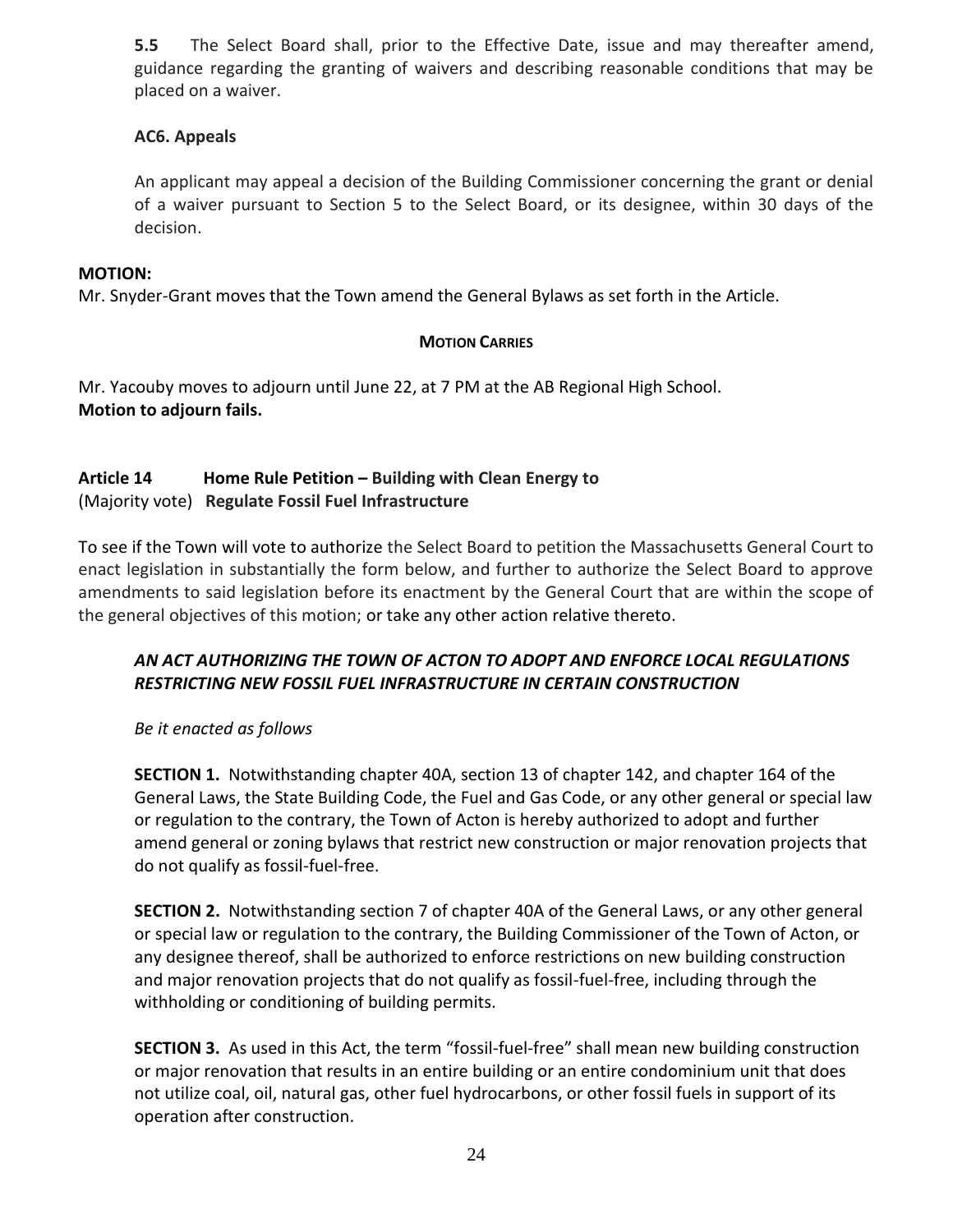**SECTION 4.** This Act shall take effect upon its passage. Any bylaws previously approved by the Acton Town Meeting that accomplish the goals set forth in Sections 1 through 3 herein, including without limitation Chapter AC of the General Bylaws of the Town of Acton as approved by the 2021 Acton Town Meeting, are hereby ratified.

**SECTION 5.** If any provision or section of this act is invalidated, the remainder shall survive in full force and effect.

#### **MOTION:**

Mr. Snyder-Grant moves that the Town authorize the Select Board to petition the General Court for a Home Rule Act in substantially the form set forth in the Article.

#### **MOTION CARRIES**

#### **Article 15 Authorize Payment in Lieu of Taxes Agreements for Solar Facilities**  (Majority vote)

To see if the Town will vote, pursuant to the provisions of Chapter 59, Section 38H of the Massachusetts General Laws, and Chapter 59, Section 5, Clause 45 (as amended by Chapter 9 of the Acts of 2021, An Act Creating a Next-Generation Roadmap for Massachusetts Climate Policy) to authorize the Town Manager to negotiate and enter into any payment in lieu of tax (PILOT) agreements with the owners or operators of solar photovoltaic energy generation and/or storage facilities for solar and energy storage facilities to be located on non-Town-owned property within the Town of Acton, all on such terms and conditions as the Town Manager shall deem to be in the best interest of the Town and as approved by the Select Board, or take any other action relative thereto.

#### **MOTION:**

Mr. Snyder-Grant moves that the Town authorize the Town Manager to, after approval from the Select Board, enter into Payment in Lieu of Taxes (PILOT) agreements as set forth in the Article.

# **MOTION CARRIES**

# **Article 16 Authorize Solar Contract – Low Income Community Shared Solar Facility** (Majority vote)

To see if the Town will vote to authorize the Select Board to negotiate and enter a Solar Energy Benefit Distribution Agreement of up to twenty years with Syncarpha Solar, LLC, the developer of solar photovoltaic energy generating facilities to be developed on real property owned by the W.R. Grace & Co. at 50 Independence Road, upon such terms and conditions as the Town Manager and the Select Board shall deem to be in the best interest of the Town; or take any other action relative thereto.

#### **MOTION:**

Mr. Snyder-Grant moves that the Town authorize the Select Board to enter into a Solar Energy Benefit Distribution Agreement as set forth in the Article.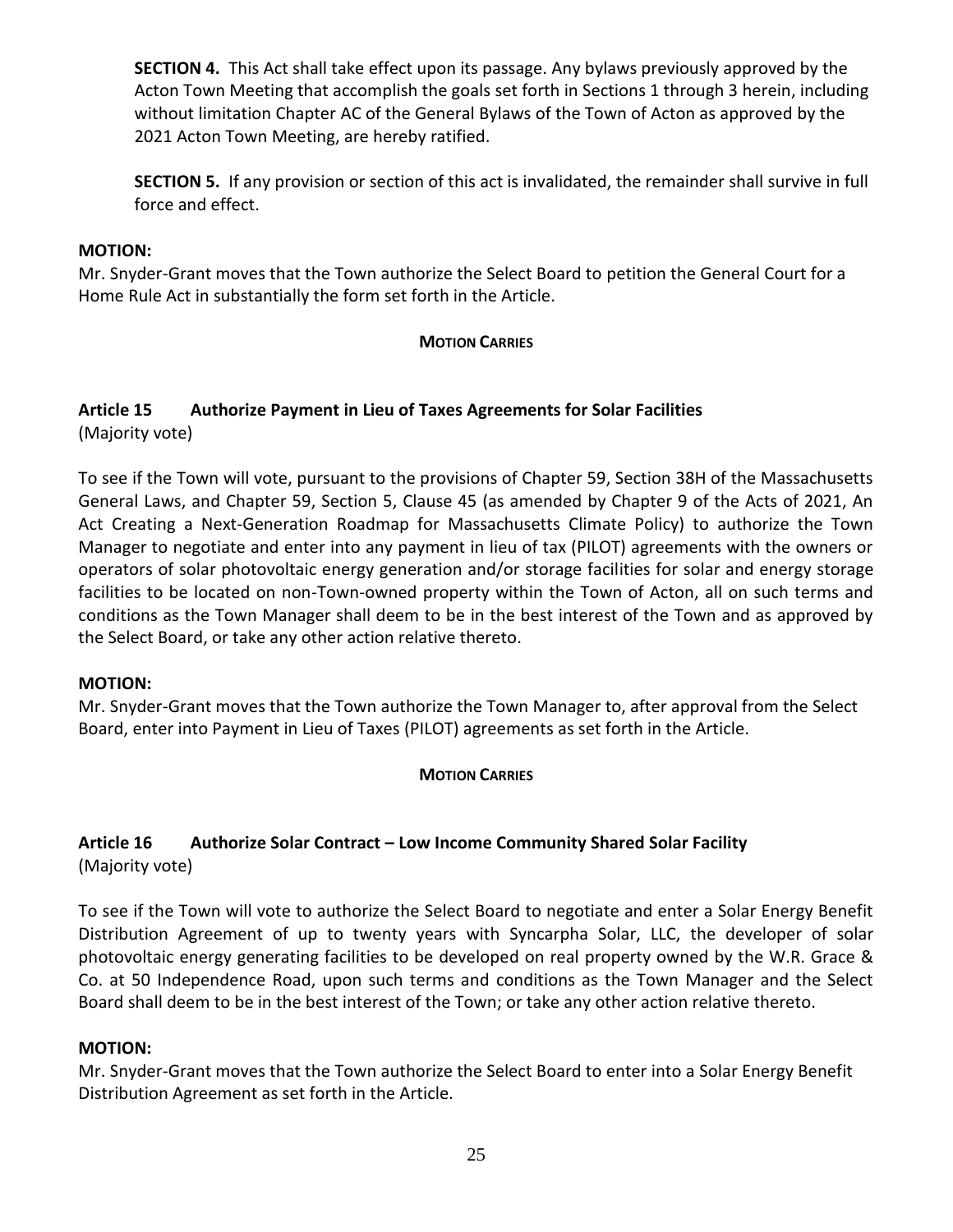#### **MOTION CARRIES**

# **Article 17 # Non-Binding Resolution – Dog Park Funding and Relocation** (Majority vote)

#### PETITION FOR TOWN MEETING ACTION

WE, THE UNDERSIGNED RESIDENTS AND REGISTERED VOTERS OF THE TOWN OF ACTON DO HEREBY SUBMIT THE FOLLOWING PETITION FOR TOWN MEETING VOTE:

To vote on eliminating the amended additional \$21,000 from the town budget for funding the Stanton grant match for the dog park and also move to require the Select Board and the Dog Park Committee to conduct a complete review with comprehensive due diligence between no less than three locations for a possible dog park. To be presented to the residents of Acton for a formal vote on a proposed dog park location.

The residents of Acton have not been able to vote for or against the proposed dog park location at the intersection of route 27 and route 2 directly across from the off ramp from route 2. There are many reasons why this location is not suitable, and the Acton residents need to be aware of the issues before this location gains funding.

The Dog Park Committee is seeking funding from the Stanton Foundation to build a dog park. The foundation will pay up to \$250,000 of the construction costs for only the park itself. This funding will only pay for the actual dog fence and everything else inside of that fence. It will NOT pay for parking, landscaping, outbuildings, sidewalks or any other infrastructure enhancements to make this location safe, attractive and usable. This additional expense will be borne by the town and would cost hundreds of thousands of dollars.

All the neighbors and abutters to the proposed dog park location are not in favor of this site. The Acton Housing Authority has formally voted against the dog park for two reasons, it will be located on the land adjacent to their building site where their septic system will be placed, and they do not want the overflow parking from the dog park for liability reasons. The Select Board and the Dog Park Committee have ignored these facts and are pushing forward regardless.

Isaac Davis Way residents, who own the driveway located between the Acton Housing Authority site and the proposed dog park site, have not granted the town permission to use their driveway as the entrance to the dog park parking lot. The Isaac Davis Way residents hold the title and all ownership rights to the driveway. This was negotiated with the prior owner, is recorded in the Deed of Records with the State of Massachusetts and runs with the land for eternity. The liability if someone gets hurt while on the driveway is too high and the residents are not willing to take that risk.

The proposed dog park site is not safe. The town had a traffic and safety study done with the previous owner and the location was graded an "F". The morning, afternoon and weekend traffic is too heavy to handle the increase from the Housing Authority site and a dog park. The site, being adjacent to the off ramp from route 2, will welcome unwanted visitors and is too exposed. Dogs will get off leash and run into traffic, per council from the local dog wardens from neighboring towns.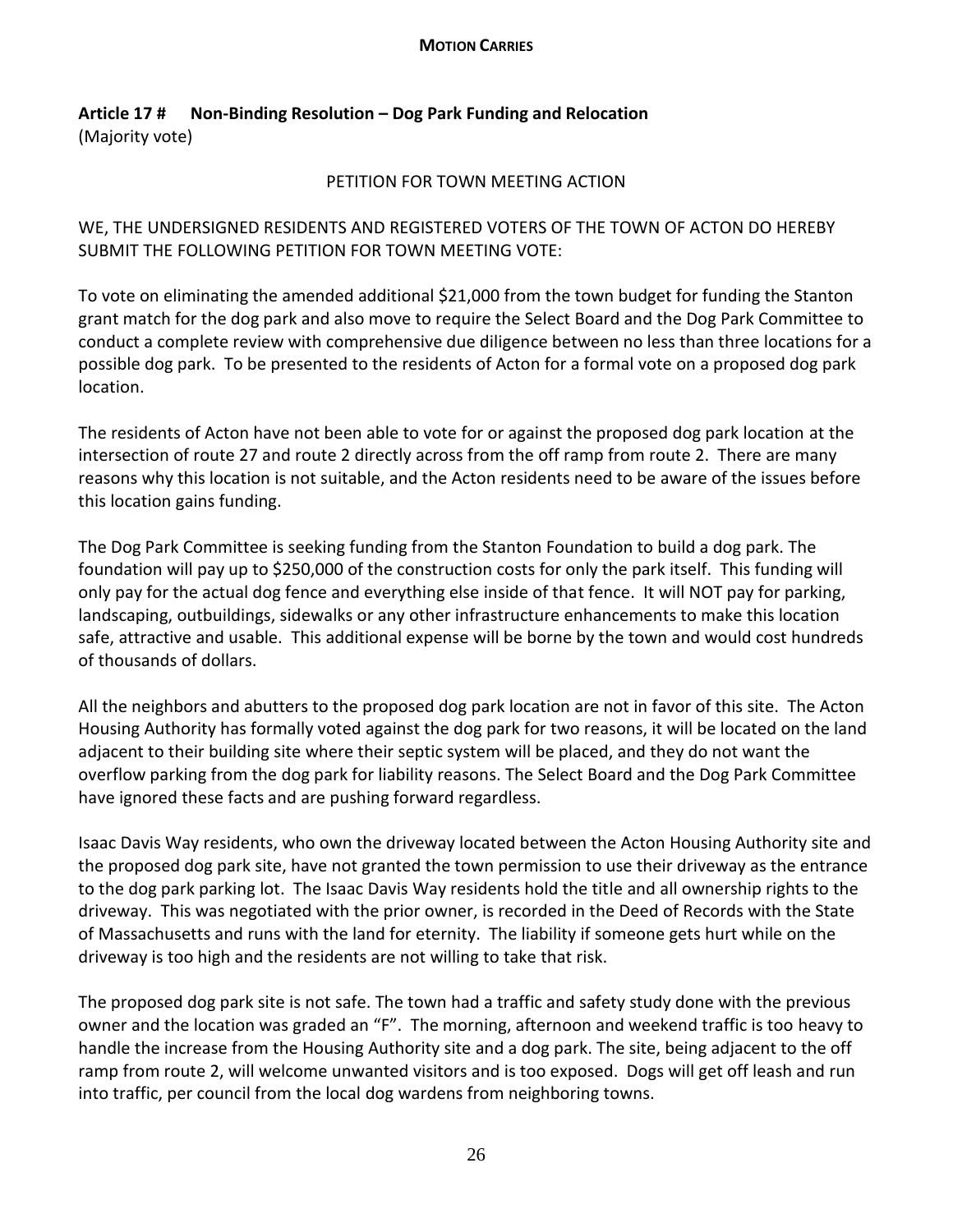Acton has 1600 acres of conservation land with paths, open fields and parking for residents to walk their dogs on or off leash.

Town residents need to be involved in the location of the dog park. The Select Board and the Dog Park Committee did a cursory analysis of several locations, mostly by drive-by and influential decisions from town officials. At NO time was there a complete comparison or any due diligence done by either party to determine the best possible location. We are requesting a proper selection process where the town residents get to vote on the location.

The town of Acton spent \$1,800,000 buying the two Main street locations. The Housing Authority is paying close to \$1,000.000 for their site, the dog park is looking for the town to spend hundreds of thousands of dollars for their site after the Stanton foundation funds the dog park. The town manager has an opportunity to generate income on the proposed dog park site by moving Kennedy Landscape Center (current tenant) to the dog park site where they will pay rent and the town can start to recoup additional funds to offset the Main street purchase.

The owner of Acton Critter Sitters, Clare Siska, sits on the Dog Park Committee, was the former Chairperson and founder of the committee, and has 12 employees, each walking multiple dogs at surrounding dog parks and on town conservation land. This constitutes a major conflict of interest. Officials from surrounding towns who have dog parks, say the majority of users are people with unruly and poorly trained dogs as well as professional dog walkers who need a controlled location to keep track of their clients' pets. The Town of Acton should not be responsible for providing and paying for a secure location for professional dog walking companies to use while they are getting paid for their service.

We the undersigned residents and voters in Acton, request that the Finance Committee remove the dog park funding from the town budget. We would also request that the location of the Acton Dog Park be moved to a safer location, better suited for the proper recreational intent, determined through a proper analysis and due diligence format.

# **MOTION:**

Mr. Post moves that the Town adopt the non-binding resolution as set forth in the Article. Yes 74 No 130

**MOTION FAILS**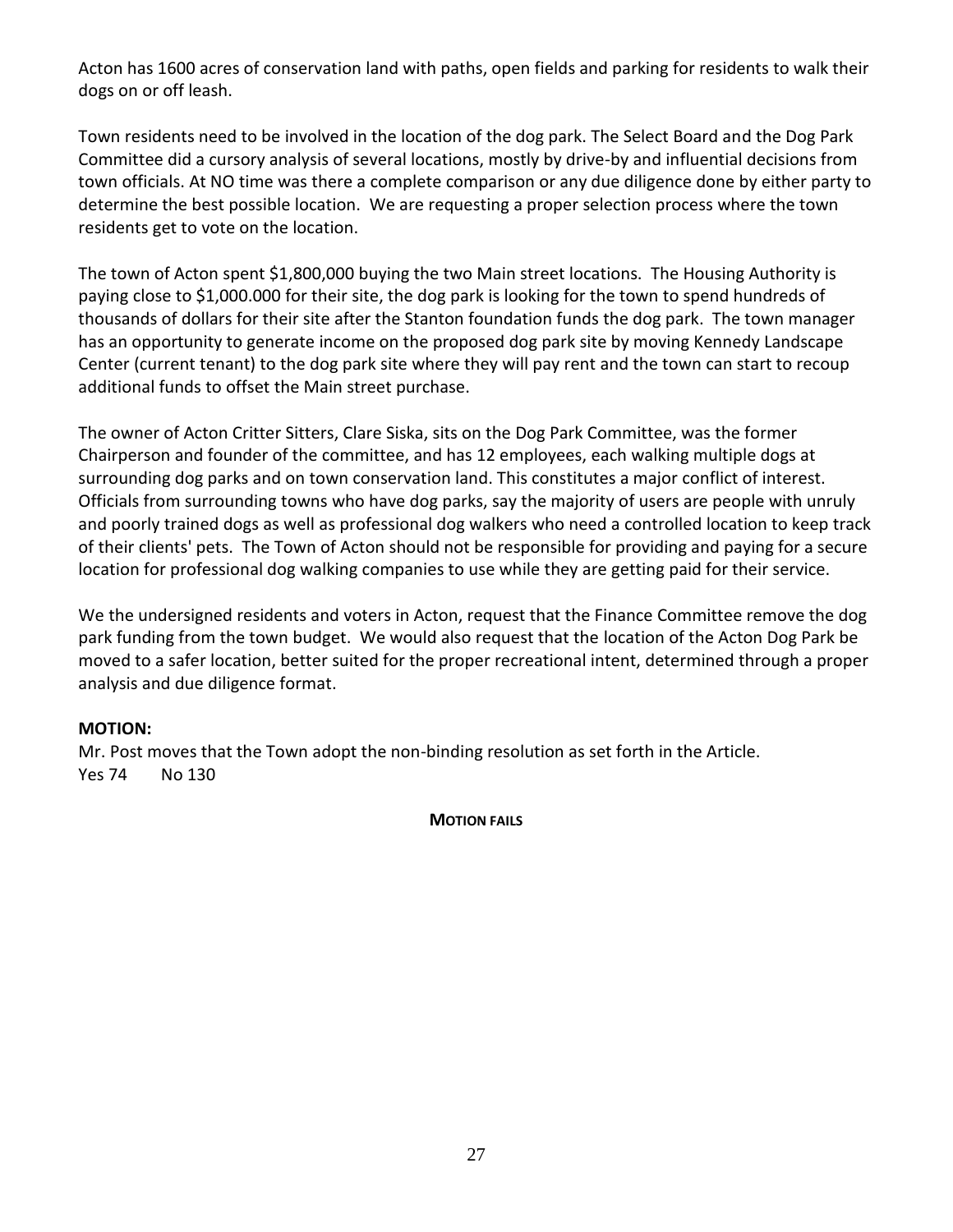### **Article 18 # Amend Town Charter – Electing Planning Board Members** (Two-thirds vote)

To see if the Town will vote to amend Section 2-1 "Elected Officials" of the Acton Charter by adding the following line to the table in that section:

|                       | <b>NUMBER OF</b> | LENGTH OF    |
|-----------------------|------------------|--------------|
|                       | <b>MEMBERS</b>   | TERM (YEARS) |
| <b>Planning Board</b> |                  | ٮ            |

And further to amend Section 4-2 "Appointment Powers, Selectmen" of the Charter of the Town of Acton, by deleting the Planning Board from this Section.

# **MOTION:**

Ms. Friedrichs moves that the Town amend the Town Charter as set forth in the Article.

# **MOTION FAILS**

# **Article 19 # Non-Binding Resolution – Electing Planning Board Members**

(Majority vote)

Per Massachusetts General Law, we formally request a warrant article to be placed on the 2021 Town Meeting Warrant for Acton Town Meeting members to whether to ask the Board of Selectmen/Selecboard to prepare a warrant article for a future Town Meeting to allow Town Meeting members to whether or not to make the Acton Planning Board elected by the voters, rather than appointed by the Board of Selectmen.

# Reasoning:

The Acton Planning Board per Mass General Law is required to "make careful studies of the resources, possibilities and needs of the town..." The Acton Planning Board by its own declaration, doesn't do any planning. Even though the data used for Acton 2020 Master Plan is over 10 years old, the Acton Planning Board has not even initiated an updated town wide Master Plan. Despite the fact that a new Master Planning process has not been started, members of the Acton Planning Board have been repeatedly reappointed to Acton Planning Board. Despite the lack of doing any planning, and/or having little if any real planning experience of any kind or, the ability to read developer plans, Acton Planning Board members have been repeatedly reappointed to the Acton Planning Board. We believe it's time for the voters to decide who sits on the Planning Board and decides if and when and how "careful studies" will be conducted, and whether or not developer applications will be approved. We believe it's time for the Acton Planning Board members to answer to the voters directly.

This article, is non-binding. This article, if passed, would not change law. This article, if passed, would NOT commit the town to anything. While we hope that the BoS will respect Town Meeting's vote on this matter, and prepare an article for Town Meeting to consider. If passed, the BoS can legally ignore the vote of this current article. The intent of this article is to inform the BoS whether this Town Meeting wants to consider a binding article on the matter of an elected Planning Board.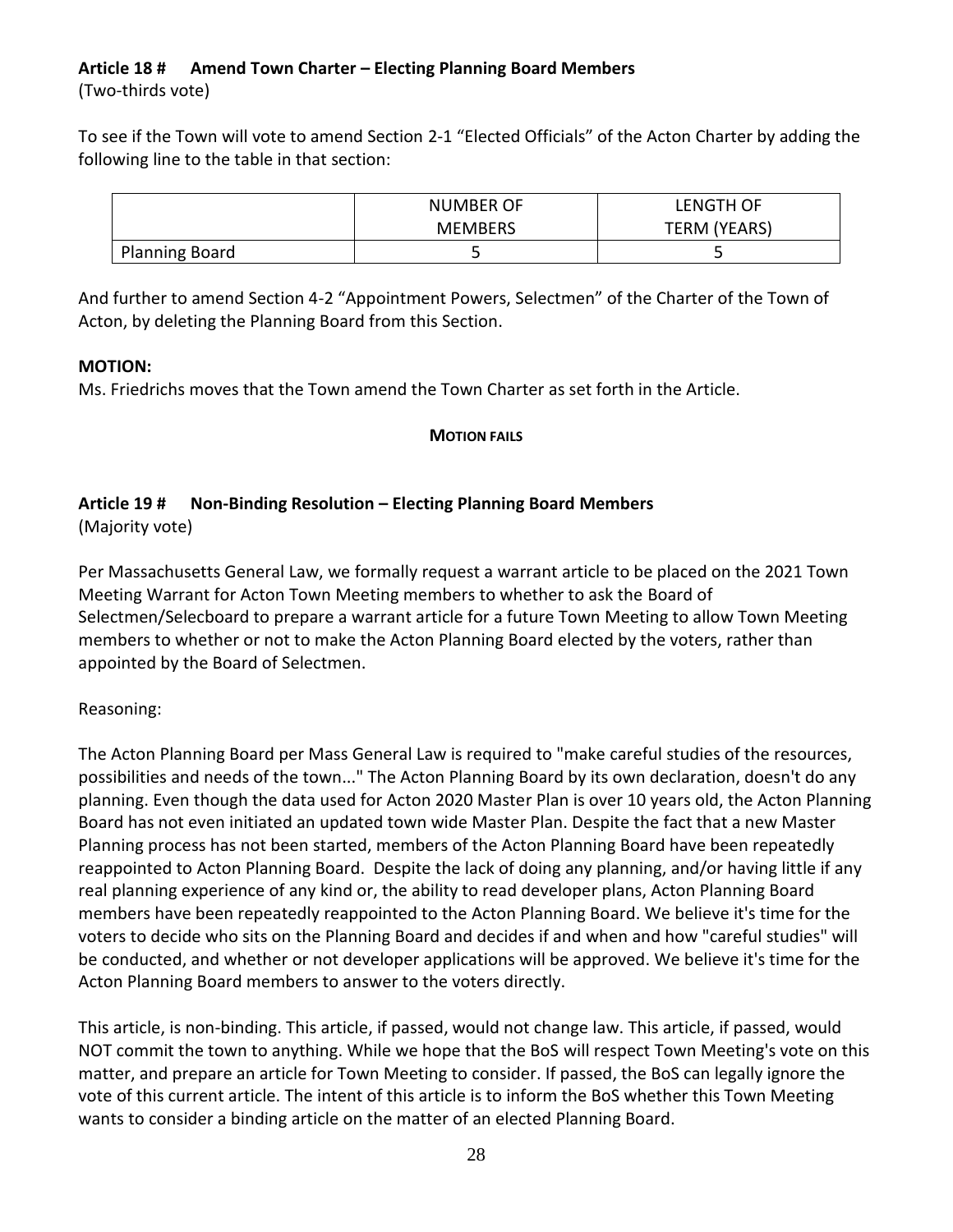#### **MOTION:**

Ms. Friedrichs moves that the Town adopt the non-binding resolution as set forth in the Article. Yes 76 No 82

#### **MOTION FAILS**

#### **Article 20 \* Amend General Bylaws – Terminology of the Select Board**

(Majority vote)

To see if the Town will vote to amend the General Bylaws of the Town by replacing the phrase "Board of Selectmen" to "Select Board," the term "Selectmen" to "Member," and/or other context-appropriate terminology as appearing throughout the Bylaws, consistent with the Town Charter change voted at the September 2020 Special Town Meeting and ratified at the 2021 Annual Town Election, or take any other action relative thereto.

#### **MOTION:**

Mr. Benson moves that the Town amend the General Bylaws as set forth in the Article.

#### **CONSENT MOTION CARRIES**

#### **Article 21 \* Amend General Bylaws – Department Revolving Funds**

(Majority vote)

To see if the Town will vote to amend the General Bylaws, Chapter Y – Department Revolving Funds, pursuant to the provisions of Massachusetts General Laws Chapter 44, Section 53E½, Revolving Funds, as amended by appending the following row to the table in Section 5, "Authorized Revolving Funds," or take any other action relative thereto.

| <b>Public Shade</b><br>Trees | <b>Public Works</b><br>Department | Receipts from permit<br>fees, penalties or fines,<br>gifts or contributions,<br>grants or awards | Costs of new or<br>replacement<br>plantings and<br>related<br>maintenance | FY 2022,<br>et seq. |
|------------------------------|-----------------------------------|--------------------------------------------------------------------------------------------------|---------------------------------------------------------------------------|---------------------|
|------------------------------|-----------------------------------|--------------------------------------------------------------------------------------------------|---------------------------------------------------------------------------|---------------------|

#### **MOTION:**

Mr. Benson moves that the Town adopt the General Bylaws amendment as set forth in the Article.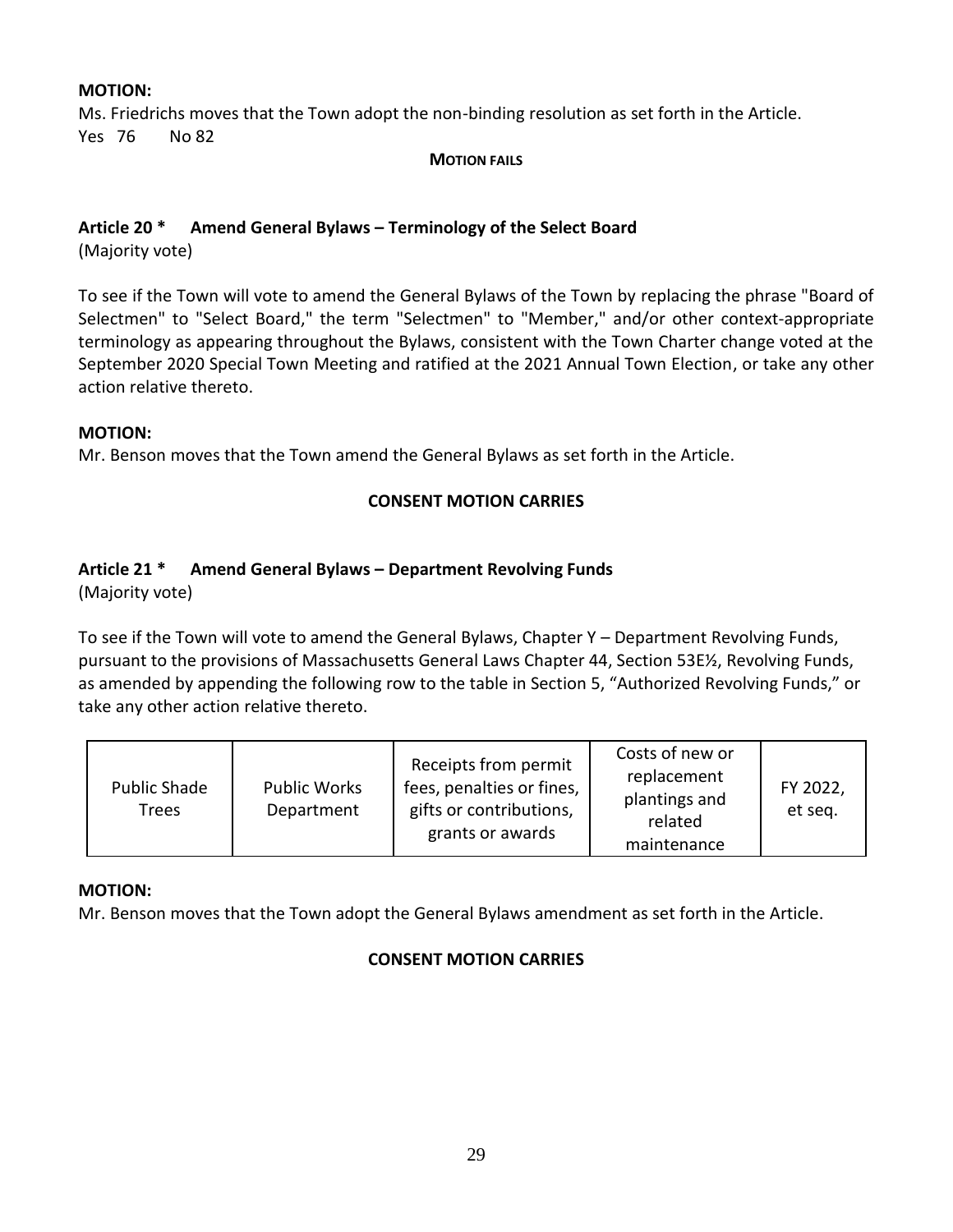# **Article 22 \* Real Property Disposition – 26 Carlisle Road**

(Two-thirds vote)

To see if the Town will vote to authorize the Select Board to transfer the real property shown as Parcel 2 on the Town of Acton Atlas Map C6 and in the deed recorded at the Middlesex South Registry of Deeds in Book 70151, Page 123, which land is currently held for general municipal purposes, from the current custodian to the Select Board for the purpose of conveyance, and to authorize the Select Board to convey such land for affordable housing purposes on such terms and conditions and for such consideration, which may be non-monetary consideration, as the Select Board may determine, or take any other action relative thereto.

#### **MOTION:**

Mr. Benson moves that the Town authorize the transfer of the real property shown as Parcel 2 on Town of Acton Atlas Map C6 from its current custodian to the Select Board for the purpose of conveyance, and authorize the conveyance of that property as set forth in the Article.

# **CONSENT MOTION CARRIES Declared 2/3 by Moderator\***

\*Town of Acton has accepted MGL CH 39 Sec 15 at its Annual Town Meeting April 2001, Article 43 and the amended Bylaw 5A was approved by the Attorney General on Aug. 6, 2001. (The Town Meeting Moderator is not required to count a 2/3 required vote.)

# **Article 23 \* Budget Transfer**

(Majority vote)

To see if the Town will appropriate from available funds a sum of money to defray necessary expenses above the amount appropriated at the 2020 Annual Town Meeting, or take any other action relative thereto.

# **MOTION:**

Mr. Benson moves that the Town take no action.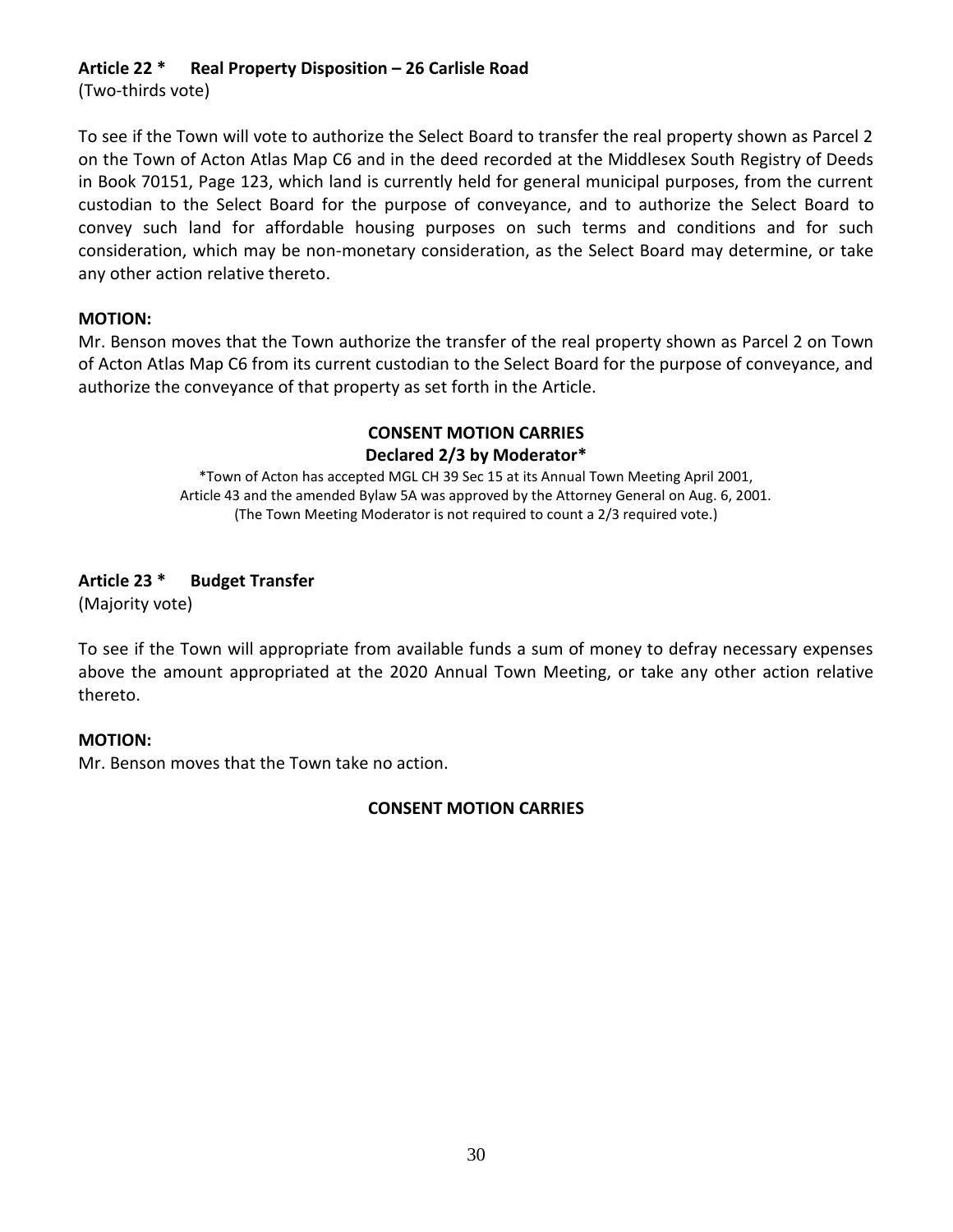**Article 24 \* Authorize Collective Bargaining Agreement**

(Majority vote)

To see if the Town will vote to authorize the cost items contained in Collective Bargaining Agreement between the Town and its Highway, Municipal Properties and Cemetery personnel union (AFSCME) as filed with the Town Clerk, or take any other action relative thereto.

# **MOTION:**

Mr. Benson moves that the Town authorize the first year cost items contained in the Collective Bargaining Agreement between the Town and the Highway Department, Municipal Properties Department and Cemetery Department (American Federation of State, County and Municipal Employees Local 1703).

# **CONSENT MOTION CARRIES**

# **Article 25 \* Commuter Lot & Station Maintenance**

(Majority vote)

To see if the Town will raise and appropriate, or appropriate from available funds a sum of money to be expended by the Town Manager for the service fees, operation, maintenance or improvement of facilities and infrastructure at the South Acton Commuter Lot, including all costs incidental and related thereto, or take any other action relative thereto.

# **MOTION:**

Mr. Benson moves that the Town raise from department receipts and appropriate \$149,762 for the purposes set forth in the Article.

# **CONSENT MOTION CARRIES**

# **Article 26 \* Septage Disposal Enterprise Budget**

(Majority vote)

To see if the Town will raise and appropriate, or appropriate from available funds a sum of money for the purpose of septage disposal, in accordance with Massachusetts General Laws Chapter 44, Section 53 F½, Enterprise Fund Law, or take any other action relative thereto.

# **MOTION:**

Mr. Benson moves that the Town raise from department receipts and appropriate \$157,382 to operate the septage waste disposal program.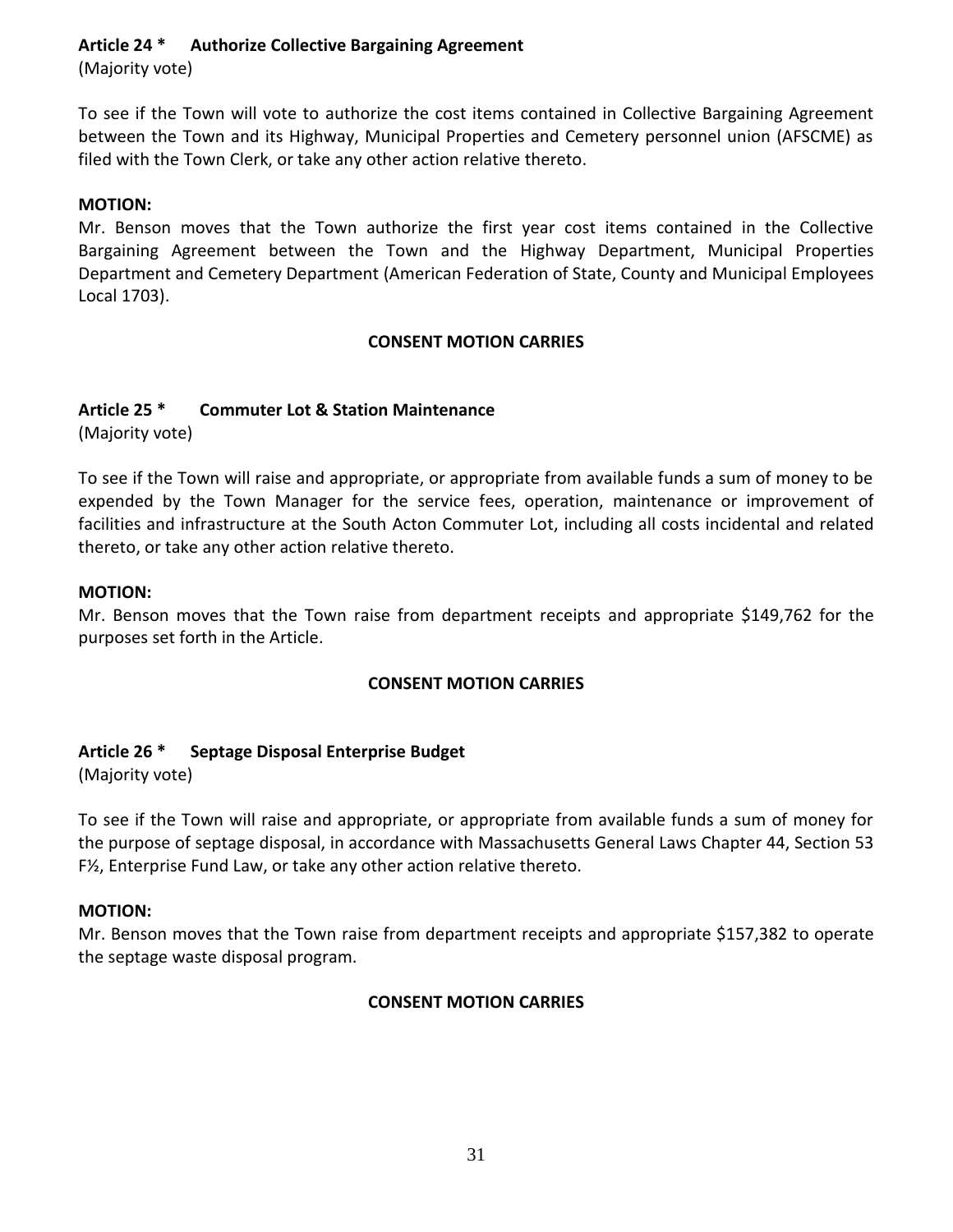**Article 27 \* Transfer Station and Recycling Enterprise Budget**

(Majority vote)

To see if the Town will raise and appropriate, or appropriate from available funds, and transfer a sum of money for the purpose of solid waste disposal and recycling in accordance with Massachusetts General Laws Chapter 44, Section 53 F½, Enterprise Fund Law, or take any other action relative thereto.

#### **MOTION:**

Mr. Benson moves that the Town raise \$585,000 from department receipts, transfer \$147,613 from retained earnings and appropriate \$732,613 for the purpose of solid waste disposal and recycling, and further that the Town authorize the Town Manager to lease on such terms and conditions as he may determine vehicles and equipment for a period not to exceed five years, and to sell, trade or otherwise dispose of vehicles and equipment being replaced and to expend any proceeds so received.

#### **CONSENT MOTION CARRIES**

# **Article 28 \* Sewer Enterprise Budget**

(Majority vote)

To see if the Town will raise and appropriate, or appropriate from available funds a sum of money for the purpose of operating and maintaining a sewer collection and treatment facility, in accordance with Massachusetts General Laws Chapter 44, Section 53 F½, Enterprise Fund Law, or take any other action relative thereto.

#### **MOTION:**

Mr. Benson moves that the Town raise \$1,870,421 from department receipts, transfer \$268,542 from retained earnings and appropriate \$2,138,963 for the purpose of operating the sewer system.

# **CONSENT MOTION CARRIES**

# **Article 29 \* Ambulance Enterprise Budget**

(Majority vote)

To see if the Town will raise and appropriate, or appropriate from available funds, and transfer a sum of money for the purpose of health care, in accordance with Massachusetts General Laws Chapter 44, Section 53 F½, Enterprise Fund Law, or take any other action relative thereto.

#### **MOTION:**

Mr. Benson moves that the Town raise \$1,000,000 from department receipts, raise \$150,000 from general revenues, transfer \$326,770 from retained earnings and appropriate \$1,476,770 for the purpose of operating the ambulance service.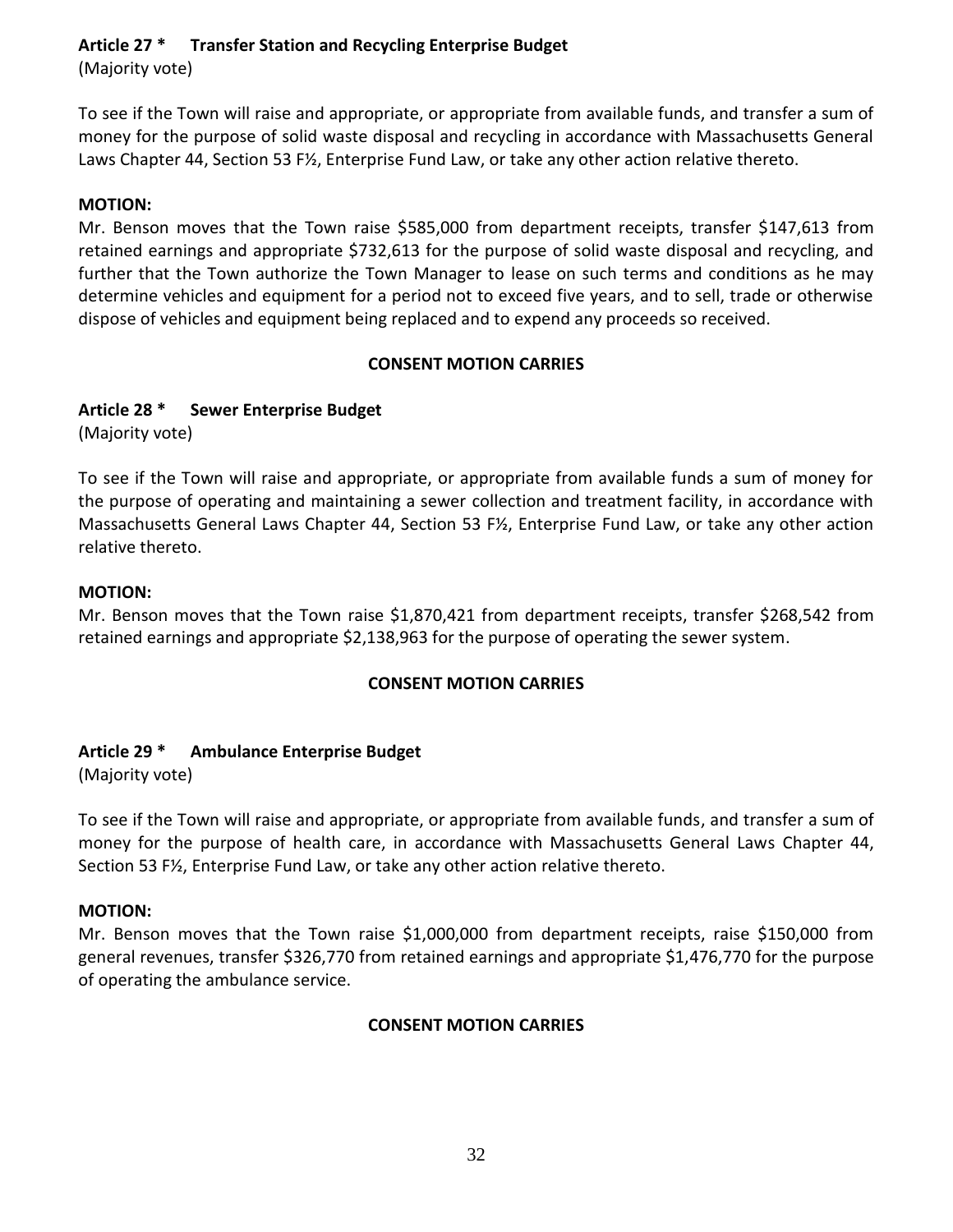#### **Article 30 \* Transportation Enterprise Budget**

(Majority vote)

To see if the Town will raise and appropriate, transfer or appropriate from available funds a sum of money for the purpose of transportation services, in accordance with Massachusetts General Laws Chapter 44, Section 53 F½, Enterprise Fund Law, or take any other action relative thereto.

#### **MOTION:**

Mr. Benson moves that the Town raise \$220,000 from department receipts, raise \$225,000 from general revenues, and appropriate \$445,000 for the purpose of operating the transportation service.

#### **CONSENT MOTION CARRIES**

# **Article 31 \* Revolving Fund Budgets**

(Majority vote)

To see if the Town will vote to limit the total amount that may be expended from the revolving funds for the Historic District Commission, Building Department, Health Department, Transportation Service, Fire Department and Public Works Department as noted in the FY22 Authorized Expense column in the table below, or take any other action relative thereto.

| <b>Fund</b><br><b>Balance</b><br>6/30/2020 | <b>FY21</b><br><b>Budgeted</b><br>Revenue | <b>FY21</b><br><b>Budgeted</b><br><b>Expense</b> | Est. Fund<br><b>Balance</b><br>6/30/2021 | <b>FY22 Estimated</b><br>Revenue | <b>FY22 Authorized</b><br><b>Expense</b> |
|--------------------------------------------|-------------------------------------------|--------------------------------------------------|------------------------------------------|----------------------------------|------------------------------------------|
|                                            |                                           |                                                  |                                          |                                  |                                          |
| <b>Historic District Commission</b>        |                                           |                                                  |                                          |                                  |                                          |
| \$.<br>2,405                               | \$<br>200                                 | \$.<br>200                                       | \$2,405                                  | \$<br>200                        | \$<br>200                                |
| <b>Building Department</b>                 |                                           |                                                  |                                          |                                  |                                          |
| 279,522                                    | 288,166                                   | 288,166                                          | 279,522                                  | 287,637                          | 287,637                                  |
| <b>Hazardous Materials Inspection</b>      |                                           |                                                  |                                          |                                  |                                          |
| 23,786                                     | 65,325                                    | 65,325                                           | 23,786                                   | 42,959                           | 42,959                                   |
| <b>Food Service Inspection</b>             |                                           |                                                  |                                          |                                  |                                          |
| 26,988                                     | 60,609                                    | 60,609                                           | 26,988                                   | 53,328                           | 53,328                                   |
| <b>Stormwater</b>                          |                                           |                                                  |                                          |                                  |                                          |
| 141,613                                    | 83,902                                    | 83,902                                           | 141,613                                  | 84,548                           | 84,548                                   |
| <b>Sealer of Weights and Measures</b>      |                                           |                                                  |                                          |                                  |                                          |
| 83,180                                     | 25,326                                    | 25,326                                           | 83,180                                   | 25,900                           | 25,900                                   |
| <b>CrossTown Connect</b>                   |                                           |                                                  |                                          |                                  |                                          |
| 90                                         | 180,000                                   | 180,000                                          | 90                                       | 180,000                          | 180,000                                  |
| <b>Fire Alarm Network</b>                  |                                           |                                                  |                                          |                                  |                                          |
| 146,594                                    | 95,115                                    | 95,115                                           | 146,594                                  | 65,115                           | 65,115                                   |
| <b>Roadway Maintenance</b>                 |                                           |                                                  |                                          |                                  |                                          |
| 68,417                                     | 47,000                                    | 47,000                                           | 68,417                                   | 47,000                           | 47,000                                   |
| <b>Public Shade Trees</b>                  |                                           |                                                  |                                          |                                  |                                          |
|                                            | N/A                                       | N/A                                              | N/A                                      | 25,000                           | 25,000                                   |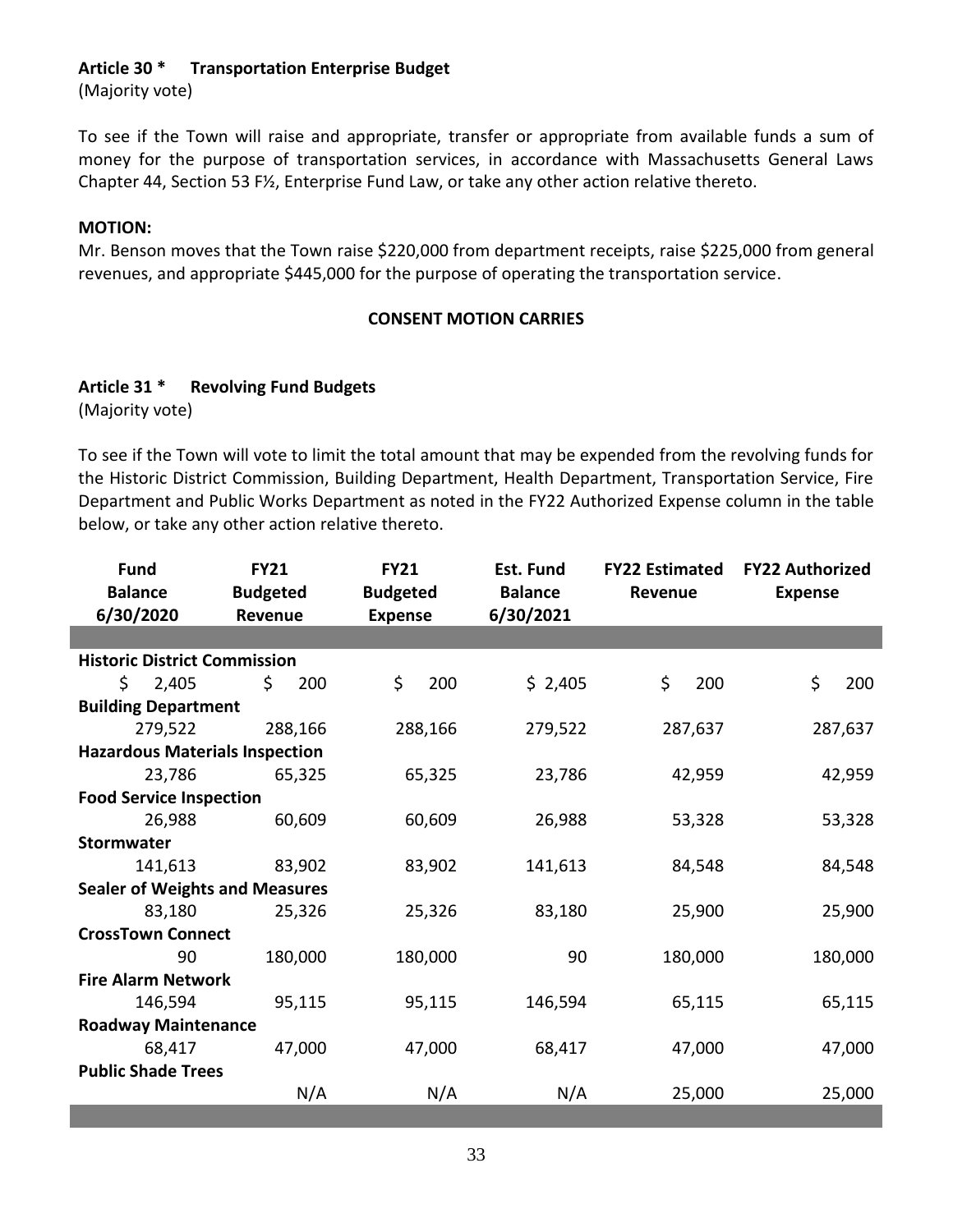#### **MOTION:**

Mr. Benson moves that all revolving funds be authorized and continued in the amounts, for the purposes, and with the limits on the total amount that may be expended as set forth in the Article.

#### **CONSENT MOTION CARRIES**

#### **Article 32 \* Hear and Accept Reports**

(Majority vote)

To see if the Town will accept reports and hear and act upon the report of any committee chosen at any previous Town Meeting that has not already reported, or take any other action relative thereto.

#### **MOTION:**

Mr. Benson moves that the Town accept the reports of the various Town Officers and Boards as set forth in the 2019 Town Report and that the Moderator call for any other reports.

#### **CONSENT MOTION CARRIES**

#### **Article 33 \* Authorize Easements**

(Two-thirds vote)

To see if the Town will vote to authorize the Select Board to grant, abandon or acquire by purchase, gift, eminent domain or otherwise and to grant, terminate or accept deeds of easement interests for streets, trails, drainage, sewer, utility or other public purpose, on such terms and conditions and in a final location or locations as the Select Board may determine, or take any other action relative thereto.

#### **MOTION:**

Mr. Benson moves that the Town authorize the grant, termination or acquisition of easements as set forth in the article.

#### **CONSENT MOTION CARRIES Declared 2/3 by Moderator\***

\*Town of Acton has accepted MGL CH 39 Sec 15 at its Annual Town Meeting April 2001, Article 43 and the amended Bylaw 5A was approved by the Attorney General on Aug. 6, 2001. (The Town Meeting Moderator is not required to count a 2/3 required vote.)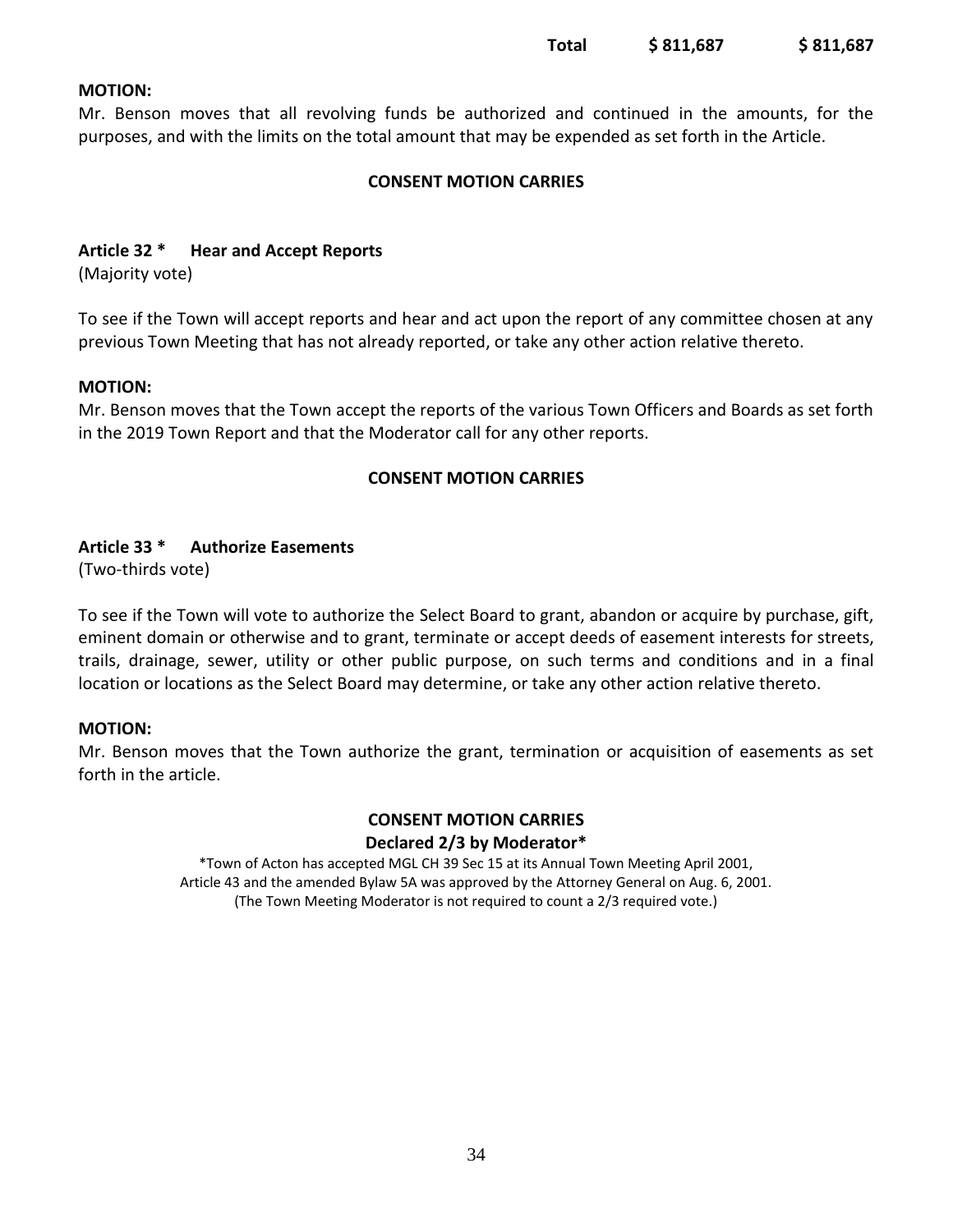**Article 34 \* Highway Reimbursement Program (Chapter 90)**

(Majority vote)

To see if the Town will vote to raise and appropriate, or appropriate from available funds, a sum of money for highway improvements under the authority of Massachusetts General Laws Chapter 90, and any other applicable laws, or take any other action relative thereto.

#### **MOTION:**

Mr. Benson moves that the Town authorize the Town Manager to accept Highway funds from all sources and that such funds are hereby appropriated for highway purposes.

#### **CONSENT MOTION CARRIES**

# **Article 35 \* Insurance Proceeds**

(Majority vote)

To see if the Town will vote to appropriate the proceeds of any insurance policy reimbursements of costs incurred as a result of any covered loss, including without limitation any liability insurance, property insurance, casualty insurance, workers' compensation insurance, health insurance, disability insurance, automobile insurance, police and fire injury and medical costs, and any other insurance of any name and nature whatsoever, or take any other action relative thereto.

#### **MOTION:**

Mr. Benson moves that the Town Manager is authorized to accept insurance proceeds of any name and nature whatsoever from all sources and such funds are hereby appropriated.

# **CONSENT MOTION CARRIES**

**Article 36 \* Gifts or Grants** (Majority vote)

To see if the Town will vote to appropriate the proceeds of any gifts or grants accepted pursuant to Massachusetts General Laws Chapter 44, Section 53A as amended, and any interest thereon, and that, consistent with the requirements of Massachusetts General Laws, Chapter 40, Section 4A, the Select Board or Town Manager are authorized to enter into an agreement or agreements on behalf of the Town, on such terms and conditions as the Select Board or the Town Manager may determine, for the stated purposes of the gifts or grants, or take any other action relative thereto.

# **MOTION:**

Mr. Benson moves that the proceeds of any gifts or grants from any source accepted pursuant to Massachusetts General Laws, Chapter 44, Section 53A, and any interest thereon, are hereby appropriated for the stated purposes of the gifts or grants, and may be expended with the approval of the Select Board or otherwise as stated in Section 53A.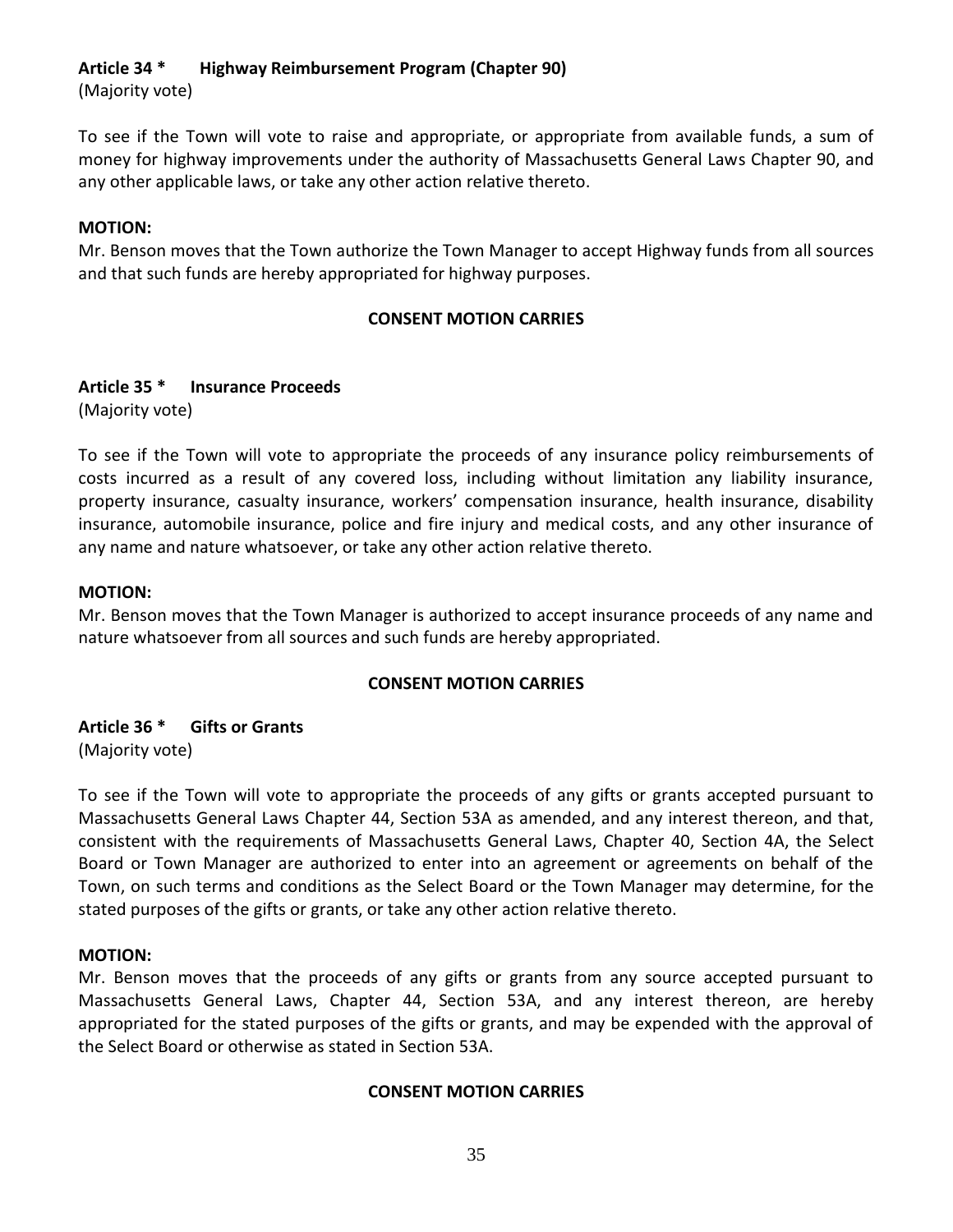### **Article 37 \* Federal and State Reimbursement Aid**

(Majority vote)

To see if the Town will vote to appropriate any Federal Government and State Government reimbursement for costs incurred as a result of any declared emergencies or other occurrence, and that, consistent with the requirements of Massachusetts General Laws Chapter 40, Section 4A, the Select Board or Town Manager are authorized to enter into an agreement or agreements on behalf of the Town, on such terms and conditions as the Select Board or the Town Manager may determine, or take any other action relative thereto.

#### **MOTION:**

Mr. Benson moves that the Town Manager is authorized to accept Federal and State reimbursement funds from all sources and that such funds are hereby appropriated for the purposes outlined by such reimbursement.

#### **CONSENT MOTION CARRIES**

#### **Article 38 \* Performance Bonds**

(Majority vote)

To see if the Town will vote to appropriate the proceeds of any performance bonds for the purposes stated in said bonds available as a result of any default, non-performance or other covered conditions, or take any other action relative thereto.

#### **MOTION:**

Mr. Benson moves that the Town appropriate the proceeds of any performance bonds, for the purposes stated in said bonds, available as a result of any default, non-performance or other covered conditions.